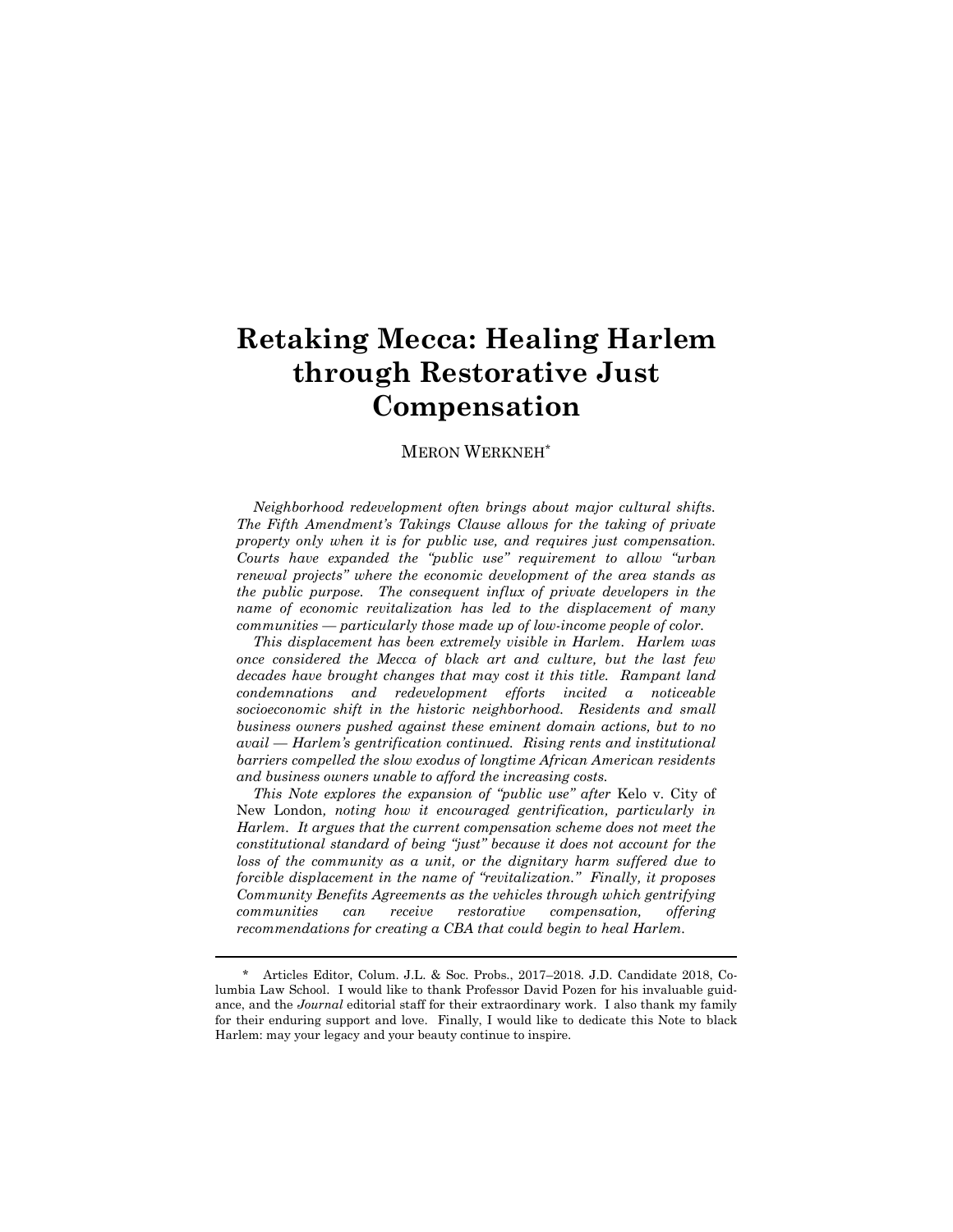### <span id="page-1-0"></span>I. INTRODUCTION

Despite its humble presentation as the shortest section at the very end of the Fifth Amendment, the Takings Clause has remained a source of heated debate and litigation for decades.<sup>1</sup> The Takings Clause states: "[N]or shall private property be taken for public use without just compensation." Most states include similar or identical language in their state constitutions.<sup>3</sup> The Supreme Court has decided over 50 takings cases since the development of modern eminent domain jurisprudence.<sup>4</sup> The topic becomes only more complex with the addition of land use controls, new meanings of "public use," and challenges against the adequacy of "just compensation."

In *Kelo v. City of New London*, the Supreme Court permitted the use of eminent domain to seize property and sell it to private developers.<sup>5</sup> In the name of "economic revitalization," cities exercise their eminent domain authority on a large scale in hopes of ushering in a new community with more spending power, often displacing a more vulnerable community in the process.<sup>6</sup> This process — known as gentrification — is currently occurring in Harlem, where frequent land condemnations are claiming the homes of many residents.<sup>7</sup> In spite of the constitutional requirement, the dispossession leaves many of Harlem's residents inadequately compensated. This Note argues that the current compensation scheme falls short of being "just" for Harlem's displaced residents because it fails to compensate many of the affected community members and the community as a unit, and it ignores the dignitary harm inflicted on individuals forced out of their communities in the name of "revitalization."

This Note proceeds in six parts. Part II discusses the controversial "public purpose" expansion of the Takings Clause doctrine presented in *Kelo* and the racialized history of urban renewal programs. Part III defines gentrification and reviews several

<sup>1.</sup> ROBERT MELTZ, CONG. RESEARCH SERV., RL97122, TAKINGS DECISIONS OF THE U.S. SUPREME COURT: A CHRONOLOGY 1 (2015) [hereinafter CHRONOLOGY OF TAKINGS DECISIONS].

<sup>2.</sup> U.S. CONST. amend. V.

<sup>3.</sup> Robert Meltz, *Takings Law Today: A Primer for the Perplexed*, 34 ECOLOGY L.Q. 310, 311 (2007).

<sup>4.</sup> CHRONOLOGY OF TAKINGS DECISIONS, *supra* note [1,](#page-1-0) at 1.

<sup>5.</sup> Kelo v. City of New London, 545 U.S. 469, 469 (2005).

<sup>6.</sup> *See infra* Part III.C.

<sup>7.</sup> *See infra* Part IV.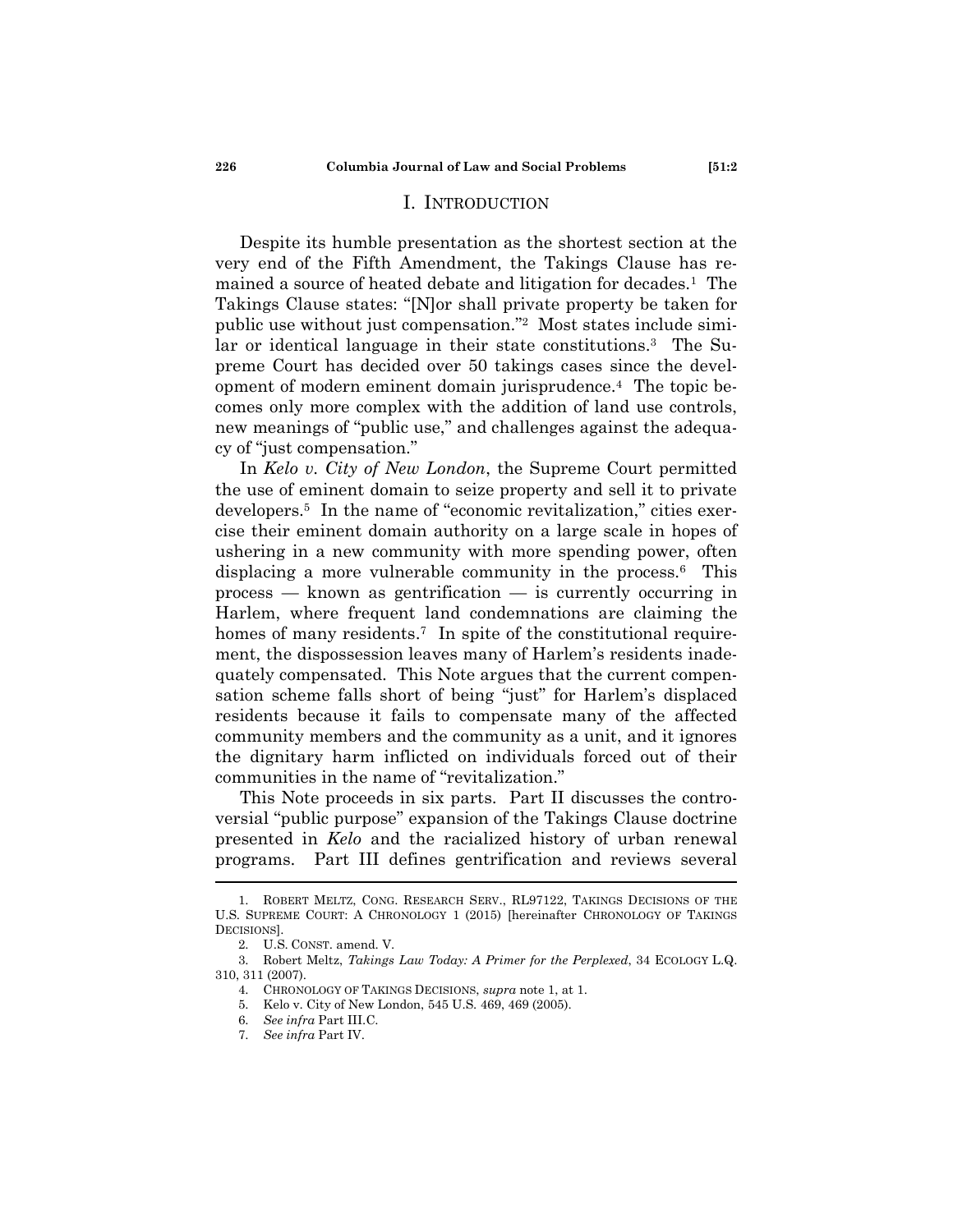causal factors. Part IV documents eminent domain use in Harlem. Part V argues that Harlem's current compensation scheme fails because it does not consider the cultural and community ties lost in the process of displacement, or the dignity lost in being forced out of one's home or community in the name of "revitalization." Part VI proposes the use of Community Benefits Agreements to redress these harms, particularly for underserved communities. Using the West Harlem CBA negotiations as a foundation, it offers recommendations for executing a CBA that could begin to compensate Harlem for these losses. Finally, Part VII reviews some of the critiques of CBAs and difficulties that may arise during their execution.

# II. PUBLIC USE, PUBLIC ABUSE: EXAMINING "PUBLIC PURPOSE‖ IN THE *KELO* CONTEXT

Balancing individual property rights with government necessity has been at the center of the eminent domain deliberation, but the debate has taken a new direction in recent years. Originally, the "public use" requirement of the Takings Clause essentially prohibited use of eminent domain to benefit a private party, but modern jurisprudence has left the question up for debate.<sup>8</sup> This Part first reviews the Supreme Court case *Berman v. Parker*, which designated urban renewal as a valid "public purpose." It then covers the seminal case *Kelo v. City of New London* and its notable expansion of the "public use" requirement. It goes on to discuss the dissenting opinions in *Kelo*, which warned of the consequences of the expansion on low-income minority communities. Finally, it addresses the racialized nature of urban renewal programs before *Kelo* and recounts the strong public response to the controversial decision.

*Berman v. Parker* was one of *Kelo*'s most prominent predecessors due to the Court's broad construction of "public use." The

<sup>8.</sup> Gerard J. Mangone, *Private Property Rights: The Development of Takings in the United States*, 17 INT'L J. MARINE & COASTAL L. 195, 206–209 (2002) (discussing the development of public use jurisprudence).

<sup>9.</sup> Berman v. Parker,  $348 \text{ U.S. } 26, 32 \text{ (1954)}$  ("Subject to specific constitutional limitations, when the legislature has spoken, the public interest has been declared in terms well-nigh conclusive. In such cases, the legislature, not the judiciary, is the main guardian of the public needs to be served by social legislation  $\dots$ ."). Another noteworthy predecessor is Haw. Hous. Auth. v. Midkiff, 467 U.S. 229 (1984). In *Midkiff*, the Hawaii state legislature sought to reduce the social and economic tensions resulting from the rule of an early Hawaiian land oligopoly by creating a scheme in which the state would condemn and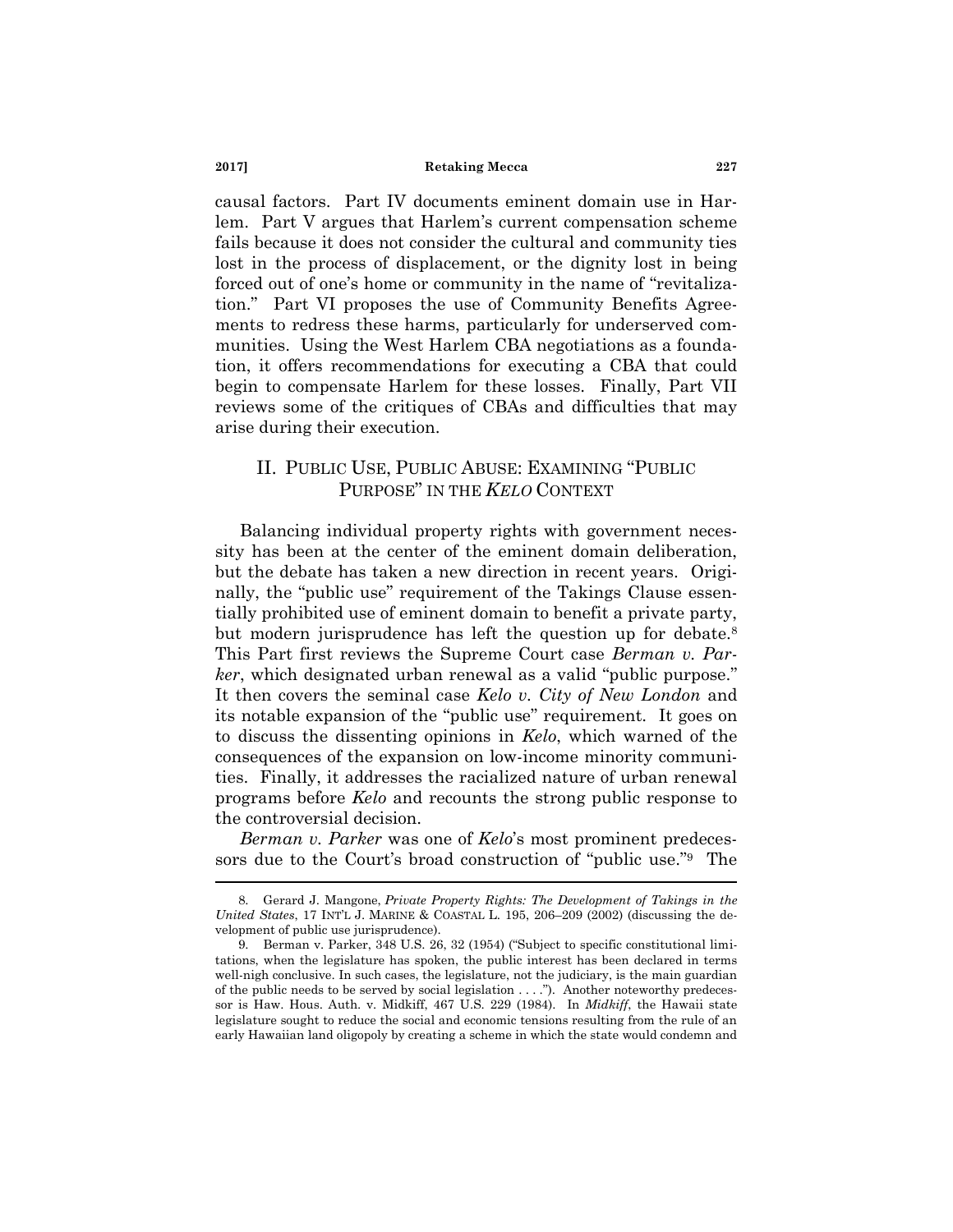case, decided in 1954, involved the condemnation of a parcel of land as part of a redevelopment plan designed to eliminate blight in Washington, D.C. The condemnation at issue was part of the District of Columbia Redevelopment Act of 1945, which gave the city virtually unbridled authority to condemn any land as part of the effort to remedy the "injurious" social condition of the nation's capital.<sup>10</sup> The landowners' arguments that their individual properties were not blighted and thus unjustly condemned failed. In the majority opinion, Justice William Douglas stated that "community redevelopment programs need not, by the force of the Constitution, be on a piecemeal basis." $11$  This language, echoed in *Kelo*, launched the judicial practice of granting wide latitude for measures implemented as part of "revitalization" efforts.<sup>12</sup> As part of the expansion, the Court also validated eminent domain proceedings for the purpose of aesthetic improvements, asserting that a community "should be beautiful as well as healthy."<sup>13</sup> Heeding the legislature's discretion, the Court allowed legislative directive and not the courts to control the breadth of "public"

take real property leased to individual homeowners and convey it to another private owner to reduce the concentration of land ownership. *Id.* at 229. Landowners challenged the Act as unconstitutional, denouncing the condemnation process as a taking without the requisite public use requirement. Citing *Berman*, the Court repeated that the courts should play only a narrow role in evaluating a legislature's judgment of what constitutes a valid "public use." *Id.* at 239. The Court also held that "deference to the legislature's 'public use' determination is required" unless the articulated purpose is shown to "involve an impossibility." *Id.* at 240 (citing Old Dominion Co. v. United States, 269 U.S. 55, 66 (1925)).

<sup>10.</sup> The Act created the District of Columbia Redevelopment Land Agency, which had the authority to "acquire and assemble real property by purchase, exchange, gift, dedication, or eminent domain." District of Columbia Redevelopment Act of 1945, ch. 736, § 2, 60 Stat. 790 (1946). The purpose of the Act read: "It is hereby declared to be a matter of legislative determination that owing to technological and sociological changes . . . conditions existing in the District of Columbia . . . are injurious to the public health . . . [T]o these ends . . . the acquisition and the assembly of real property and the leasing or sale thereof for the redevelopment pursuant to a project area redevelopment plan . . . is hereby declared to be a public use."  $Id. \S$  2.

<sup>11.</sup> *Berman*, 348 U.S. at 35. 12. ―Given the comprehensive character of the plan, the thorough deliberation that preceded its adoption, and the limited scope of our review, it is appropriate for us, as it was in Berman, to resolve the challenges of the individual owners, not on a piecemeal basis, but rather in light of the entire plan.‖ Kelo v. City of New London, 545 U.S. 469, 484 (2005).

<sup>13.</sup> In the opinion, Justice Douglas famously states, "The concept of the public welfare is broad and inclusive. The values it represents are spiritual as well as physical, aesthetic as well as monetary. . . . If those who govern the District of Columbia decide that the Nation's Capital should be beautiful as well as sanitary, there is nothing in the Fifth Amendment that stands in the way." *Berman*, 348 U.S. at 33 (citation omitted).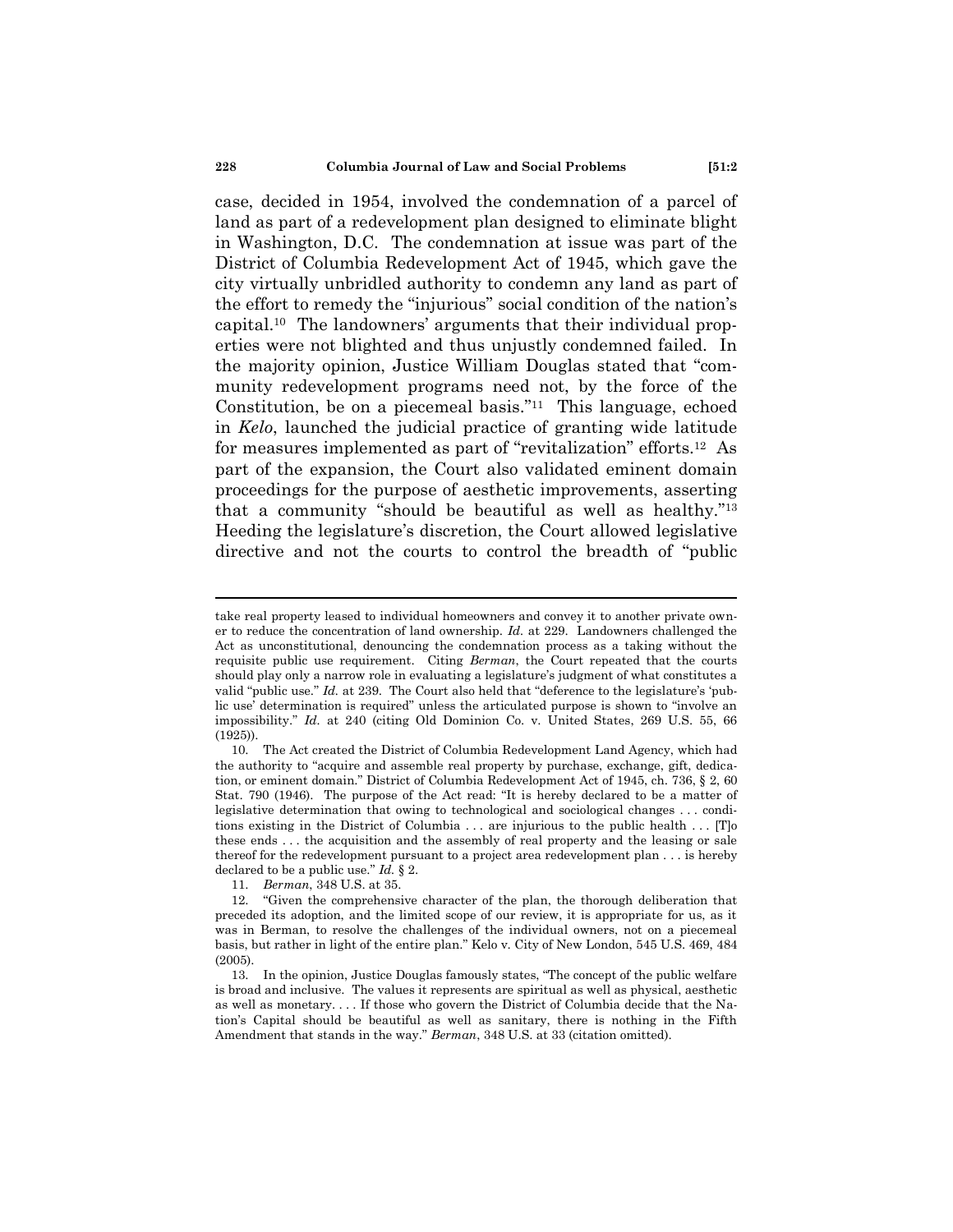$use."14$ <sup>14</sup> Notably, the *Berman* Court repeatedly employed the phrase "public purpose," rather than public use. The language choice reflected the gradual enlargement of both the legislature's role and the scope of the requirement, an expansion that would culminate in *Kelo*. 15

<span id="page-4-0"></span>In *Kelo v. City of New London*, the Supreme Court ruled that a city could take private property and redistribute it to private developers without violating the public use requirement of the Fifth Amendment.<sup>16</sup> In its 5–4 decision, the Court expanded the concept of "public use" to include "public purpose"; however, the Court did not present clear guidelines for the change, which created immense controversy.<sup>17</sup> The Court explained that "promoting economic development is a traditional and long-accepted function of government" and that economic revitalization was sufficient to satisfy the criteria for "public use."<sup>18</sup> The Court reasoned that economic development would create jobs, generate tax revenue, build momentum for the revitalization of the downtown area, and make the city "more attractive."<sup>19</sup> Wary of stepping onto legislative grounds, the Court reiterated its commitment to the "longstanding policy of deference" to the state's authority and judgment in making determinations of what constitutes a public use.<sup>20</sup> The Court's broad construction of what constitutes a valid public use would have profound and perilous repercussions in the years to come.<sup>21</sup>

<span id="page-4-1"></span><sup>14.</sup> *Id.* at 35.

<sup>15.</sup> DAVID L. CALLIES, PUBLIC USE AND PUBLIC PURPOSE AFTER KELO V. CITY OF NEW LONDON 4 (2008).

<sup>16.</sup> In *Kelo*, a homeowner in New London, Connecticut, sued the city after its approval of a development project that would involve seizing private property to sell to private developers through eminent domain. Kelo and nine other homeowners in the city's development area challenged the project as a violation of the "public use" requirement. None of the petitioners' homes were alleged to be blighted or in an otherwise undesirable state. *Kelo*, 545 U.S. at 469.

<sup>17.</sup> Richard Epstein, Kelo v. City of New London *Ten Years Later*, NAT'L REV. (June 23, 2015), http://www.nationalreview.com/article/420144/kelo-v-city-new-london-ten-yearslater-richard-epstein [https://perma.cc/N57Q-NBPR].

<sup>18.</sup> *Kelo*, 545 U.S. at 484. Justice Stevens, delivering the opinion of the Court, stated, ―it would be incongruous to hold that the City's interest in the economic benefits to be derived from the development . . . has less of a public character than any of those other interests. Clearly, there is no basis for exempting economic development from our traditionally broad understanding of public purpose." *Id.* at 485.

<sup>19.</sup> *Id.* at 474.

<sup>20.</sup> *Id.* at 480.

<sup>21.</sup> Despite the widespread impact of this case, the Pfizer facility at issue in *Kelo* was never built in New London. *See* Daniel M. Lehmann, *N.J Court Rejects "Manifest Abuse of the Eminent Domain Power"*, N.Y.L.J. (Dec. 28, 2016), http://www.newyorklawjournal.com/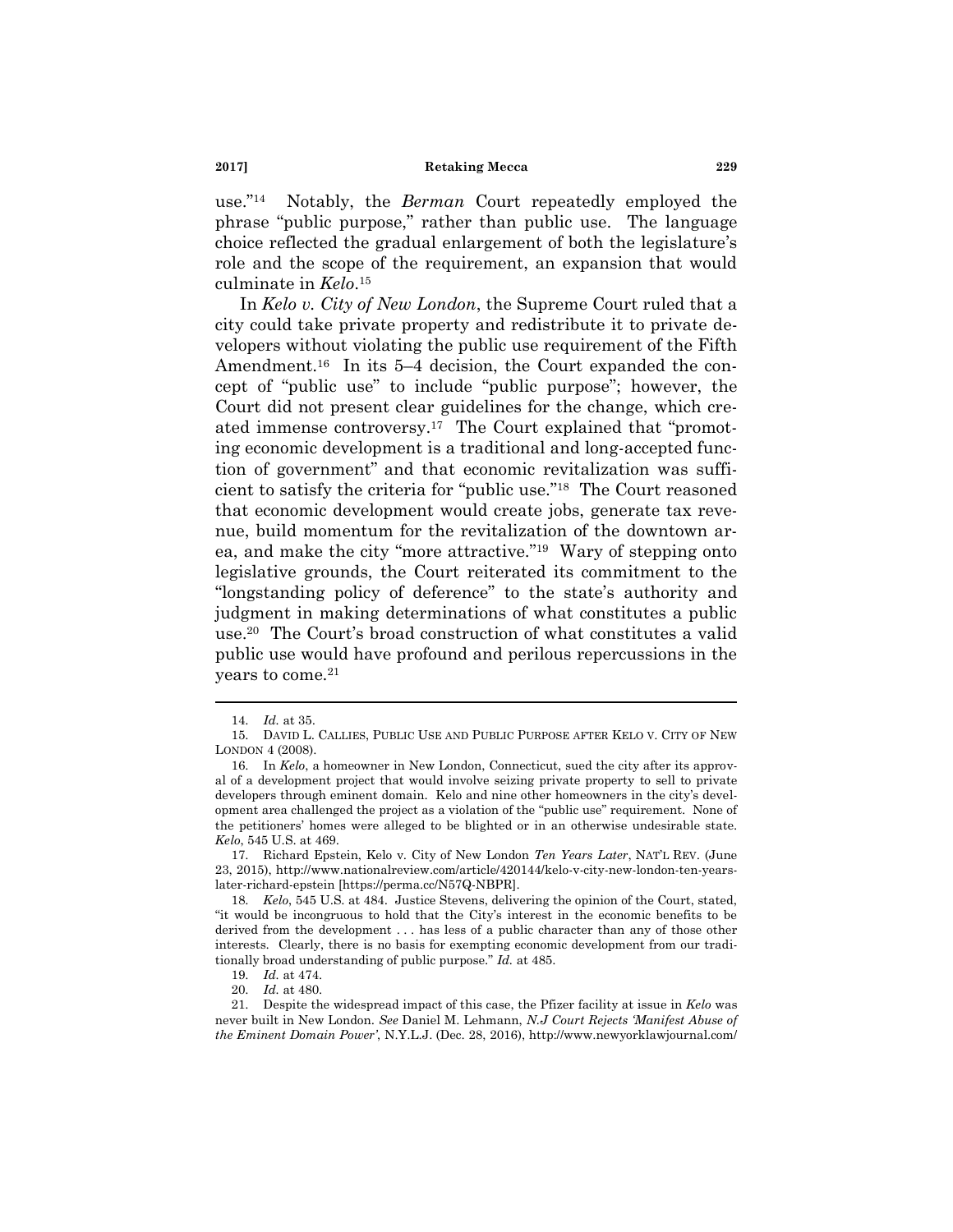The *Kelo* decision foreshadowed the consequences of the continued expansion. Although the Court's deference to legislative judgments promoted legislative sovereignty, the decision left much of the nation's politically feeble populations vulnerable to takings. In their dissents in the *Kelo* opinion, Justices Sandra Day O'Connor and Clarence Thomas predicted the injurious effects the decision would have on low-income and minority communities. Justice O'Connor warned that the decision gave license for the government to "transfer property from those with fewer resources to those with more," and that the Founders "cannot have intended this perverse result."<sup>22</sup> The consequences, Justice Thomas cautioned, were "not difficult to predict" and "promise[d] to be harmful."<sup>23</sup> Upholding economic redevelopment as a valid form of "public use" fortified the growing trend of "urban renewal programs‖ with the vague promises of economic and social revitalization. Although the language describing the purpose of the urban renewal programs was unspecific, these programs often targeted discrete populations.<sup>24</sup> Justice Thomas asserted that expanding the "public use" requirement "guarantee[d] that these losses [would] fall disproportionately on poor communities."25 These communities' relative economic disadvantages would prevent them from being able to use their land in the most economically and socially efficient ways, making their neighborhoods the perfect candidates for condemnation in the name of economic development.

Justice Thomas insisted that the increased vulnerability of the targeted populations warranted "intrusive judicial review," rather than blind deference to the articulated purposes of the legislature.<sup>26</sup> Echoing Justice O'Connor's rhetoric, Justice Thomas argued that "the deferential standard this Court has adopted for the Public Use Clause is  $\dots$  deeply perverse."<sup>27</sup> Justices Thomas and O'Connor's dissents provided the framework for arguments

id=1202775639918/NJ-Court-Rejects-Manifest-Abuse-of-the-Eminent-Domain-Power?mcode=1202617655491&curindex=70&curpage=2&slreturn=20170111012026 [https://perma.cc/43D4-LBHL].

<sup>22.</sup> *Kelo*, 545 U.S. at 505 (O'Connor, J., dissenting). Justice O'Connor also stated that ―the fallout from the decision [would] not be random,‖ and the beneficiaries would likely be ―those citizens with disproportionate influence and power in the political process.‖ *Id.*

<sup>23.</sup> *Id.* at 521 (Thomas, J., dissenting).

<sup>24.</sup> *See infra* Part II.A.

<sup>25.</sup> *Kelo*, 545 U.S. at 521 (Thomas, J., dissenting).

<sup>26.</sup> *Id.*

<sup>27.</sup> *Id.* at 522.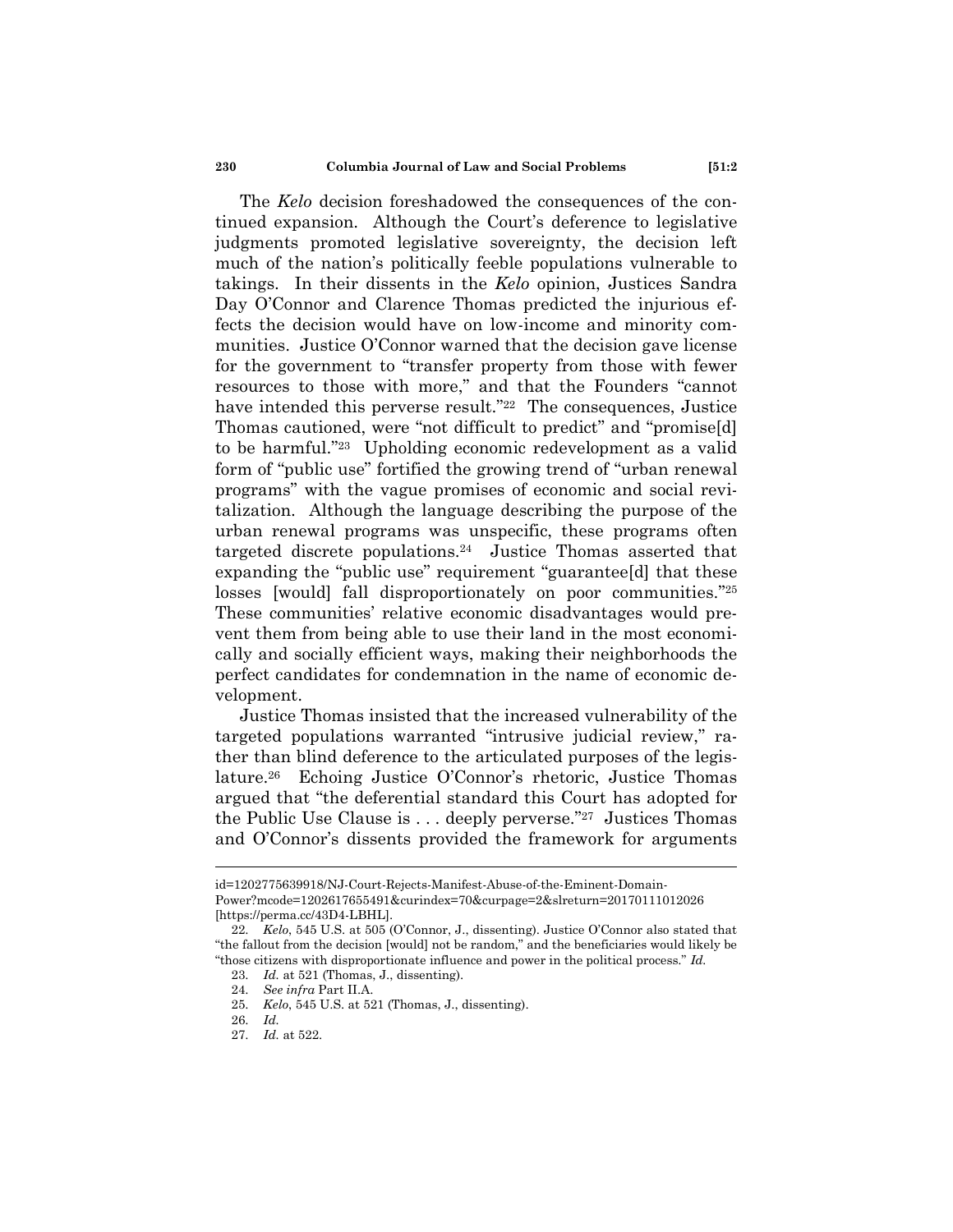<span id="page-6-1"></span>against "urban renewal" programs, particularly from members of the condemned communities.<sup>28</sup> Reaffirming *Berman*'s legacy, *Kelo* further enabled the displacement of low-income communities of color in the name of "urban renewal."

# A. A PERVERSE RESULT: COMMUNITIES DISPLACED BY A "PUBLIC PURPOSE"

<span id="page-6-0"></span>The decision in *Kelo* was the denouement to an age-old story. Urban renewal programs were in place even before *Berman*, and Justice Thomas rehashed the harsh and disparate effects of these broad redevelopment projects in his dissent in *Kelo*. <sup>29</sup> Although unaddressed in the case, the incentive behind the urban renewal program in *Berman* and the rampant redevelopment projects was obvious: to "reshape the racial and economic geography of cities."<sup>30</sup> The redevelopment areas deemed "blighted"<sup>31</sup> were consistently inner-city communities with predominantly minority populations.<sup>32</sup> The 1950s and 1960s brought periods of forced migration in cities like Baltimore and St. Paul — cities with substantial populations of people of color.<sup>33</sup> In his essay, Professor Wendell Pritchett notes the irony that the Court was deciding *Berman* at the same time as *Brown v. Board of Education*: the redistribution of populations resulting from the "renewal" program approved by the *Berman* Court actually increased residential segregation by removing black and minority communities,

<sup>28.</sup> One study observed that, "for urban affairs scholars, the assertions of Justices O'Connor and Thomas represent a familiar refrain. For years, researchers have noted the trend in urban redevelopment strategies to attract wealthier middle classes back to the inner city, resulting in the replacement or succession of one population with another." Dick M. Carpenter & John K. Ross, *Testing O"Connor and Thomas: Does the Use of Eminent Domain Target Poor and Minority Communities?*, 46 URB. STUD. 2447, 2449 (2009).

<sup>29.</sup> In his dissent, Justice Thomas notes that over 97 percent of the residents forcibly displaced by the "slum-clearance" project upheld by the Court in *Berman* were black. 63 percent of families displaced by urban renewals in general were nonwhite; 56 percent of them had incomes low enough to qualify for public housing. *Kelo*, 545 U.S. at 522 (Thomas, J., dissenting).

<sup>30.</sup> Wendell E. Pritchett, *The "Public Menace" of Blight: Urban Renewal and the Private Uses of Eminent Domain*, 21 YALE L. & POL'Y REV. 1, 46 (2003) [hereinafter Pritchett, *The "Public Menace" of Blight*].

<sup>31.</sup> The then-ambiguous term "blight" was critical to sustaining redevelopment efforts. The term had no overt implications, but, like all coded language, had underlying prejudicial biases. *Id.* at 6.

<sup>32.</sup> *Id.* at 47.

<sup>33.</sup> *Kelo*, 545 U.S. at 522.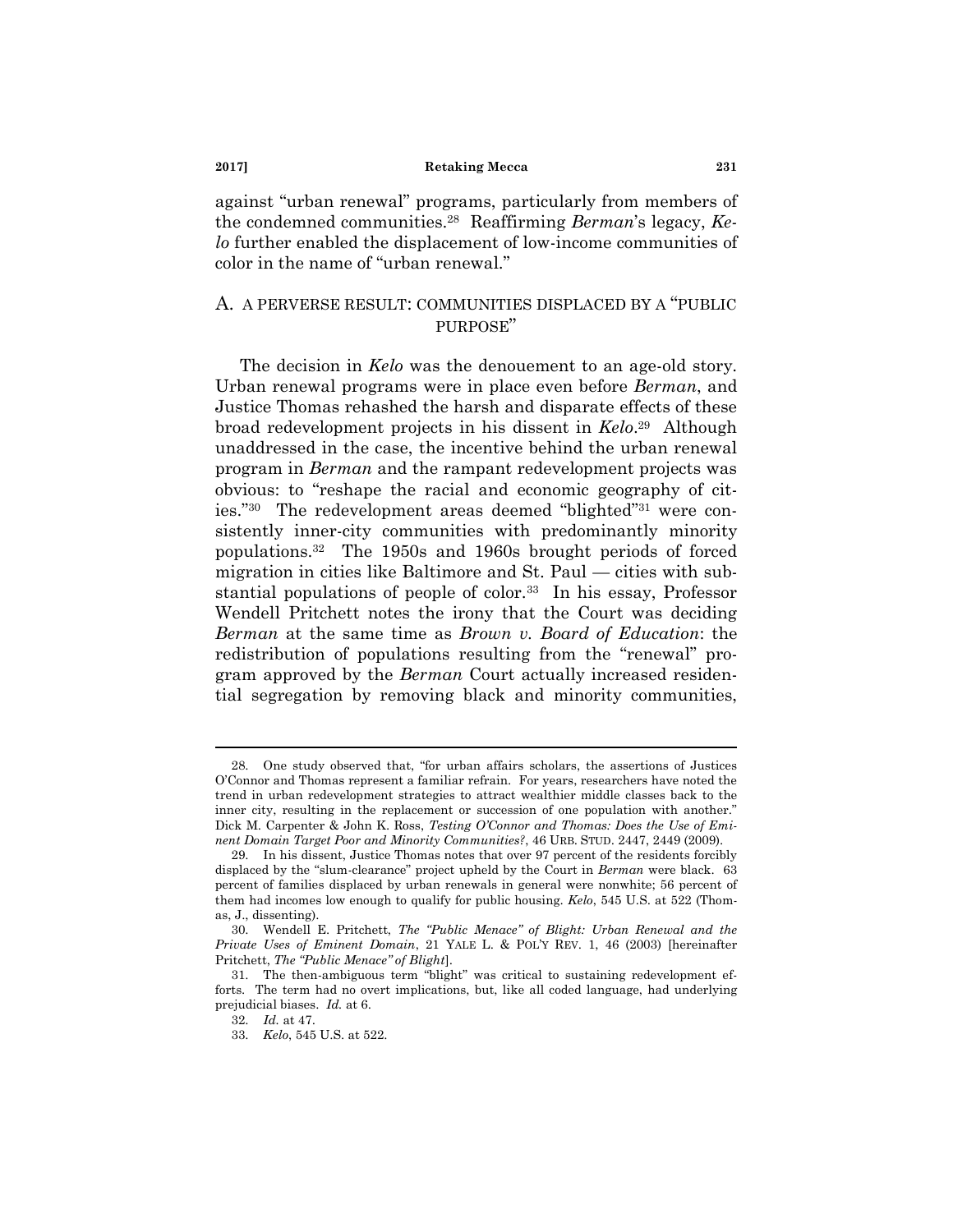complicating the integration of schools in those areas.<sup>34</sup> Across the nation, "urban renewal" became known as "Negro removal."<sup>35</sup> Between 1960 and 1970 alone, 20 percent of all black central city residents nationwide were displaced by urban renewal programs — double the percentage of white residents displaced during this time.<sup>36</sup> Since the 1990s, public housing demolitions in the name of "urban revitalization" have disproportionately targeted housing projects primarily inhabited by black residents.<sup>37</sup> It seemed the prejudicial effects of redevelopment were readily apparent, particularly in the wake of *Brown*. In response to these programs, black residents rallied against the "spatial manipulations" that enforced historic patterns of black subordination."<sup>38</sup> Nonetheless, the Court's decisions to broadly construe "public use" as an umbrella term left many of the nation's most vulnerable out in the rain.

<span id="page-7-0"></span>The Court's controversial decision in *Kelo* incited a strong public response.<sup>39</sup> In the wake of *Kelo*, Congress and nearly every state implemented measures to curb the reach of "public purpose" and reduce the government's power of eminent domain.<sup>40</sup> Urban renewal projects plaguing inner cities came under fire from both sides: they angered conservatives, who feared the threat to their ownership interests and were wary of increased interference with the private market, and they faced fierce opposition from liberals,

<sup>34.</sup> Pritchett, *The "Public Menace" of Blight*, *supra* note [30,](#page-6-0) at 44. Only 310 of the 5,900 newly constructed housing units developed per *Berman*'s redevelopment plan were affordable to the area's former residents, driving many out. *Id.* at 46.

<sup>35.</sup> *Id.* at 47. Novelist James Baldwin also famously stated that the terms had become synonymous. James Baldwin et. al, CONVERSATIONS WITH JAMES BALDWIN 42 (1996).

<sup>36.</sup> JOHN R. LOGAN & HARVEY LUSKIN MOLOTCH, URBAN FORTUNES: THE POLITICAL ECONOMY OF PLACES 114 (2007). This figure does not include the displacement that occurred from other market forces (e.g. evictions, commercial development, rent increases). *Id.*

<sup>37.</sup> Edward Goetz, *Gentrification in Black and White: The Racial Impact of Public Housing Demolition in American Cities*, 48 URB. STUD. J. 1581, 1600 (2011).

<sup>38.</sup> Eric Avila & Mark H. Rose, *Race, Culture, Politics, and Urban Renewal*, 25 J. URB. HIST. 335, 343 (2009).

<sup>39.</sup> Much of the public outcry could be attributed to the fact that the defendant was Pfizer, a large corporation and easy villain. Moreover, as Professor Wendell Pritchett notes, "the fact that th[e] homes were well-maintained and owned by white, middle-class residents would certainly increase public sympathy.‖ Wendell E. Pritchett, *Beyond Kelo: Thinking About Urban Development in the 21st Century*, 22 GA. ST. U. L. REV. 895, 908 (2006) [hereinafter Pritchett, *Beyond Kelo*].

<sup>40.</sup> Forty-seven states introduced, considered, or passed legislation intended to limit the government's eminent domain authority. Federal legislation included HR 3058, which became law; it specified, "public use shall not be construed to include economic development that primarily benefits private entities.‖ CALLIES, *supra* note [15,](#page-4-0) at 11, 19.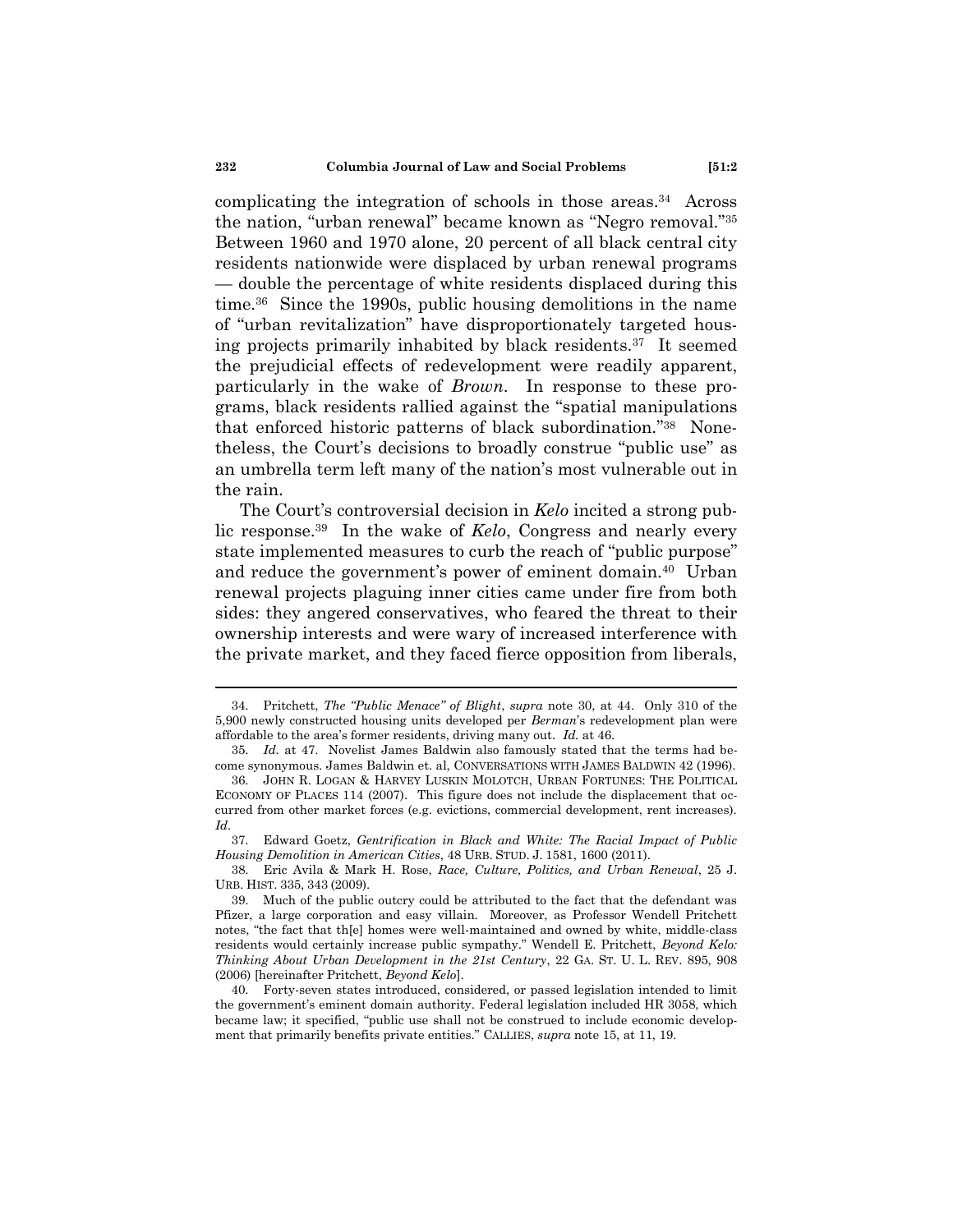who condemned the actions as discriminatory against communities of color.<sup>41</sup> Legal scholars were also heavily involved in the surrounding dialogue, arguing for a stricter application of the Public Use Clause.<sup>42</sup> The increased attention to the headlinegrabbing eminent domain debate coaxed attorneys to represent condemnees fighting for their properties.<sup>43</sup> Though there is little empirical research indicating whether eminent domain proceedings have increased nationally since *Kelo*, the decision illuminated the ideological tensions between government deference and a property owner's right to remain.

# III. GENTRIFICATION DEFINED

Efforts at urban revitalization can be a driving force behind the gentrification of a city. This primarily occurs in cases where the "renewal" requires or results in the displacement of the original, lower income residents to attract those with more spending power. Though the physical changes accompanying gentrification are often readily apparent, the precise mechanisms catalyzing the process are more obscure. This Part defines gentrification and examines several social and economic factors that can cause the phenomenon, particularly in low-income minority communities.

Sociologist Ruth Glass first coined the phrase "gentrification" in 1964, after observing the trend of middle-class people displacing the working class in London and changing the "whole social character" of the area.<sup>44</sup> Those in support of gentrification assert that the demographic shifts are beneficial for communities, as

<sup>41.</sup> Pritchett, *The "Public Menace" of Blight*, *supra* note [30,](#page-6-0) at 48 ("Liberals argued that it exacerbated racial discrimination, while conservatives stated that it wasted government resources and interfered with the private market.").

<sup>42.</sup> *Id.* at 2.

<sup>43.</sup> Notable cases include African-American farmers fighting the condemnation of their land for the development of an automobile plant, and a woman seeking to protect her land from condemnation for a Trump Casino in Atlantic City. Press Release, John Kramer, Inst. for Just., Court Tells Government: Think Twice Before Condemning Property (Jul. 20, 1998), http://ij.org/press-release/atlantic-city-nj-condemnation-latest-release/ [https://perma.cc/DT5E-3MWC]. Such cases are often taken on by the Institute for Justice in Washington, D.C. Pritchett, *Beyond Kelo*, *supra* note [39,](#page-7-0) at 902. The Institute for Justice is the non-profit law firm that represented the plaintiffs in Kelo. Kelo Eminent Domain, INST. FOR JUST. (last visited Feb. 16, 2018), http://ij.org/case/kelo/ [https://perma.cc/ Y94B-SWGN].

<sup>44.</sup> J. Peter Byrne, *Two Cheers for Gentrification*, 46 HOWARD L.J. 405, 405 n.1 (2003).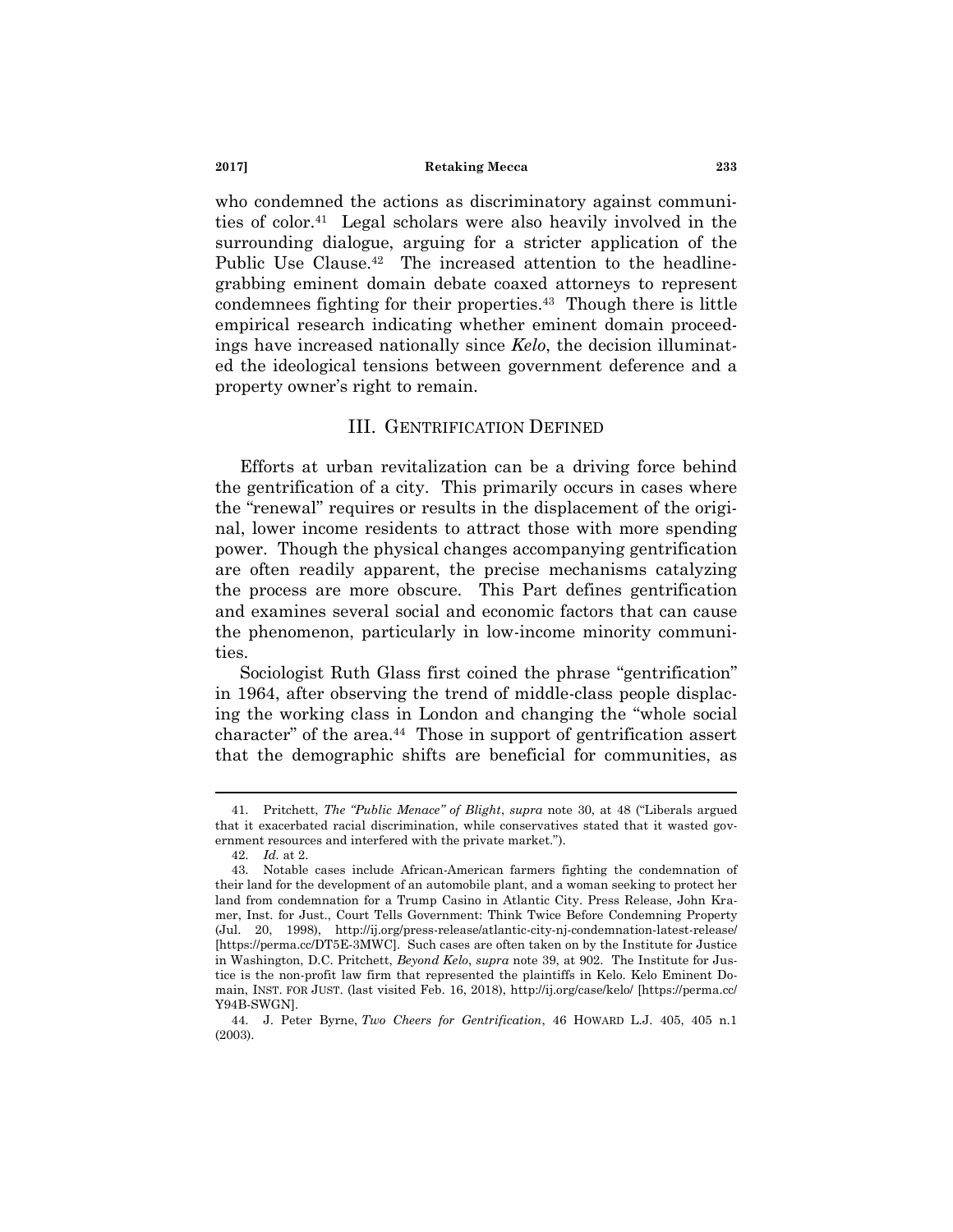<span id="page-9-1"></span>they improve civic society,<sup>45</sup> create job opportunities, raise property values, and reduce the crime rate.<sup>46</sup> In a study on residential mobility in gentrifying neighborhoods, Columbia University professor Lance Freeman concluded that displacement during gentrification is "rare," and that mobility out of gentrifying areas does not drastically differ from those in other neighborhoods.<sup>47</sup> However, gentrification continues to draw sharp criticism. Opponents denounce the practice as a form of "exclusionary displacement," with the displaced more likely to be "renters, poorer, and people of color."<sup>48</sup> Rachel Godsil, professor at Seton Hall Law School, addressed the "pain of loss of community and the harm of lost autonomy" involved in forced displacement, and drew a distinction between consensual integration and a scenario where "only" the affluent (who are often white) have the means to make choices."<sup>49</sup> Despite mixed outlooks on its impact and even its meaning, both supporters and opponents generally agree on an explication of gentrification as the process of neighborhood change that results in the replacement of lower income residents with higher income ones.<sup>50</sup>

<span id="page-9-0"></span>Redevelopment does not necessarily imply gentrification because the affected communities may not experience displacement as a result of the project;<sup>51</sup> however, cities' efforts at generating higher revenue in urban areas can involve displacing lower-

<sup>45.</sup> Timothy Taylor, *Economics of Gentrification*, CONVERSABLE ECONOMIST (Dec. 6, 2016). http://conversableeconomist.blogspot.com/2016/12/economics-of-gentrification\_6 2016), http://conversableeconomist.blogspot.com/2016/12/economics-of-gentrification\_6 .html [https://perma.cc/ER86-8MPR].

<sup>46.</sup> Patrick Gillespie, *How gentrification may benefit the poor*, CNN: MONEY (Nov. 12, 2015), http://money.cnn.com/2015/11/12/news/economy/gentrification-may-help-poor-peop le/index.html [https://perma.cc/N4H7-8UL3]

<sup>47.</sup> Lance Freeman, *Displacement or Succession? Residential Mobility in Gentrifying Neighborhoods*, 40 URB. AFF. REV. 463, 487–88 (2005).

<sup>48.</sup> Karen Chapple, *Income Inequality and Urban Displacement*, 26 NEW LAB. F. 84, 86 (2017).

<sup>49.</sup> Rachel D. Godsil, Transforming Gentrification into Integration, NYU FURMAN CENTER (2014), http://furmancenter.org/research/iri/essay/transforming-gentrificationinto-integration [https://perma.cc/EW8G-V3Q5].

<sup>50.</sup> MAUREEN KENNEDY & PAUL LEONARD, BROOKINGS INSTITUTION, DEALING WITH NEIGHBORHOOD CHANGE: A PRIMER ON GENTRIFICATION AND POLICY CHOICES 1 (2016), https://www.brookings.edu/wp-content/uploads/2016/06/gentrification.pdf [https://perma.cc/R76M-9RMC].

<sup>51.</sup> *Id.* For example, redevelopment may involve changing an industrial area into a mixed residential/commercial area, which does not typically displace many residents. For an instance of "industrial" gentrification, *see* Mike DeBonis, *McDuffie resolute on helping his ward shed image of a dumping ground*, WASH. POST (Dec. 25, 2012), https://www.washingtonpost.com/local/dc-politics/2012/12/25/927a82d8-4c7b-11e2-a6a6 aabac85e8036\_story.html?utm\_term=.ae33b947eaea [https://perma.cc/EL87-FQRA].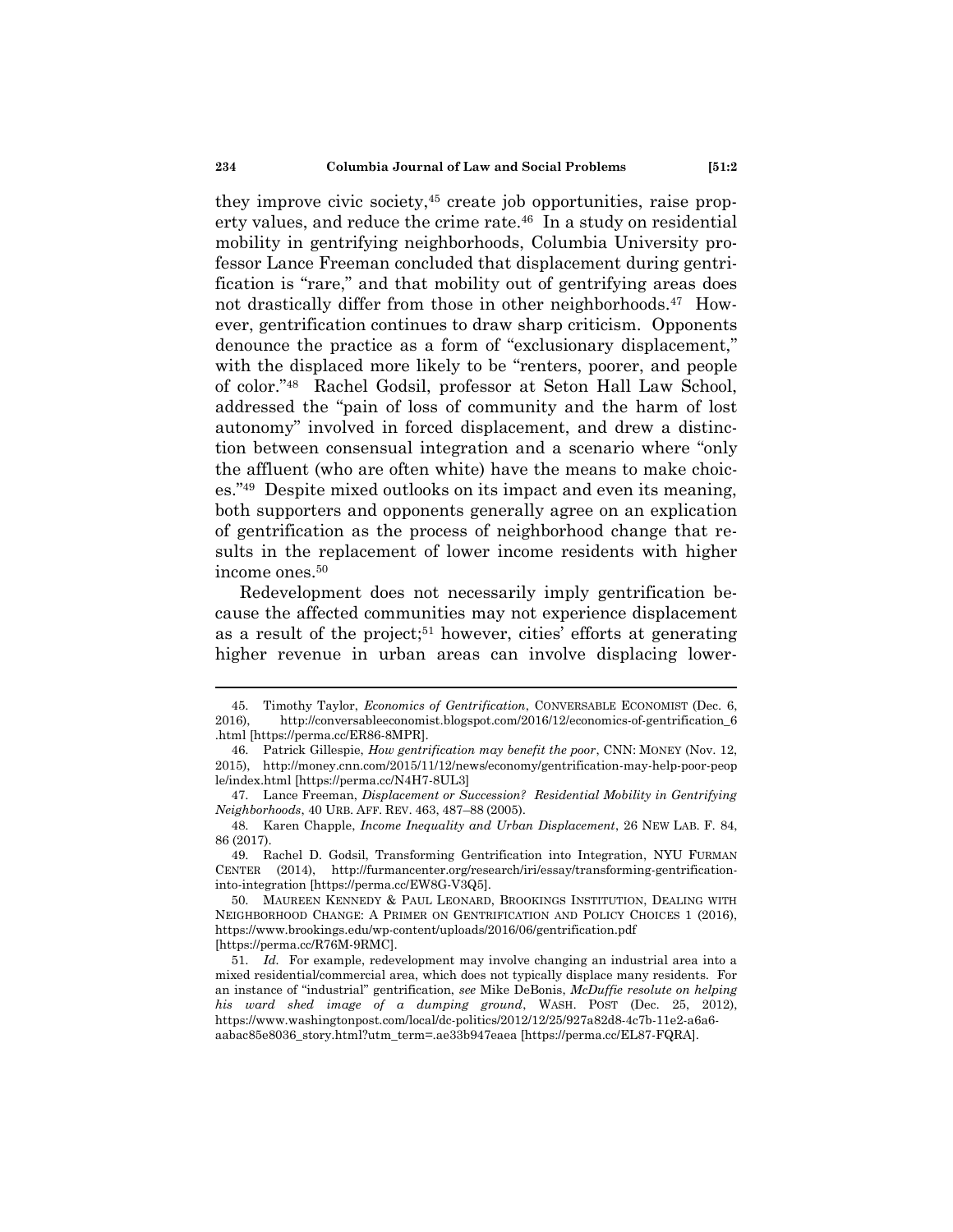income residents.<sup>52</sup> In addition to serving as business centers, cities continue to increase their arts and entertainment presence and activity. Consequently, redevelopment plans usually include measures designed to usher in residents with more spending power, with the aim of creating sustainable economic development.<sup>53</sup> Gentrification has occurred in cities across the country for decades, and the precise mechanisms of the process may vary.<sup>54</sup> The rate of change, the desired outcome, and the condition and response of the affected community all affect the scale and presentation of gentrification.

Additionally, several social and economic factors can provoke the process of displacement. The remainder of this Part describes the factors that cause gentrification, focusing on zoning plans, housing market pressures, and eminent domain. First, state or local governments may implement comprehensive zoning laws that reframe the layout and demographic of specific jurisdictions. Second, housing market fluctuations may result in living expenses becoming unaffordable for low-income residents. Finally, and most pertinently, the city may use eminent domain to condemn areas they argue are "blighted" or in need of "renewal." It is important to note that these factors are not mutually exclusive — in fact, they often interact with each other (e.g. city planning seeking to remedy unfavorable market trends). Though the mechanisms differ, they are means to the same end — to implement and enhance sustainable economic development.<sup>55</sup>

### A. ZONING PLANS

Zoning is a powerful tool used to plan and modify the physical layout of a city. Zoning ordinances classify land according to its use, dividing it into residential, commercial, or industrial zones.<sup>56</sup>

<sup>52.</sup> *See* KENNEDY & LEONARD, *supra* not[e 50,](#page-9-0) at 2.

<sup>53.</sup> *Id.* at 1.

<sup>54.</sup> Gentrification typically occurs in cities with tight markets and in specific neighborhoods. *Id.*

<sup>55.</sup> The factors listed here are by no means exhaustive. There are many other contributing factors, including rapid job growth, an influx of professionals seeking to avoid long and arduous commutes, and increasing New Urbanist sentiments of accessibility and ―walkability.‖ *See* KENNEDY & LEONARD, *supra* not[e 50,](#page-9-0) at 10–12.

<sup>56.</sup> Zoning ordinances differ from comprehensive plans. Comprehensive plans set forth the overall guidelines and purposes of development. Ordinances classify property and regulate its use accordingly. For a more detailed explanation, see Will Van Vactor,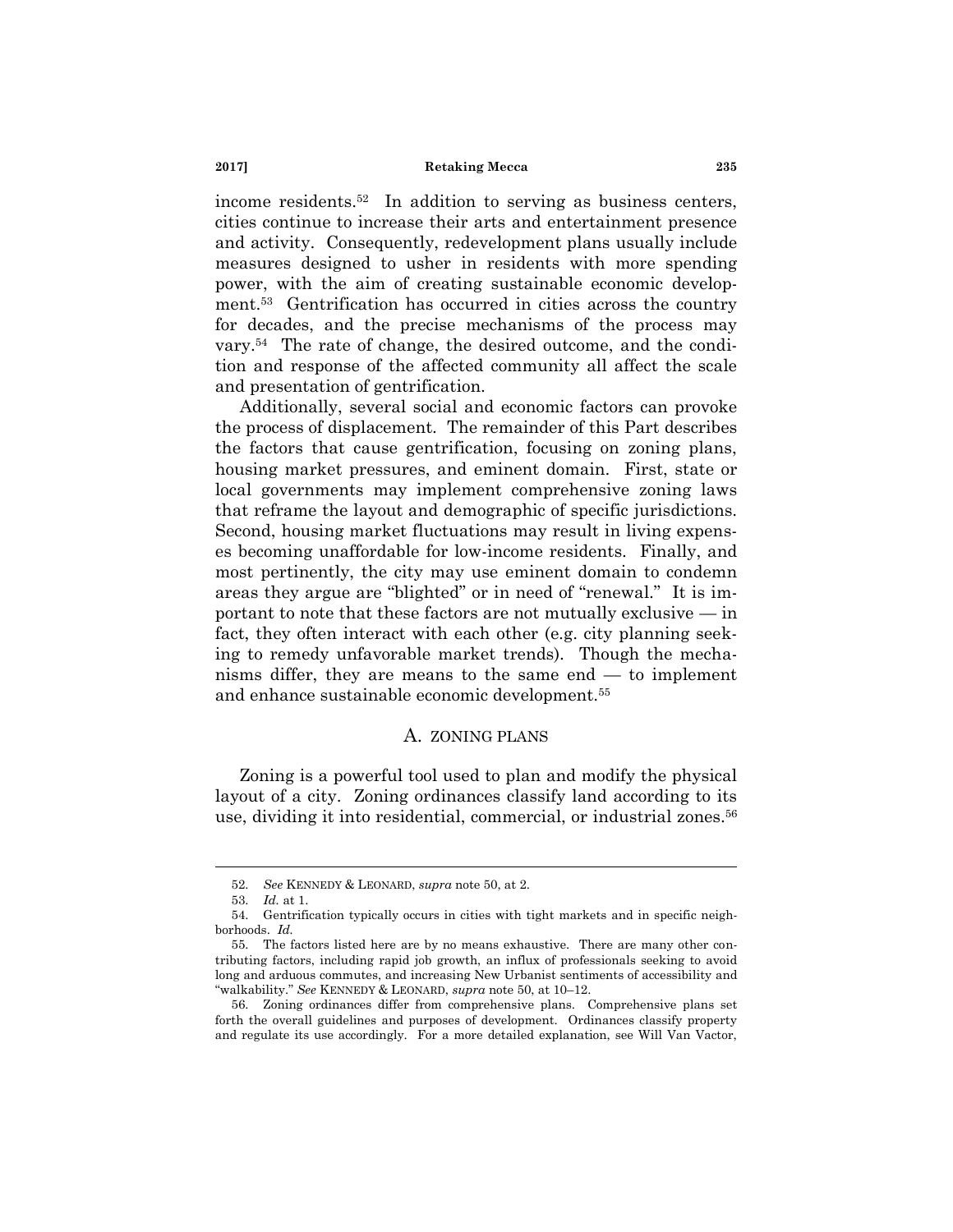**236 Columbia Journal of Law and Social Problems [51:2**

<span id="page-11-0"></span>Zoning is among the most invoked of the government's police powers, which give the government the right to interfere with private activity for the general welfare.<sup>57</sup> Challenges against the validity of a zoning ordinance usually prompt due process analyses in court; namely, landowners argue that the ordinance is improper or unconstitutional because it has deprived them of their property without due process of law. Understanding urban planning to be an integral and challenging part of city regulation,<sup>58</sup> courts have historically given local governments considerable deference in dealing with zoning ordinances, so a landowner has to show that the ordinance deprives his or her land of so much of its economic value that it amounts to a physical appropriation of the land.<sup>59</sup> The government's power of eminent domain and its police power often interact; in fact, takings law has defined the parameters of police power regulation. $60$  Some states encourage inclusionary zoning programs, which require affordable housing in new residential developments, to mitigate displacement.<sup>61</sup> Even so, rezoning plans can facilitate gentrification.

### B. MARKET PRESSURE

The condition of (and reactions to) the housing market can also drive gentrification. In many of these neighborhoods, housing prices are high, suitable living options for workers are distant,

Zoning Ordinances and Regulations, LAWYERS.COM (2015), https://zoning-planning-landuse.lawyers.com/zoning-ordinances-and-regulations.html [https://perma.cc/FZ75-FZT3].

<sup>57.</sup> APA Board of Directors, APA Policy Guide on Takings, AM. PLANNING ASS'N (Apr. 11, 1995), https://planning.org/policy/guides/adopted/takings.htm [https://perma.cc/NNE2- WAZ5].

<sup>58. &</sup>quot;The constantly increasing density of our urban populations . . . make it necessary for the state . . . to limit individual activities to a greater extent than formerly. With the growth and development of the state the police power necessarily develops, within reasonable bounds, to meet the changing conditions." Vill. of Euclid v. Ambler Realty Co., 272 U.S. 365, 392 (1926). In the case, the Supreme Court held that a local zoning ordinance that imposed building restrictions was a valid exercise of the police power.

<sup>59.</sup> In a recent takings case, Justice Sotomayor's dissent illuminated the heightened standard for proving takings cases: "[G]overnmental action that reduces the value of property or that imposes 'a significant restriction . . . on one means of disposing' of property is not a per se taking; in fact, it may not even be a taking at all." Horne v. Dep't of Agric., 135 S. Ct. 2419, 2438 (2015) (Sotomayor, J., dissenting) (citing Andrus v. Allard, 444 U.S. 51, 65–66 (1979).

<sup>60.</sup> *See* APA Board of Directors, *supra* not[e 57.](#page-11-0)

<sup>61.</sup> The Department of Housing and Urban Development defines unaffordable housing as rent that exceeds 30 percent of the household income. U.S. DEP'T OF HOUSING AND URB. DEV., Affordable Housing (last visited Jan. 13, 2018), https://www.hud.gov/ program\_offices/comm\_planning/affordablehousing/ [https://perma.cc/5669-A5V6].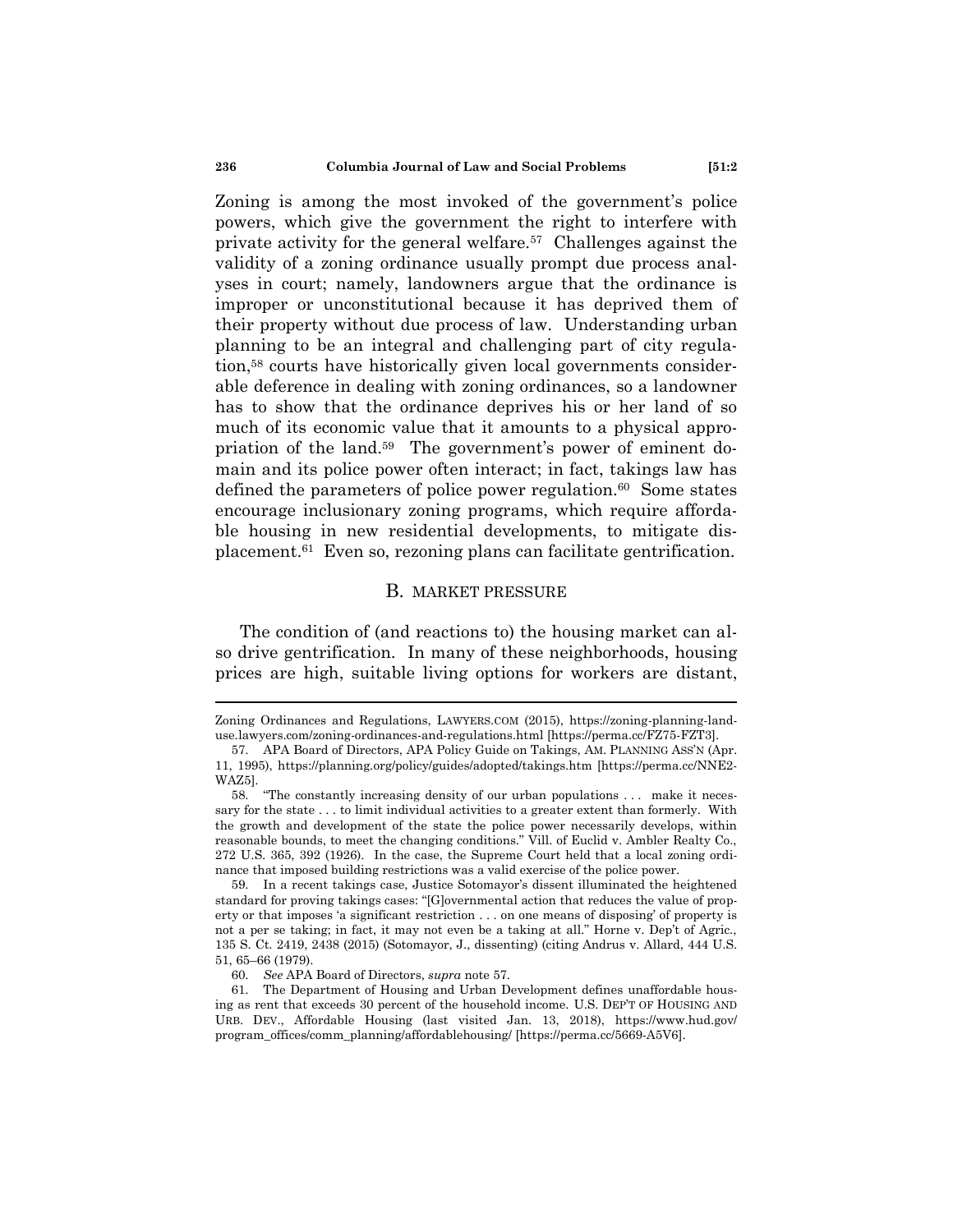and the rate of job growth exceeds the housing supply.<sup>62</sup> Increased housing demand leaves buyers looking for housing elsewhere. In some instances, property owners and investors create large "rent gaps"<sup>63</sup> by disinvesting in a neighborhood; once property values drop low enough, they reinvest in the same neighborhood and the influx of capital catalyzes the process of displacement.<sup>64</sup> Rent hikes<sup>65</sup> and landlord harassment or indifference may also force tenants into uninhabitable, unaffordable, or unsafe conditions in an effort to drive out old tenants and usher in higher income residents.<sup>66</sup> In cases where developers and landlords are seeking to profit from a favorable economy, tenants might even face a combination of these challenges.

### C. EMINENT DOMAIN

State actors may also undertake eminent domain actions that displace low-income minority communities.<sup>67</sup> The incentive is typically economic in nature; states will condemn neighborhoods they consider "underperforming" in hopes of welcoming residents and businesses that will maximize tax revenue.<sup>68</sup> However, the profit-driven motivations cannot be completely severed from the social impact. A 2008 study compiled U.S. census data and a sample of areas using eminent domain for redevelopment projects and found that eminent domain use for private-to-private trans-

<sup>62.</sup> KENNEDY & LEONARD, *supra* note [50,](#page-9-0) at 10.

<sup>63.</sup> Rent gaps are the potential difference in property value before renovation and after renovation. *Id.* at 11.

<sup>64.</sup> *Id.*

<sup>65.</sup> A 2014 study by Zillow Real Estate Research found that between 2000 and 2014, the median household income rose about 25 percent while rents more than doubled. Krishna Rao, The Rent is Too Damn High\*, ZILLOW (Apr. 15, 2014), https://www.zillow.com/research/rent-affordability-2013q4-6681/ [https://perma.cc/9HAP-UV98]. A 2016 study showed that the typical household in New York City spends approximately 65.2 percent of their income on rent — 35 percent above the value the federal government deems unaffordable. Typical NYC Household Spends 2/3 Of Income on Rent: Study, NBC (Apr. 21, 2016), https://www.nbcnewyork.com/news/local/NYC-New-Yorkers-Spend-Nearly-23-of-Income-on-Rent-in-2016-StreetEasy-376497101.html [https://perma.cc/J6NS-LQVJ].

<sup>66.</sup> In New York, Mayor de Blasio created the Tenant Harassment Assistance program to support low-income tenants facing these harms. Forms of landlord harassment may include not offering leases or lease renewals, failure to provide necessary repairs or utilities, or unjustified eviction notices. CITY OF NEW YORK, Tenant Harassment Assistance (last visited Jan. 13, 2018), http://www1.nyc.gov/nyc-resources/service/4860/tenantharassment-assistance [https://perma.cc/YL3P-A4KP].

<sup>67.</sup> Further discussed *infra* Part IV.A.

<sup>68.</sup> *See* Carpenter & Ross, *supra* note [28,](#page-6-1) at 2450–51.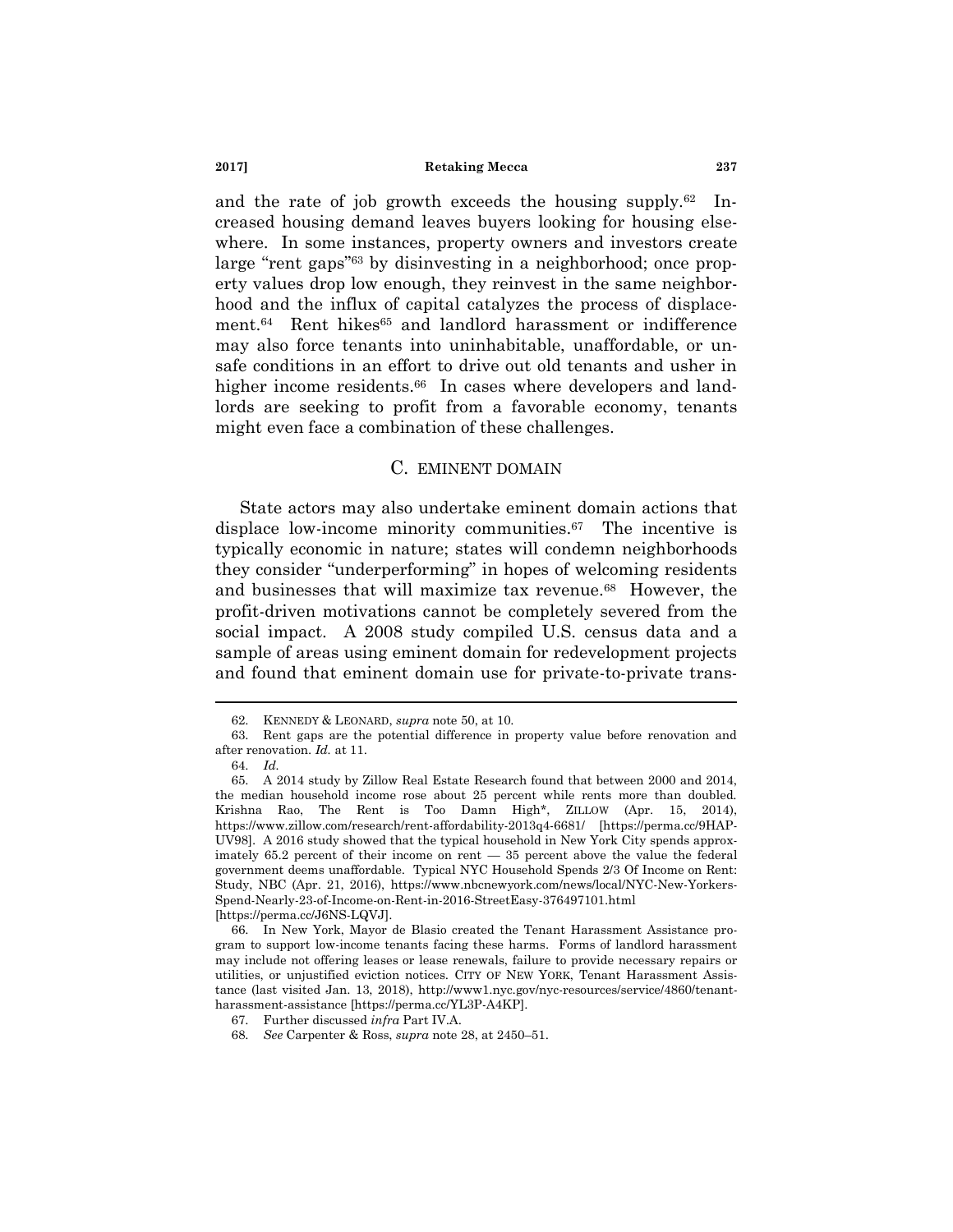fer of property did, in fact, disproportionately harm poor and minority community members.<sup>69</sup> Considering discriminatory condemnation selections, gentrification cannot be understood in a purely economic context.

New York eminent domain proceedings demonstrate the multifaceted nature of gentrification. The New York Constitution allows governments to condemn land "for the purpose of redevelopment of economically unproductive, blighted or deteriorated areas."<sup>70</sup> In the 1930s, "blight" consisted of a "set of conditions analogized as a disease or cancer."<sup>71</sup> Today, however, the bar is set much lower — courts continue to define the language from the Constitution expansively, finding "substandard" conditions in cracked sidewalks, graffiti, and "underutilization."<sup>72</sup> "Blight" has become somewhat amorphous and coupled with vague descriptors, such as the presence of "physical conditions impeding" the development of appropriate uses. $73$  The malleability of these phrases affords ample latitude to prove conditions of blight or ―substandard‖ conditions. One scholar notes: ―Blacks and Latinos, more often renters than their white counterparts, are less likely to exert any influence on the process [of gentrification]. $\frac{774}{6}$ Consequently, these "underutilized" sites frequently are home to low-income communities of color. This does not necessarily result from malicious intent, but involves a variety of factors. These partially arbitrary designations of blight and the limited political capital of these communities form the perfect storm for gentrifi-

<sup>69.</sup> A significant number of these members are racial minorities, of a significantly lower income level, and have low levels of education. *See generally* Carpenter & Ross, *supra* note [28.](#page-6-1)

<sup>70.</sup> N.Y. CONST. art. XVI, § 6.

<sup>71.</sup> Colin Gordon, *Blighting the Way: Urban Renewal, Economic Development, and the Elusive Definition of Blight*, 31 FORDHAM URB. L.J. 305, 310 (2003).

<sup>72.</sup> Nicole Gelinas, *Eminent Domain as Central Planning*, CITY J. (2010), https://www.city-journal.org/html/eminent-domain-central-planning-13253.html [https:// perma.cc/3NCZ-QNZU]. "Underutilization" meant that landowners in the site were not generating the benefits that the government sought. *Id. See also* Jeffrey Kleeger, Blight Makes Right: Utilization as Public Use, 43 URB. LAW. 889, 892 (2011) ("The concept of underdevelopment or underutilization supports a finding of blight when the term is defined broadly. It is a factor for blight determinations in New York.").

<sup>73.</sup> The descriptor was language used in dicta in *Cannata v. City of N.Y.*, where the court found that there were conditions that "impair[ed]or arrest[ed] the sound growth of the community  $\ldots$  an area does not have to be a 'slum' to make its redevelopment a public use." Cannata v. City of N.Y., 182 N.E.2d 395, 397 (1962). The court's language reveals the standard was becoming broader and more encompassing, as if serving as a predecessor to *Kelo*.

<sup>74.</sup> Ray Telles, *Forgotten Voices: Gentrification and its Victims*, 3 SCHOLAR 115, 140– 41 (2000) (quoting RAY SUAREZ, THE OLD NEIGHBORHOOD 211 (1999)).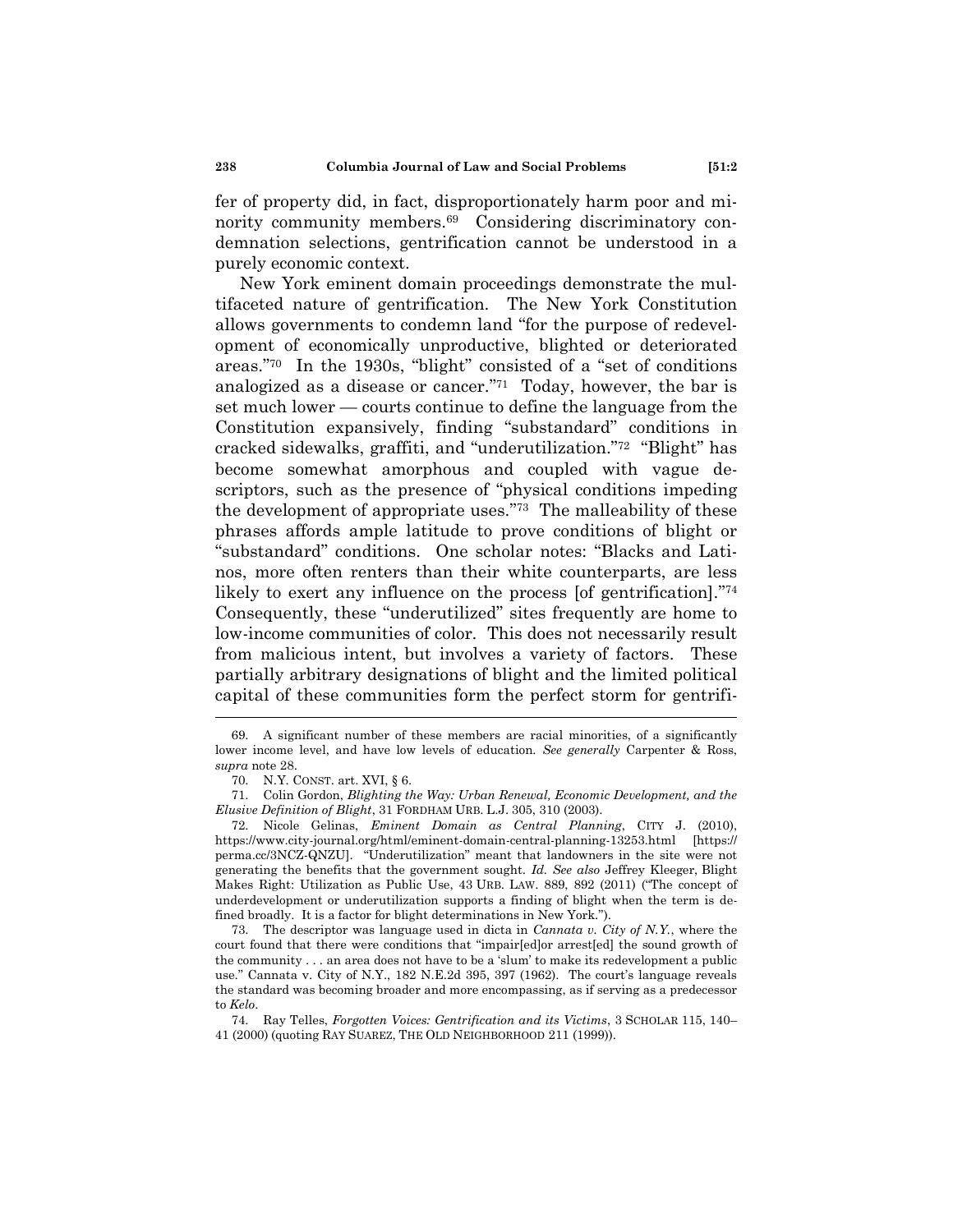cation to shower these low-income residents of color.<sup>75</sup> The changes Harlem has experienced in recent years illustrate this process.

# <span id="page-14-1"></span><span id="page-14-0"></span>IV. GENTRIFIED HARLEM AND THE AMERICAN DREAM **DEFERRED**

Harlem was dubbed the black Mecca during the rise of the Harlem Renaissance in the 1920s.<sup>76</sup> A bustling art scene, empowering political rhetoric, and abundant Afro-centric imagery enamored both artists and activists alike.<sup>77</sup> Harlem was home. It was where residents could be moved by the oratory of Claude McKay by day and croon to the tunes of Billie Holiday by night.<sup>78</sup> Harlem was where irreverent vagabond Detroit Red evolved into the revolutionary Malcolm X.<sup>79</sup> It was where West Indian immigrants became prominent political figures,<sup>80</sup> and amateurs received standing ovations at the Apollo Theater.<sup>81</sup> It was far from Shangri-La — racial tension and population density were just a couple of its social problems — but it was indispensable.<sup>82</sup> Harlem was more than a neighborhood experiencing a revival; it was the symbol, and the site, of the black "American dream."<sup>83</sup>

As is the story with most neighborhoods, the coming decades brought many changes. Lost jobs and increasing poverty rates caused urban decline. Economic development efforts sought to bring and retain professionals and business to revive the area.<sup>84</sup> Business development and rising housing costs continue to shift

<sup>75.</sup> For an extended analysis of how gentrification affects communities differentially depending on race, *see* Elizabeth Kirkland, *What"s Race Got to Do With it? Looking for the Racial Dimensions of Gentrification*, 32 WEST. J. BLACK STUD. 18 (2008).

<sup>76.</sup> DAVID MAURRASSE, LISTENING TO HARLEM: GENTRIFICATION, COMMUNITY, AND BUSINESS 43 (2014) (ebook).

<sup>77.</sup> *Id.* at 45.

<sup>78.</sup> *See* Allen Dunn & George Hutchinson, *The Future of the Harlem Renaissance*, 80 SOUNDINGS: AN INTERDISC. J. 445 (1997). *See also* GERALD DAVID JAYNES, ENCYCLOPEDIA OF AFR. AM. SOC'Y 52 (2005).

<sup>79.</sup> *See generally* MALCOLM X & ALEX HALEY, THE AUTOBIOGRAPHY OF MALCOLM X (1964).

<sup>80.</sup> *See* MAURRASSE, *supra* note [76,](#page-14-0) at 44 (discussing Marcus Garvey and his influence during the Harlem Renaissance).

<sup>81.</sup> *See* JAYNES, *supra* not[e 78,](#page-14-1) at 52.

<sup>82.</sup> *See* MAURRASSE, *supra* not[e 76,](#page-14-0) at 49–51.

<sup>83.</sup> *Id.* at 49.

<sup>84.</sup> *Id.* at 110.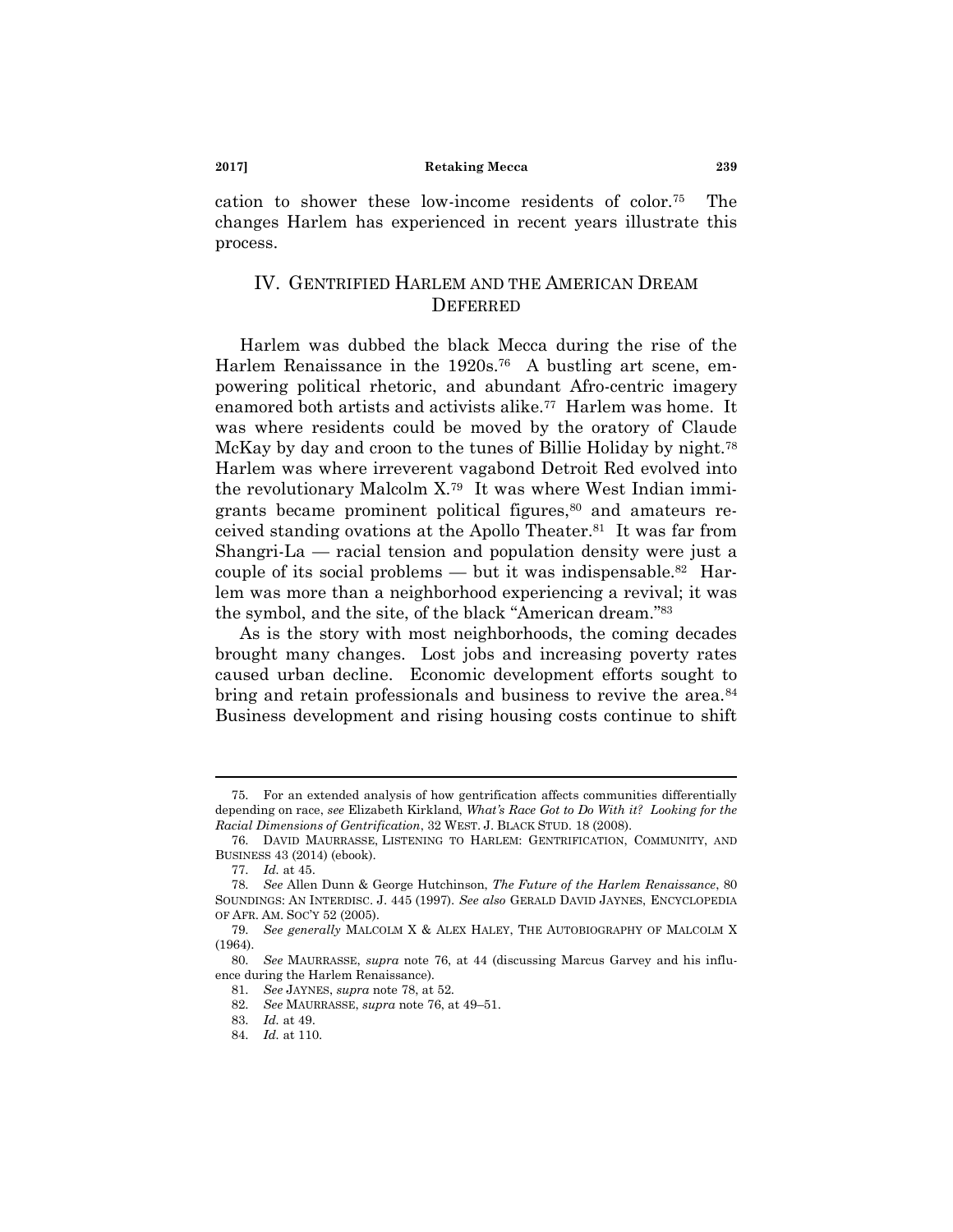<span id="page-15-1"></span>the demographics in the area today.<sup>85</sup> In fact, since at least 2008, blacks are no longer the majority population in the area.<sup>86</sup> Changes in land use, ownership, and social pressures continue to drive out original residents.<sup>87</sup>

<span id="page-15-0"></span>Recent rezoning efforts illustrate these changes. The 2008 rezoning plan for Harlem's 125th street affected the neighborhood character and affordability in ways that drove out many of the original business owners and residents, who could not keep up with increasing rents.<sup>88</sup> The plan permitted mixed-use developments and increased density on land that was previously limited to low-density commercial uses, inciting the construction of thousands of residential units in luxury high-rises.<sup>89</sup> Although the plan stated that 46% of these constructions would be "incometargeted," only 5.18% were affordable to the average Harlem resident.<sup>90</sup> Residents criticized the plan as having "steamroll[ed] the community,"<sup>91</sup> and many small business owners were evicted by landlords seeking to construct more profitable buildings.<sup>92</sup>

Affordable housing options in East Harlem are also dwindling. East Harlem is composed primarily of low-income minorities

<sup>85.</sup> Average prices of residential homes rose from \$190,000 in 1995 to \$391,000 in 1999, to \$412,000 in 2001. *Id.* at 62. As of January 2018, the median sales price for a Harlem home is \$874,500. *Harlem Real Estate Market Overview*, TRULIA (Jan. 13, 2017), https://www.trulia.com/real\_estate/Harlem-New\_York/5131/ [https://perma.cc/764Z-22M7].

<sup>86.</sup> Sam Roberts, *No Longer Majority Black, Harlem Is in Transition*, N.Y. TIMES (Jan. 5, 2010), http://www.nytimes.com/2010/01/06/nyregion/06harlem.html [https://per ma.cc/S6DS-3AJZ].

<sup>87.</sup> In response to arguments that mixed-economy neighborhoods actually benefit both the high- and low-income residents, one author points out that these economies do not generally stay mixed for long: "[I]f the low-income people stick around, the more affluent ones want to leave or move the low-income people out. Or, if the low-income people enter a neighborhood, higher income people leave . . . even if a neighborhood has become better-serviced, cleaner, and safer, low-income people, renters in particular, possess fewer choices. They are, in effect, hanging on.‖ MAURRASSE, *supra* note [76](#page-14-0) at 114.

<sup>88.</sup> *See* Alessandro Busà, *After the 125th Street Rezoning: The Gentrification of Harlem"s Main Street in the Bloomberg Years*, 4 URBANITIES 51, 60–61 (2014). The study explores how the 2008 rezoning plan for 125th street facilitated the gentrification of the surrounding area.

<sup>89.</sup> *See* DEP'T OF CITY PLANNING, CITY OF N.Y., 125TH STREET 6 (2008), http://www1.nyc.gov/assets/planning/download/pdf/plans/125th/125th.pdf

<sup>[</sup>https://perma.cc/67E5-TU4J]. *See also* Busà, *supra* not[e 88,](#page-15-0) at 57.

<sup>90.</sup> Busà, *supra* note [88,](#page-15-0) at 57.

<sup>91.</sup> Matthias Bernt, *The "Double Movements" of Neighbourhood Change: Gentrification and Public Policy in Harlem and Prenzlauer Berg*, 49 URB. STUD. 3045, 3053 (2012).

<sup>92.</sup> *See* Busà, *supra* not[e 88,](#page-15-0) at 62.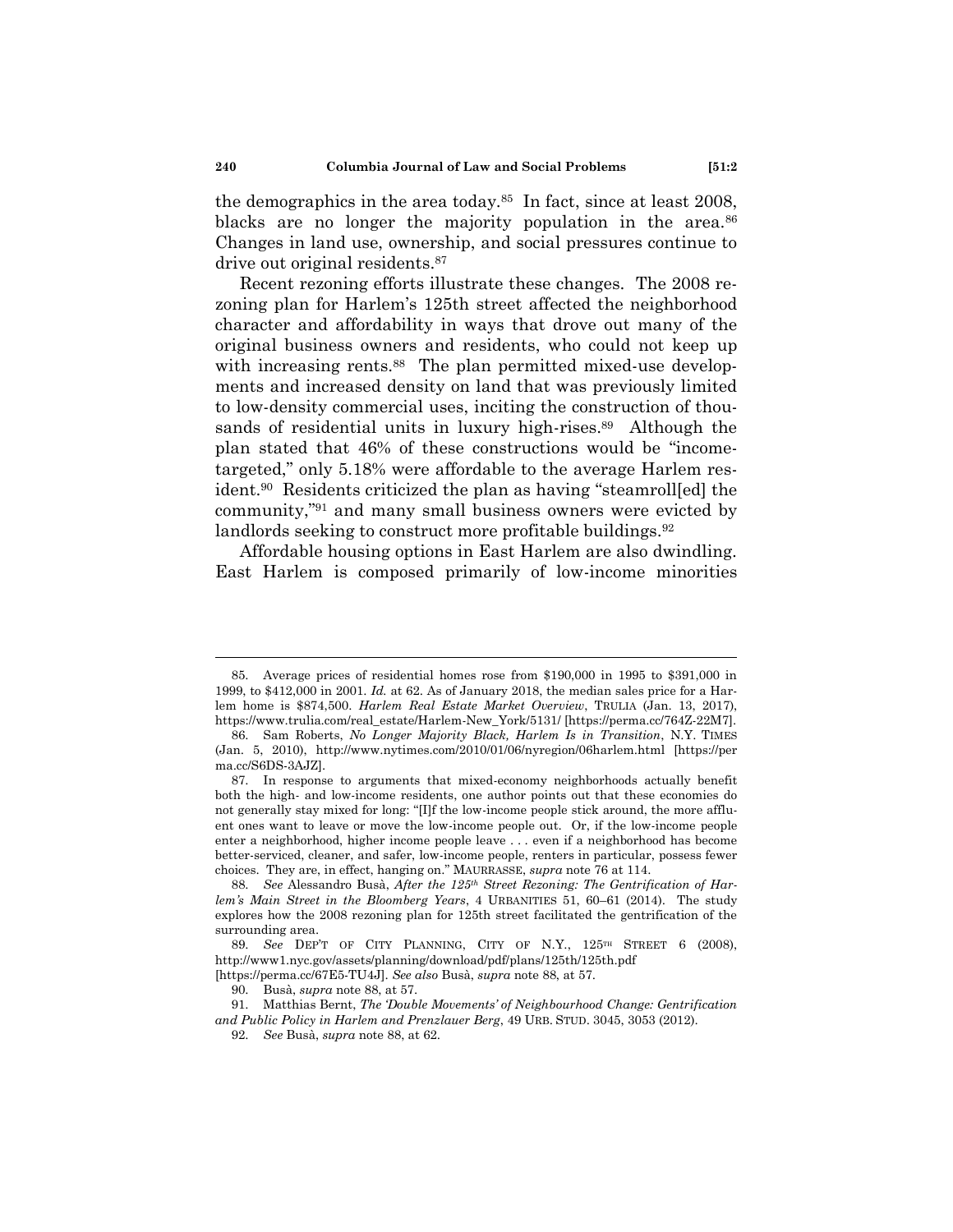<span id="page-16-0"></span>renting their homes.<sup>93</sup> Properties in the neighborhood south of 96th Street continue to appreciate, causing rents to skyrocket. As a result, residents are leaving the Upper East Side and seeking larger, cheaper housing options — often leading them to East Harlem.<sup>94</sup> In response to these market changes, prices in East Harlem have begun to surge.<sup>95</sup> Landlords drive out low-income tenants so they can raise rents, diminishing affordable housing options for the majority of East Harlemites.<sup>96</sup> By 2030, East Harlem will likely lose nearly 7,000 rent-stabilized or subsidized units.<sup>97</sup> Mayor Bill de Blasio sought to curtail the loss of affordable housing options for low-income New Yorkers by implementing the Housing New York plan in 2014; still, East Harlem is in the throes of an affordable housing crisis.<sup>98</sup>

Despite efforts at providing affordable housing options for Harlem's low-income residents — such as inclusionary zoning and rent control — tax benefits and public policy continue to favor homeownership at the expense of low-income renters.<sup>99</sup> Some observers see redevelopment and its changes as positive and ultimately beneficial.<sup>100</sup> However, reduced sustainable living options prevent lower-income residents from being able to stay, keeping them from enjoying many of those benefits. For many Harlemites, the situation is clear: Harlem is gentrifying, longtime residents are being displaced, and there are limited opportunities to find relief.

# A. NEW YORK COURTS UPHOLD EMINENT DOMAIN ACTIONS FUNNELING GENTRIFICATION

Land condemnation remains a significant source of gentrification, and this has proven to be the case in West Harlem. Developers invoke eminent domain, and — encouraged by courts' ten-

<sup>93.</sup> Maggie Calmes, *Wary of Gentrification, East Harlem Braces for Rapid Change*, GOTHAM GAZETTE (Apr. 1, 2016), http://www.gothamgazette.com/city/6253-wary-ofgentrification-east-harlem-braces-for-rapid-change [https://perma.cc/2NMM-9N28].

<sup>94.</sup> Holly Dutton, *Efforts stepped up to preserve low-rise East Harlem character*, REAL ESTATE WEEKLY (Sept. 30, 2015), http://rew-online.com/2015/09/30/efforts-stepped-up-topreserve-low-rise-east-harlem-character/ [https://perma.cc/6C3S-BK79].

<sup>95.</sup> *Id.*

<sup>96.</sup> *See* Calmes, *supra* not[e 93.](#page-16-0)

<sup>97.</sup> *Id.*

<sup>98.</sup> *Id.*

<sup>99.</sup> MAURRASSE, *supra* note [76,](#page-14-0) at 111.

<sup>100.</sup> *See generally* Freeman, *supra* not[e 47.](#page-9-1)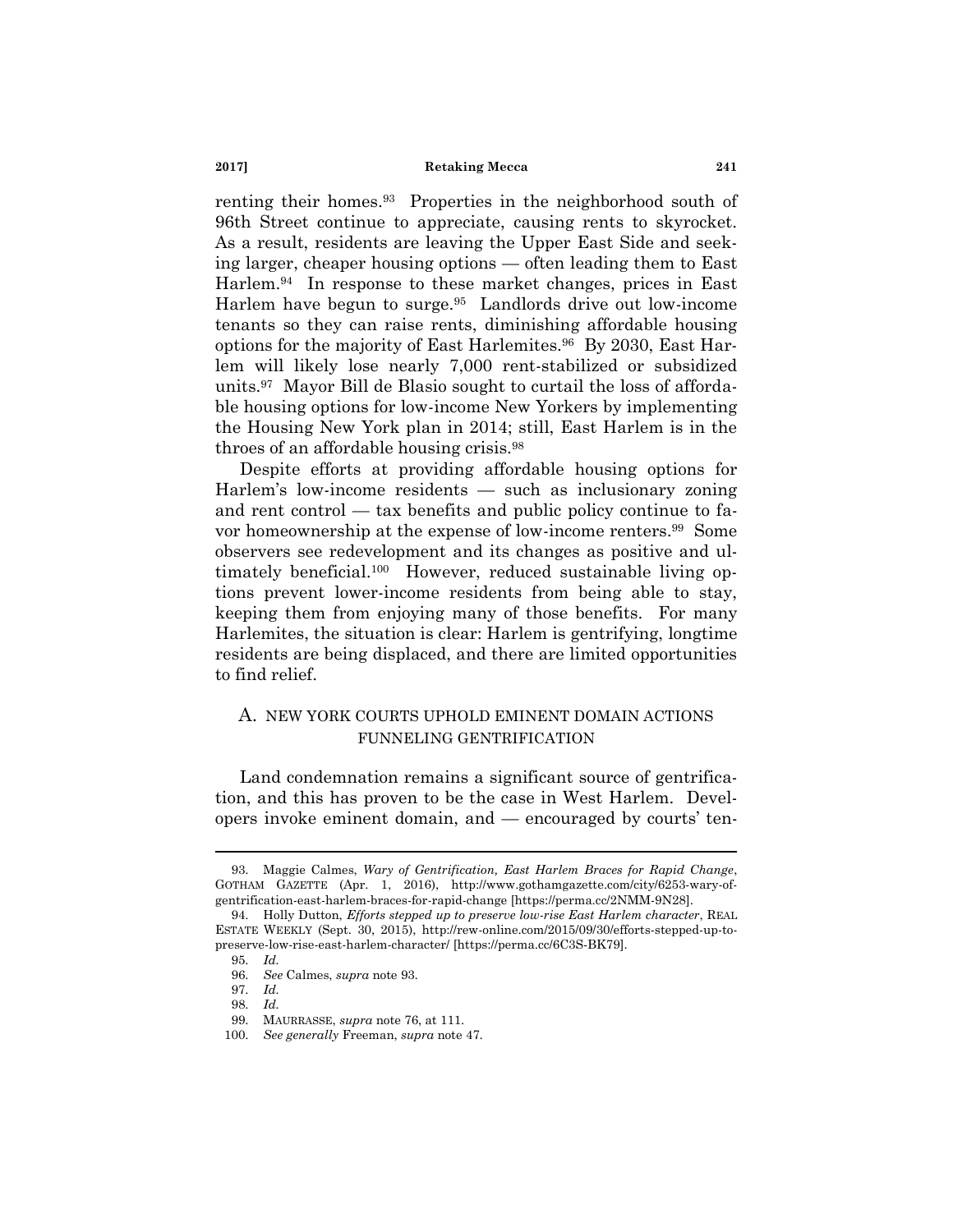<span id="page-17-0"></span>dency towards broad interpretations of "blight" — seize private property condemned under questionable premises for private profit.<sup>101</sup> As a result, small business owners or residents are displaced for no real public use — an outcome antithetical to that traditionally envisioned by the Takings Clause. Such was the case in *Kaur v. New York State Urban Development Corporation*. <sup>102</sup> In arguably one of the most controversial public use cases since *Kelo*, the New York Court of Appeals permitted the use of eminent domain by a private developer to take private properties in West Harlem and transfer them to a private institution — Columbia University.<sup>103</sup> The defendant, New York State Urban Development Corporation, a subdivision of the Empire State Development Corporation (ESDC), sought to use eminent domain to take 17 acres of private property for the expansion of educational and research facilities in West Harlem's Manhattanville neighborhood.<sup>104</sup> To obtain all of the property within the site,<sup>105</sup> ESDC hired a consultant to conduct a "blight" study so that, upon a finding of blight, Columbia could condemn the remaining land.<sup>106</sup> The consultant found that the area was "blighted," and the ESDC authorized Columbia to condemn the property for its project.<sup>107</sup>

The petitioners, business owners of different establishments located in the project site, sued ESDC on the grounds that the condemnation was not for a "public use," that ESDC had acted in "bad faith" in its determination of blight, and that the definition of blight applied was void for vagueness.<sup>108</sup> The Court of Appeals reversed the order of the Appellate Division,<sup>109</sup> giving "deference" to the findings and determination of the ESDC" that the project

<sup>101.</sup> Ilya Somin, *Let There Be Blight: Blight Condemnations in New York After* Goldstein *and* Kaur, 38 FORDHAM URB. L.J. 1193, 1195 (2010).

<sup>102.</sup> Kaur v. N.Y. State Urban Dev. Corp., 933 N.E.2d 721, 724 (2010).

<sup>103.</sup> *Id.*

<sup>104.</sup> *Id.* The ESDC is a state authority which authorized the condemnation of the land. Somin, *supra* note [101,](#page-17-0) at 1197.

<sup>105.</sup> Columbia began purchasing some of the land around 2003. By that year, it owned 51 percent of the land in the project site. *Kaur*, 933 N.E.2d at 726.

<sup>106.</sup> *Id.*

<sup>107. &</sup>quot;This study concluded that the Project site was 'substantially unsafe, unsanitary, substandard, and deteriorated' or, in short, blighted." *Kaur*, 933 N.E.2d at 726.

<sup>108.</sup> The petitioners also argued that there were no findings of blight prior to Columbia's purchase of property there. *Id.* at 730, 732–33.

<sup>109.</sup> The Appellate Division found that the plan's true purpose was to benefit a "private elite educational institution" and that ESDC's finding of blight was "mere sophistry" made in bad faith. Jeffrey D. Friedlander, *Defending Eminent Domain During Economic Development*, N.Y.L.J. (Dec. 23, 2010), http://www.nyc.gov/html/law/downloads/pdf/Friedl ander%20Jeff%20Newspaper%20Article%2012-23-10.pdf [https://perma.cc/EY4H-PSNR].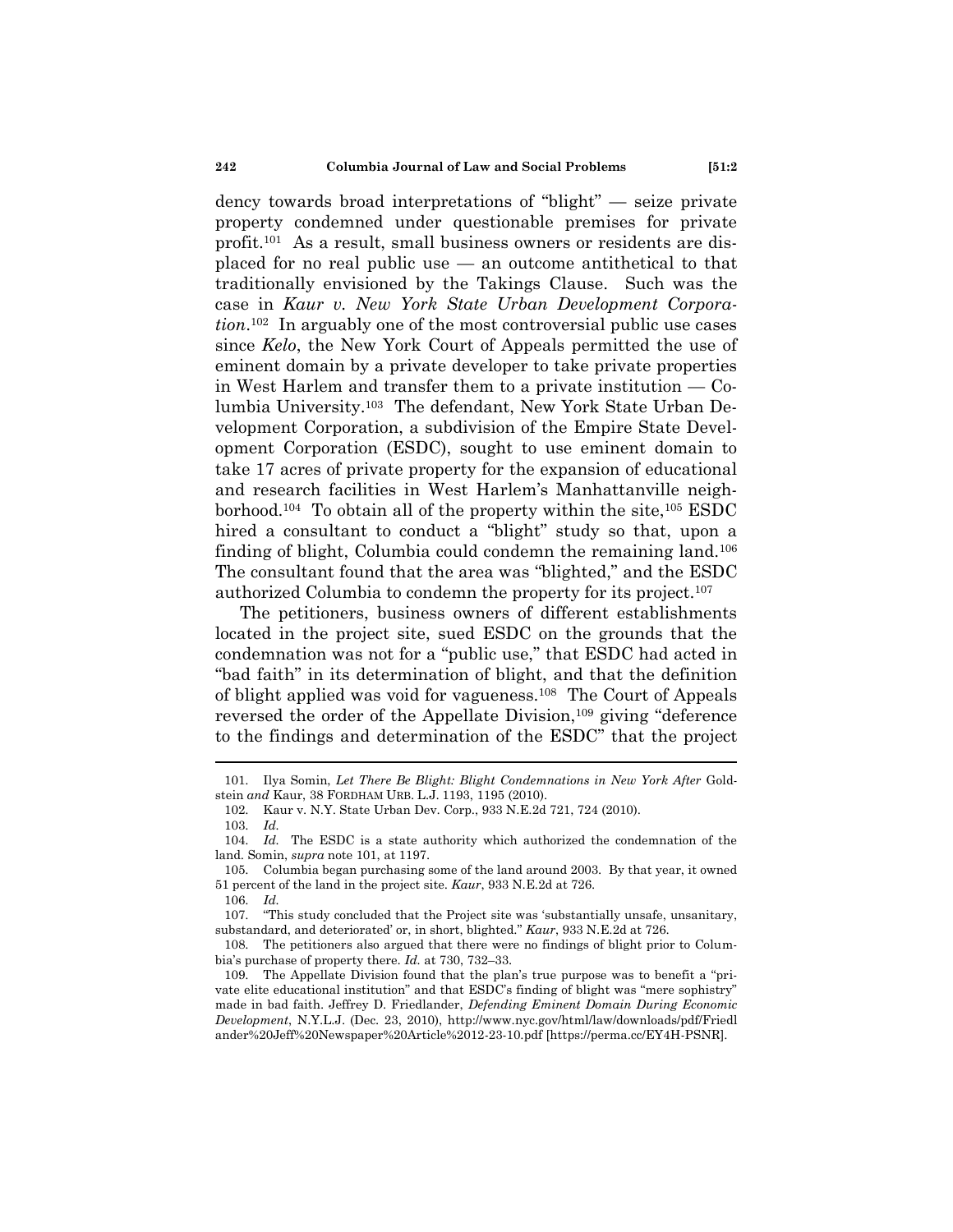qualified as a civic project "serving a public purpose."<sup>110</sup> Applying the standard set in *Matter of Goldstein v. New York State Urban Development Corporation*, <sup>111</sup> another controversial case, the *Kaur* court stated in dicta that "blight is an elastic concept that does not call for an inflexible, one-size-fits-all definition."<sup>112</sup> The decision generated considerable public ire. Attorneys denounced judicial review of eminent domain in New York as "fundamentally broken";<sup>113</sup> other states refused to accede to the "manifest abuse of the eminent domain power."<sup>114</sup> Some scholars noted that the decision reiterated "very substantial deference to government determinations."<sup>115</sup> Property owners in Harlem witnessed their constitutional protections diminish.

<span id="page-18-0"></span>The case was another milestone for developers seeking to gentrify Harlem. Of all the states, New York has one of the highest rates of eminent domain actions in the nation.<sup>116</sup> Courts continue to interpret the language from the state Constitution broadly, deferring to developers' determinations of blight. It is clear that the process is in need of repair: courts must narrow their interpretations of blight to protect against pretextual findings, and should abandon "judicial blindness" and engage in a more critical review of these determinations.<sup>117</sup> There is, however, a more ob-

<sup>110.</sup> Kaur, 933 N.E.2d at 737.

<sup>111.</sup> Matter of Goldstein v. New York State Urban Dev. Corp., 921 N.E.2d 164, (2009). In the case, property owners challenged the ESDC's condemnation of their land for the development of a sports arena as a violation of the public use clause. The Court upheld the condemnation, applying a deferential standard in the ESDC's finding of blight.

<sup>112.</sup> *Kaur*, 933 N.E.2d at 732.

<sup>113.</sup> Press Release, John Kramer, Inst. for Just., New York's High Court Slams Door On Property Owners in the Empire State (June 24, 2010), http://ij.org/press-release/newyorks-high-court-slams-door-on-property-owners-in-the-empire-state/ [https://perma.cc/ BT8V-PVKZ].

<sup>114.</sup> *See* Lehmann, *supra* not[e 21.](#page-4-1)

<sup>115.</sup> Steven J. Eagle, Regulatory Takings, ch. 1, § 1-11 (5th ed. 2017).

<sup>116.</sup> INST. FOR JUST., BUILDING EMPIRES, DESTROYING HOMES: EMINENT DOMAIN ABUSE IN NEW YORK (2009), http://ij.org/wp-content/uploads/2015/03/buildingempires.pdf [https://perma.cc/CT6K-2QRM]. New York was one of only seven states that did not pass reforms to curb eminent domain abuse in the wake of *Kelo*. Dick Carpenter & John K. Ross, *Robin Hood in Reverse*, CITY JOURNAL (Jan. 15, 2010), https://www.city-journal.org/ html/robin-hood-reverse-10676.html [https://perma.cc/CA9X-APX4]. One observer notes that no property owner has been able to succeed in an eminent domain case against the state since the passing of the New York Urban Development Corporation Act of 1968. *Fighting University Gentrification: the Eminent Domain Angle and Columbia*, DAILY KOS: TOTE (May 17, 2010), http://www.dailykos.com/story/2010/5/17/867110/- [https://perma.cc/ J5D3-ZBHB].

<sup>117.</sup> *See* Kramer, *supra* note [113.](#page-18-0)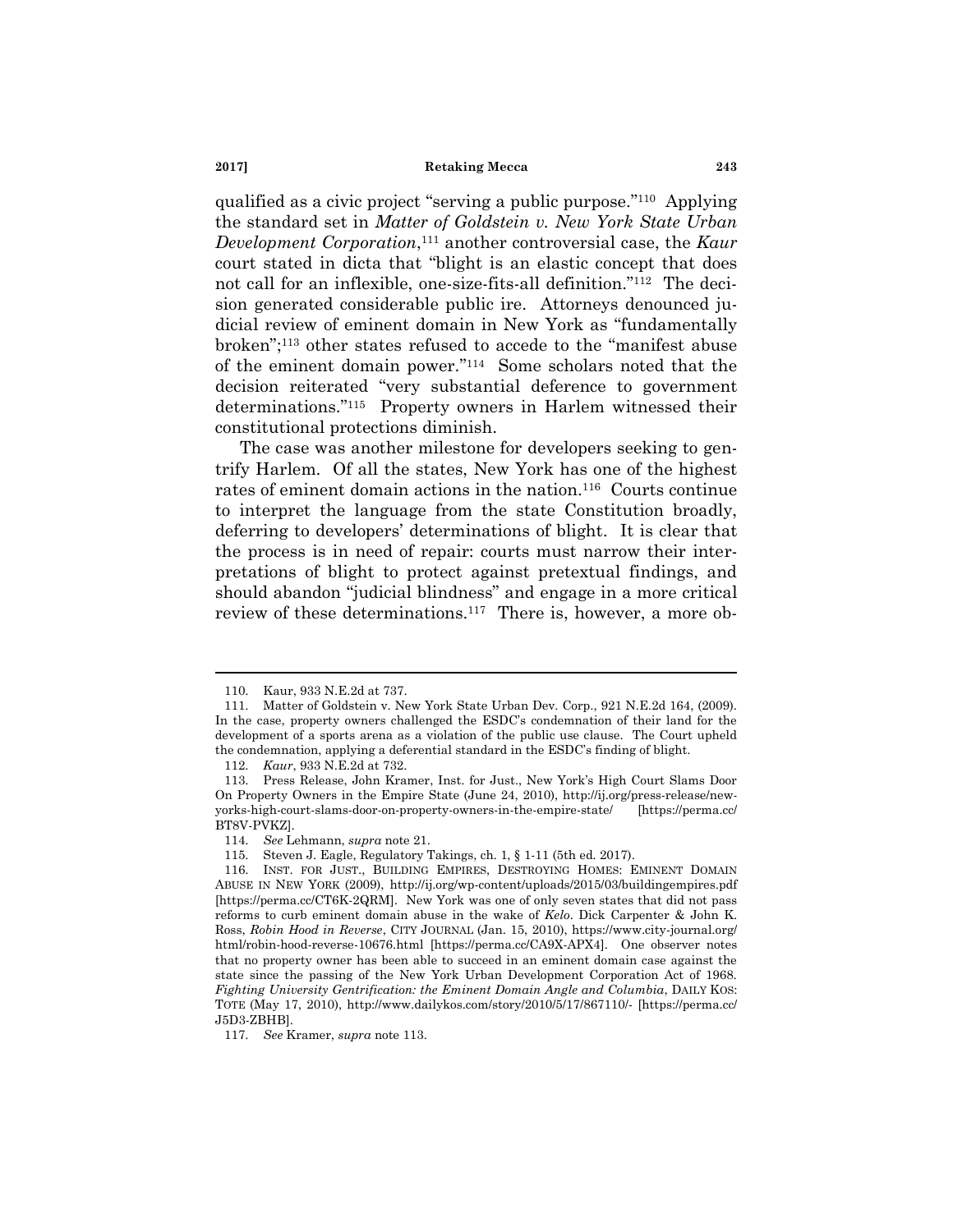scure component to these eminent domain proceedings that must be reexamined and reshaped: the myth of just compensation.

# V. NO COMPENSATION POSSIBLE: EVALUATING JUST COMPENSATION IN THE DISPLACEMENT OF LOW-INCOME COMMUNITIES OF COLOR

In his dissent in *Kelo*, Justice Thomas articulated that "no compensation is possible for . . . the indignity inflicted by uprooting [displaced individuals] from their homes."<sup>118</sup> This is especially true with regard to gentrification, in which eminent domain seizures disproportionately target low-income minority communities with low levels of education and communities comprising renters living at or below the federal poverty line.<sup>119</sup> This Note argues that, in the displacement of vulnerable communities, monetary damages equivalent to the property's market value is insufficient. This form of compensation tends to overlook renters, as compared to real property owners; street vendors, as compared to "brick-and-mortar" commercial establishments; and communities, as compared to individuals. Additionally, it fails to account for the dignitary harm imposed by being forced out in the name of "revitalization."

This Part describes the current compensation structure, arguing that the Constitution calls for more than fair market reimbursement. It goes on to demonstrate that the current compensation scheme fails to reach many of Harlem's most vulnerable, or redress the loss of the community as a unit. Finally, it addresses the dignitary harms inflicted by the displacement of Harlem's residents.

### <span id="page-19-0"></span>A. COMPENSATION THEN AND NOW

Although they typically defer to the legislature or developers on determinations of public use and blight, courts decide questions of compensation.<sup>120</sup> Currently, takings compensation aims to "make the victim of the interference whole by returning her to

<sup>118.</sup> *Kelo*, 545 U.S. at 521.

<sup>119.</sup> *Id.*

<sup>120.</sup> James J. Kelly, *"We Shall Not Be Moved": Urban Communities, Eminent Domain and the Socioeconomics of Just Compensation*, 80 ST. JOHN'S L. REV. 923, 938 (2006).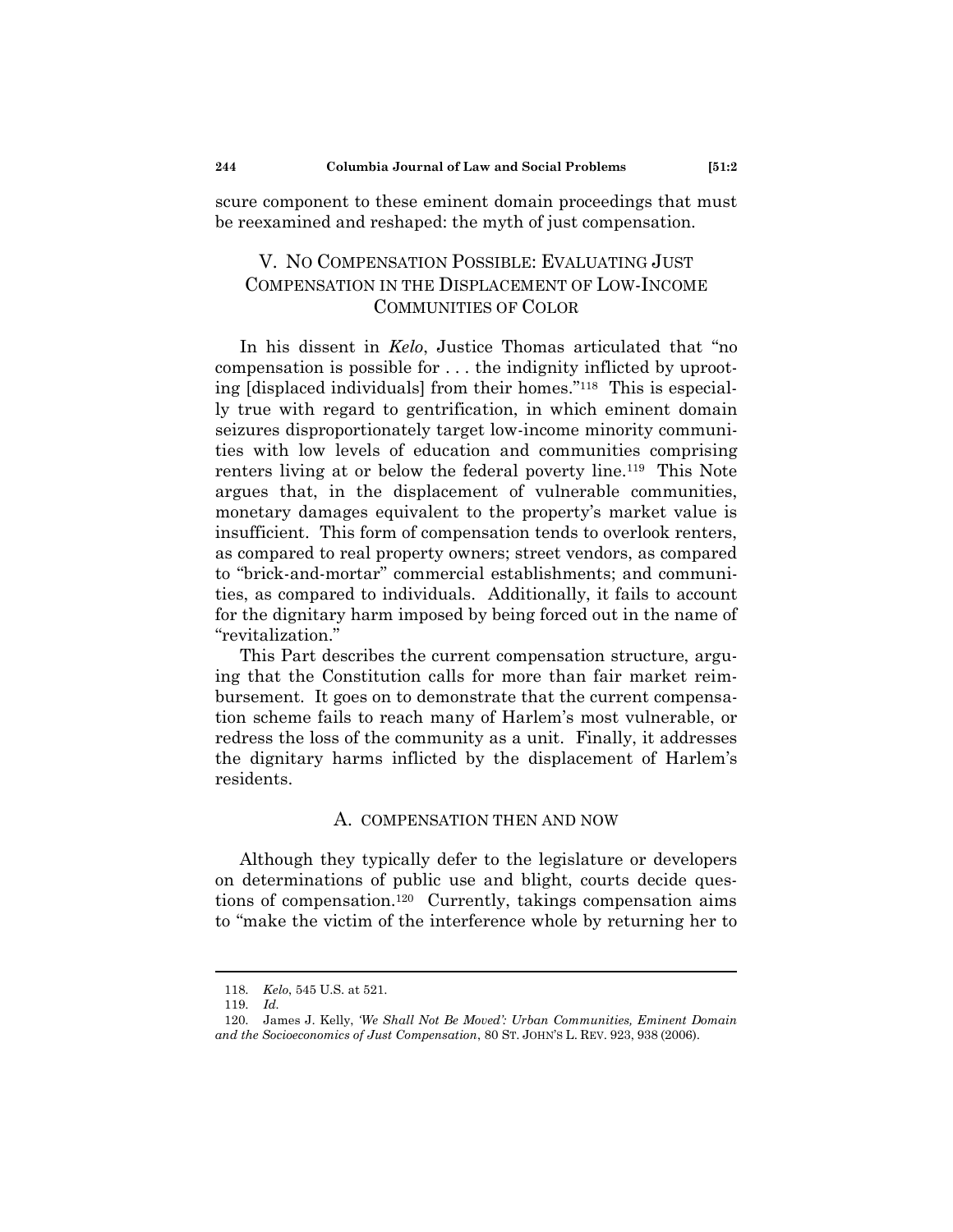the pre-interference baseline."<sup>121</sup> The Supreme Court has said that "just compensation" equates to full monetary compensation of the value of the property, $122$  and that fair market value will make the property owner whole.<sup>123</sup> The conflation of being made ―whole‖ and fair market value was not a judicial misstep, but a ―compromise‖ between the value of the home to the property owner and the value to potential buyers.<sup>124</sup>

Although the established standard for compensation is the fair market value, there are other considerations that suggest this standard is insufficient. First, the inadequacy of the current compensation scheme may be evident in the language of the clause itself. Compensation is a remedy intended to make the injured person "whole."<sup>125</sup> Considering this definition, it can be inferred that compensation is meant to do more than provide monetary indemnity for financial losses; it should also redress other forms of harm.<sup>126</sup> Though the Supreme Court has maintained fair market value as the applicable standard, in *United States v. Fuller*, Justice Rehnquist stated in dicta that the fair market value "is 'not an absolute standard nor an exclusive method of valuation," and that just compensation "derives as much content from basic equitable principles of fairness, as it does from technical concepts of property law."<sup>127</sup> Additionally, the Framers described the remedy as "just compensation" rather than simply "compensation."<sup>128</sup> Under the principle that "it cannot be presumed that any clause in the Constitution is intended to be without effect," $129$  there is a suggestion that the Framers proposed that restitution must do more than financially compensate; it must also be just. A legal dictionary from 1856, several decades after the ratification of the Fifth Amendment, defined "just" as something that agreed with the principles of "right and

127. United States v. Fuller, 409 U.S. 488, 490 (1973) (citing United States v. Va. Elec. & Power Co., 365 U.S. 624, 633 (1961)).

<span id="page-20-0"></span>

<sup>121.</sup> Katrina Miriam Wyman, *The Measure of Just Compensation*, 41 U.C. DAVIS L. REV. 239, 249 (2007). *See also* Olson v. United States, 292 U.S. 246, 255 (1934) ([The property owner] is entitled to be put in as good a position pecuniarily as if his property had not been taken. He must be made whole but is not entitled to more.").

<sup>122.</sup> Kelly, *supra* note [120,](#page-19-0) at 938.

<sup>123.</sup> Wyman, *supra* note [121,](#page-20-0) at 252.

<sup>124.</sup> *Id.* at 253.

<sup>125.</sup> *Compensation*, BLACK'S LAW DICTIONARY (10th ed. 2014).

<sup>126.</sup> *See generally* W. Harold Bigham, *Fair Market Value, Just Compensation and the Constitution: A Critical View*, 24 VAND. L. REV. 63, 92 (1970).

<sup>128.</sup> U.S. CONST. amend. V.

<sup>129.</sup> Marbury v. Madison, 5 U.S. 137, 174 (1803).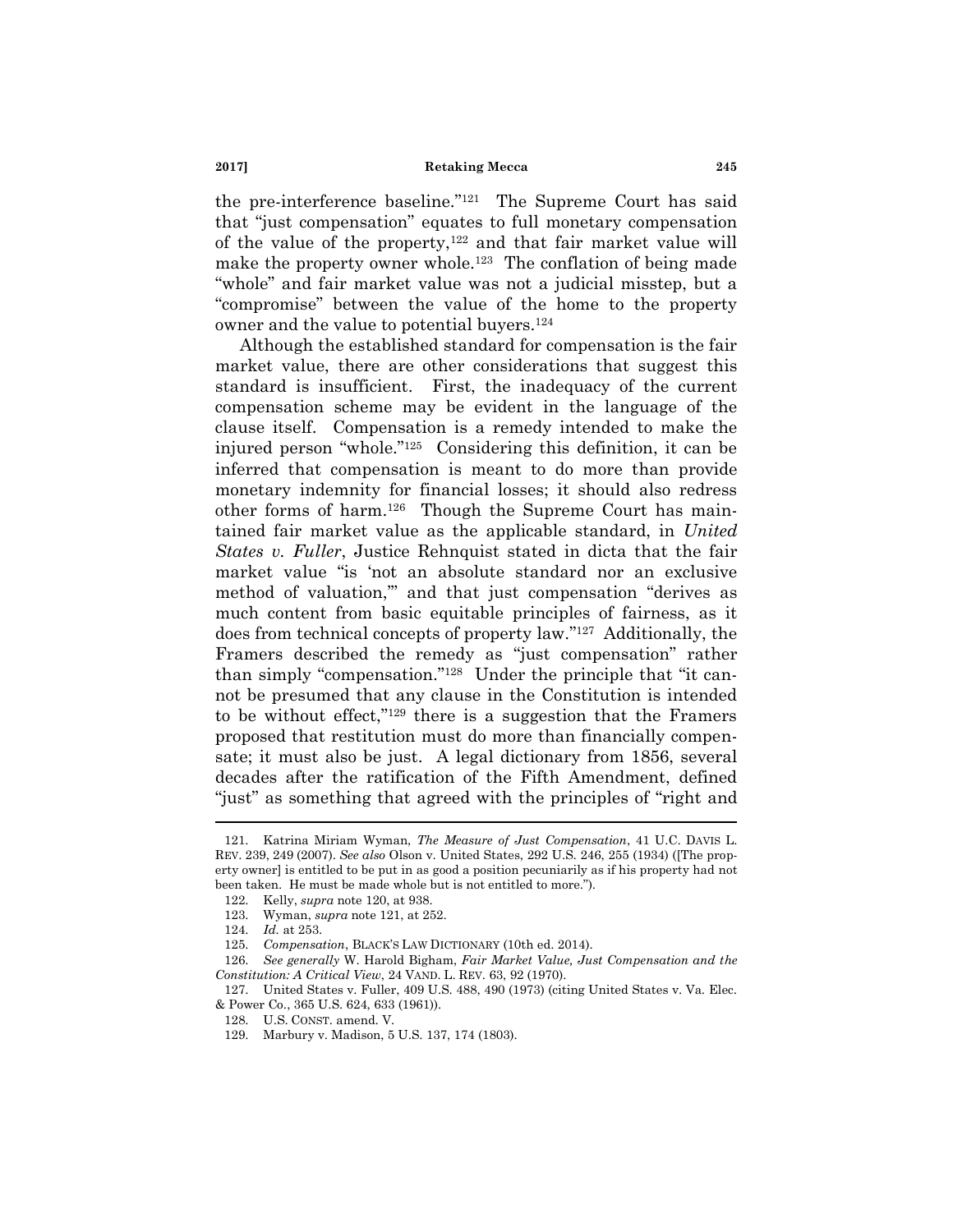wrong," invoking questions of morality. $130$  Justness, an infinitely nuanced concept, should not be reduced to a question of a specific dollar amount; doing so would render null the purpose and function of the judicial branch of government. Justness requires equity; it requires fairness.<sup>131</sup> As applied to Harlemites displaced by gentrification, the current compensation model is inconsistent with those principles.

The preference for valuations based on fair market value is certainly understandable: the metric is straightforward and easier to assess than possible subjective values or nuanced notions of justice.<sup>132</sup> The implication here is not that there must be subjective valuations of the properties of each person displaced by eminent domain. Rather, in the displacement of a historically subjugated community for private economic gain, there must be some form of restitution which recognizes and reinforces that community's dignity. Admittedly, such a formulation will by necessity be more complex than fair market value. However, arguments of "ease" must not be allowed to supersede constitutional rights; the Constitution was not created for convenience, but to "establish Justice."<sup>133</sup> In displacing black residents from Harlem and denying them their due compensation, the standard form of compensation undercuts all of those values.

There are arguments that takers attempt to minimize undercompensation by paying over fair market value to cover relocation costs and other losses. However, overcompensation merely recognizes without remedying the harm of forced displacement because the application is still too narrow to sufficiently compensate vulnerable communities. This is the case primarily for two reasons: (i) the awards would only be accessible to property owners already entitled to compensation, which, in places like Harlem, excludes a significant amount of the community; and (ii) the awards would not adequately remedy non-monetary losses, such as the communal network of support and exchange. One scholar

<sup>130.</sup> *Bouvier"s Law Dictionary*, CONSTITUTION.ORG, http://www.constitution.org/bouv/ bouvier\_j.htm [https://perma.cc/HA37-RJSQ].

<sup>131.</sup> U.S. v. Commodities Trading Corp., 339 U.S. 121, 124 (1950) ("The word 'just' in the Fifth Amendment evokes ideas of 'fairness' and 'equity."").

<sup>132.</sup> J. Peter Byrne, *Condemnation of Low Income Residential Communities under the Takings Clause*, 23 UCLA J. ENVTL. L. & POL'Y 131, 165 (2005) ("The market value of a house is relatively straightforward, but determining the value of lost emotional attachments is inherently unreliable and costly to investigate.").

<sup>133.</sup> U.S. CONST. pmbl.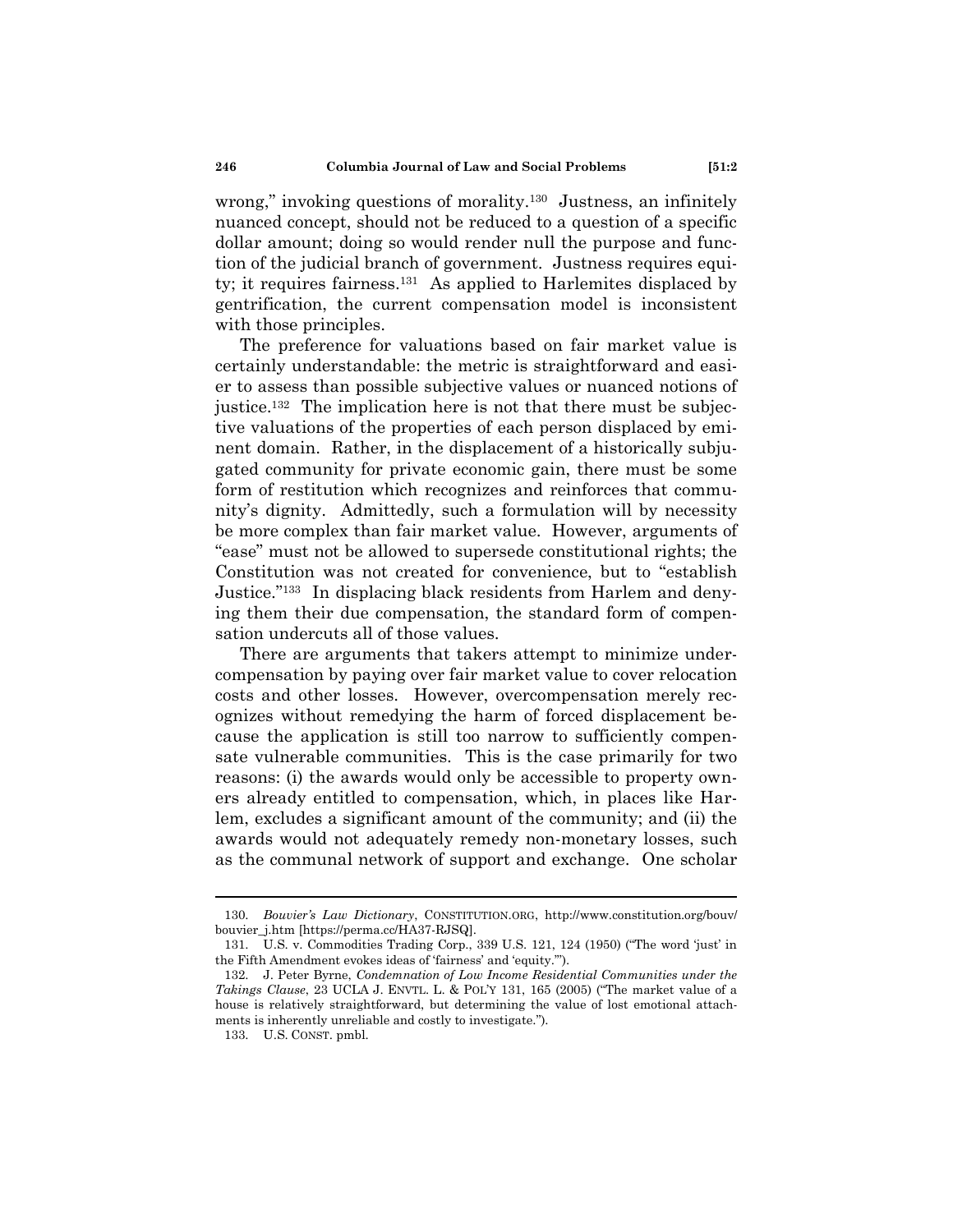discusses this overcompensation theory and its shortcomings in addressing dignitary harms, arguing, "to the extent that the losses associated with private takings are noninstrumental and 'dignitary,' resulting from the nature of the government's action rather than the owner's subjective attachment to her property, even accurate valuation methods may fail to make owners whole."134 Though overcompensation may assuage the harms to some individual property owners, the rest of the community would still be left without restitution.

# <span id="page-22-0"></span>B. AN UNCOMPENSATED COMMUNITY

The current compensation scheme is inadequate to redress the harms of gentrification because it fails to reach the community as a whole. By definition, more than a few cases of displacement must occur to be considered gentrification; it is not specific homes but entire neighborhoods that are gentrified.<sup>135</sup> An entire neighborhood may be effectively taken, but the entire neighborhood is not compensated. This Section discusses two ways that Harlem is uncompensated. First, certain populations in the community, primarily renters and street vendors, are collectively excluded from receiving compensation. Second, compensation fails to consider the loss of the community as a unit. Though the Section focuses on Harlem, communities with a similar demographic makeup (e.g. predominantly low income, renters) can experience these same losses.

# 1. *Renters and Vendors*

Many Harlemites suffering the loss of their homes and community are ineligible for compensation because they do not own the property they inhabit. This is primarily the case with renters. In East Harlem, for example, a majority of the residents are not owners; 92 percent of the residents rent their homes.<sup>136</sup>

<sup>134.</sup> Nicole S. Garnett, *The Neglected Political Economy of Eminent Domain*, 105 MICH. L. REV. 101, 148 (2006).

<sup>135.</sup> KENNEDY & LEONARD, *supra* note [50,](#page-9-0) at 1.

<sup>136.</sup> N.Y.C. DEP'T OF HOUS. PRES. & DEV., EAST HARLEM: NEIGHBORHOOD SNAPSHOT - MN CD11 9 (Aug. 24, 2015), http://www.cvhaction.org/sites/default/files/East%20Harlem% 20-%20HPD%20Housing%20Snapshot.pdf [https://perma.cc/5RNT-3GP4]. Over half of these renters are either rent-burdened or severely rent-burdened. *See* Calmes, *supra* note [93.](#page-16-0)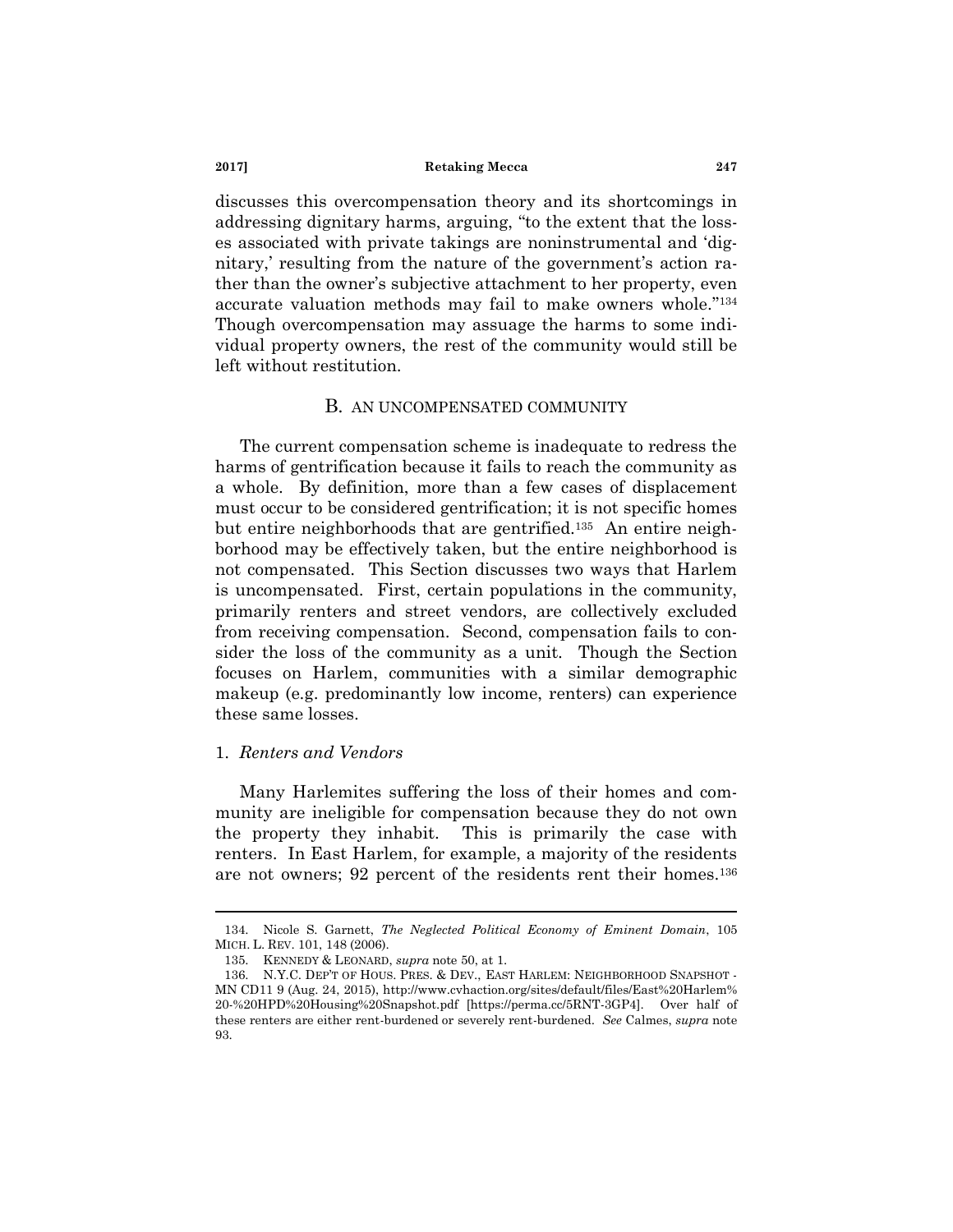This implies that 92 percent of the community may lose their homes without receiving any compensation in the case of a taking. Condemnation clauses in leases dictate what happens in the event that the land is condemned, stating who collects the award and under what standard.<sup>137</sup> In New York, however, most leases have a condemnation clause prohibiting tenants from making a leasehold claim, leaving them unable to receive compensation.<sup>138</sup> With few leases allotting leasehold claims to renters, and the majority of East Harlem being renters, it follows that condemnations leave the overwhelming majority of tenants without compensation. Gentrification denotes the displacement of an entire community, and if mainly renters comprise the community, then the entire community is affected while left constitutionally unprotected. Ninety-two percent of East Harlem may not be losing their property, but they are losing their homes.

There is a possible argument that renters whose rental agreements contain a condemnation clause should not receive compensation because they do not have a leasehold claim, and as such, are not entitled to compensation. Though it has its merits, this reasoning could produce prejudicial consequences in gentrifying neighborhoods. Primarily, it would leave hundreds of residents dispossessed without remedy in a renter-heavy neighborhood like Harlem. Additionally, many Harlem families have resided in the neighborhood for decades and are deeply rooted in the community, with as much of a vested interest in their home as another resident with a leasehold claim.<sup>139</sup> Severing these roots, forcibly displacing the residents, and offering no indemnification or means for relocation is injurious to the ousted residents.

Many of Harlem's entrepreneurs are also left uncompensated. Street vendors are a staple of Harlem and contribute to the cultural vibrancy of the neighborhood.<sup>140</sup> Concentrated along 125th Street, vendors sell literature, art, natural body care products and various fashions which "reflect the culture of Harlem and the African diaspora" to eager patrons from across the nation.<sup>141</sup> Dif-

<sup>137.</sup> Saul Fenchel, *The Condemnation Clause of the Lease*, N.Y. EMINENT DOMAIN & CONDEMNATION (May 19, 2010), http://newyorkeminentdomain.com/site/publications/34 the-condemnation-clause-of-the-lease [https://perma.cc/4SA9-9YGV].

<sup>138.</sup> Michael Rikon, *Eminent Domain: State of New York*, SECTION OF LITIG. AM. BAR ASS'N (2007), at 14, http://pstrust.org/docs/NEWYORK.pdf [https://perma.cc/9SRH-69MZ].

<sup>139.</sup> MAURRASSE, *supra* note [76,](#page-14-0) at 61.

<sup>140.</sup> *Id.* at 184.

<sup>141.</sup> *Id.* at 198.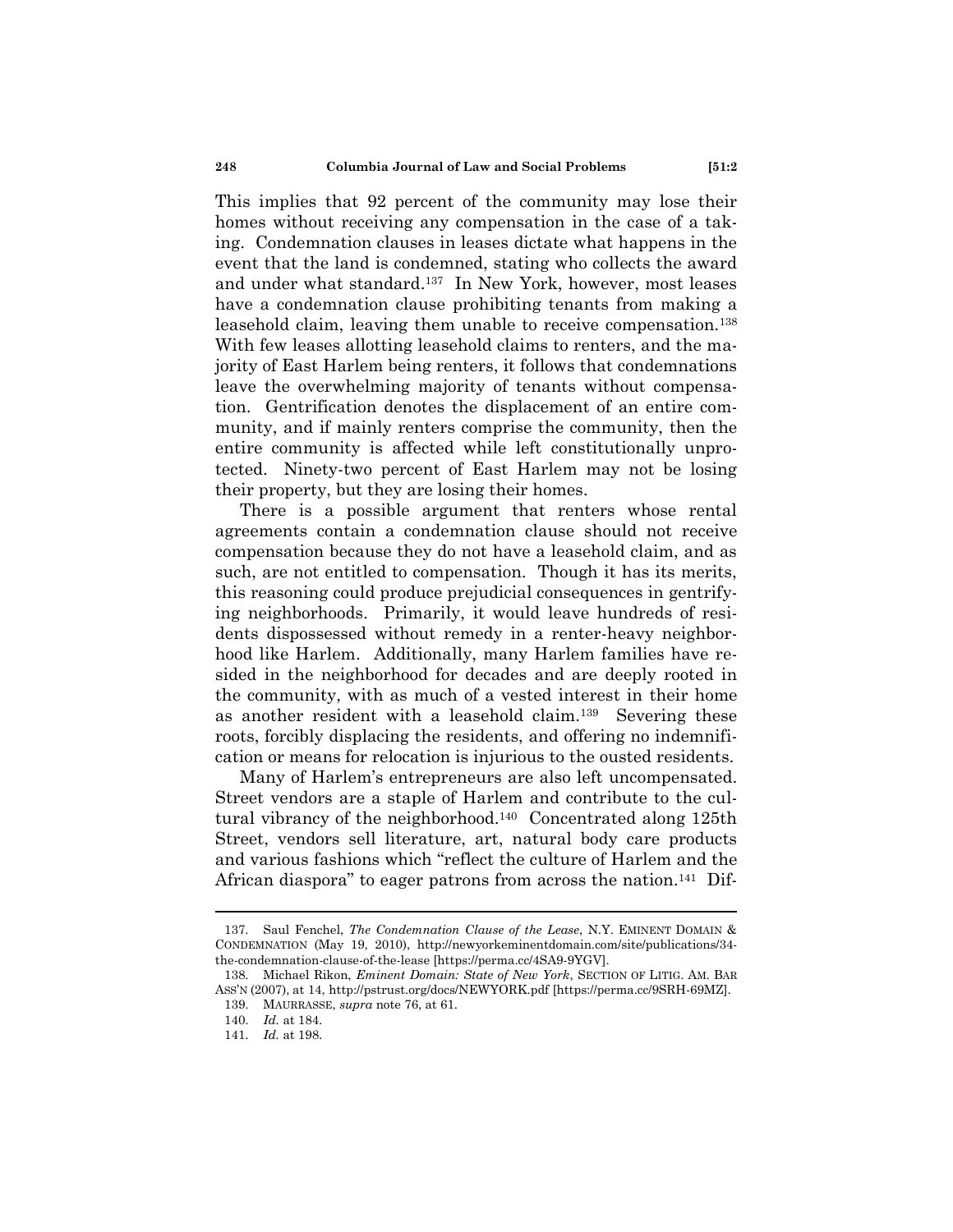ficulties faced by property-owning business owners in Harlem only multiply for these street vendors, who do not have a legal claim to the land on which they make their living. Efforts to ―clean up‖ the area and purportedly enhance aesthetic appeal result in the displacement of these independent entrepreneurs.<sup>142</sup> Harassment by law enforcement, shifting neighborhood demographics and forced relocation obstruct sales and profit, forcing vendors out or into areas without enough foot traffic to remain for long.<sup>143</sup> Harlem residents recognize the void left as street vendors and small establishments continue to disappear, commenting that "those little things that really made the community unique and distinctive — we're starting to lose those, and I don't know how we hold on to that."<sup>144</sup> Street vendors are an arguably essential part of Harlem's heart lost with gentrification.<sup>145</sup> Like renters, these community members are subjected to the worst of the loss of their community, but fall out of the reach of compensation.

#### 2. *The Community as a Unit*

In addition to not reaching major populations, the current compensation scheme fails to recognize the loss of the community as a unit. It would be imprecise to describe Harlem solely as a "neighborhood," for it has remained an iconic historical and cultural center for black Americans for at least a century.<sup>146</sup> Harlem is lauded as having played a unique role in "forging an identity" and a degree of pride for people of African descent."<sup>147</sup> David Maurrasse recounts that while "walking the streets of Harlem, one can feel . . . the African American, African, and Caribbean

<sup>142.</sup> Jeff Mays, *Harlem Vendors on 125th Street Cleared in Sweep Ahead of Obama Visit*, DNA INFO (Jan. 18, 2012), https://www.dnainfo.com/new-york/20120118/harlem/ harlem-vendors-on-125th-street-cleared-sweep-ahead-of-obama-visit [https://perma.cc/SV 5X-42JY].

<sup>143.</sup> Street vendors on 125th Street were moved to 116th Street to eliminate competition for the influx of commercial establishments. MARRAUSSE, *supra* note [76,](#page-14-0) at 184–85. *See also* Tressie Smiley, *Street vendor says tickets from NYPD are unfair; "I was treated better when I sold drugs"*, DAILY NEWS (Feb. 16, 2012), http://www.nydailynews.com/ opinion/treated-better-sold-drugs-article-1.1023223 [https://perma.cc/6US5-DULY].

<sup>144.</sup> MARRAUSSE, *supra* note [76,](#page-14-0) at 199.

<sup>145.</sup> One resident said, "the feeling of knitting together, or a closeness, can get lost when you have big enterprises  $\dots$  It loses some of its flavor, its customs, and its color." Id. 146. *See supra* Part IV.

<sup>147.</sup> MARRAUSSE, *supra* note [76,](#page-14-0) at 197.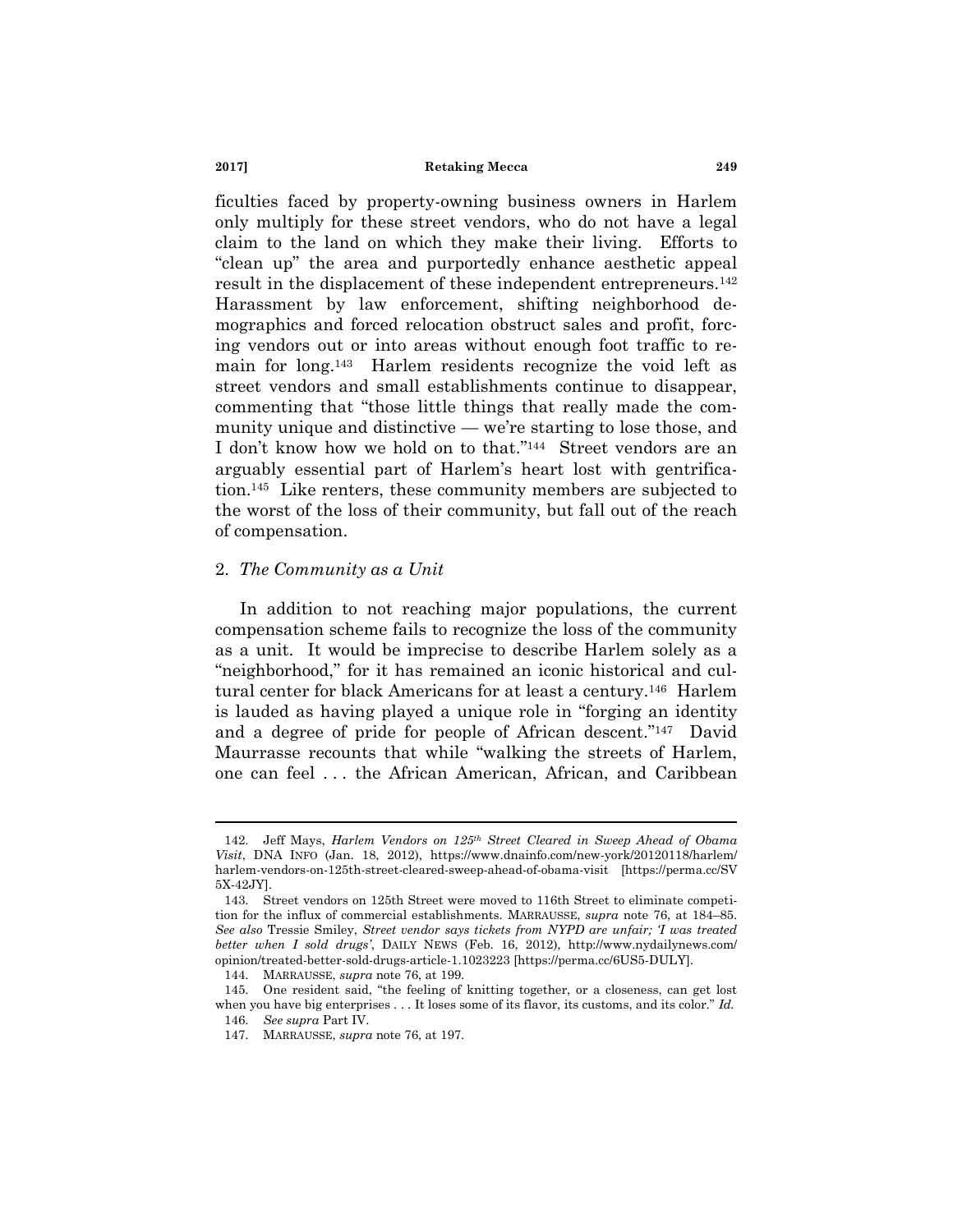cultures that made the neighborhood so unique."<sup>148</sup> The neighborhood is far more than a collection of homes and businesses; it is a cultural and historical unit to which the residents have a strong attachment. In a study on the psychological effects of displacement on one community in Boston, research showed that ―the destruction of spatial identity — which represents the emotional connection with the home and community — and social relationships were the primary causes of the grief felt by the relocated individuals," and that the residents' reactions "ha[d] been compared to the sadness and mourning experienced with the death of a person."<sup>149</sup> Standard compensation neglects these harms associated with the loss of the community. As one commentator points out, "a physical house can be replaced, but the sense of belonging and camaraderie that comes with living in a particular community often cannot be replicated."<sup>150</sup>

In addition to a sense of belonging, communities provide a network of support and communal advancement. For example, in a study on the effect of gentrification on Chicago's community fabric, one scholar comments: "Fixed in place like no other group, lower-income racial minorities are uniquely affected by changes in places of residence. Displacement can seriously disrupt or destroy their systems of support, exchange and reciprocity or social fabrics."<sup>151</sup> Although present in many communities, these informal networks are less of a necessity to affluent residents, who typically are more capable of "institutional resistance" against unwanted change.<sup>152</sup> For low-income minority communities, however, these networks can be critical to their sustainability by presenting opportunities, providing affordable goods and services, and serving as a platform for civic engagement.<sup>153</sup> As the author puts it, these community ties "can be the difference between helplessness and hope."154

<sup>148.</sup> *Id.* at 197.

<sup>149.</sup> Jeffrey T. Powell, *The Psychological Cost of Eminent Domain Takings and Just Compensation,* 30 L. & PSYCHOL. REV. 215, 222 (2006).

<sup>150.</sup> Shai Stern, *Just Remedies*, 68 RUTGERS U. L. REV. 719, 746 (2016).

<sup>151.</sup> John Betancur, *Gentrification and Community Fabric in Chicago*, 48 URB. STUD. 383, 385 (2010).

<sup>152.</sup> *Id.*

<sup>153.</sup> *Id.*

<sup>154.</sup> *Id.* As a potent illustration of his argument, the author cites another study on social fabrics in minority communities in Chicago: "Examining a 1996 heat wave in Chicago that selectively killed hundreds of isolated elderly, Klinenberg (2002) showed how local ecologies made the difference between death and life for poor and vulnerable residents of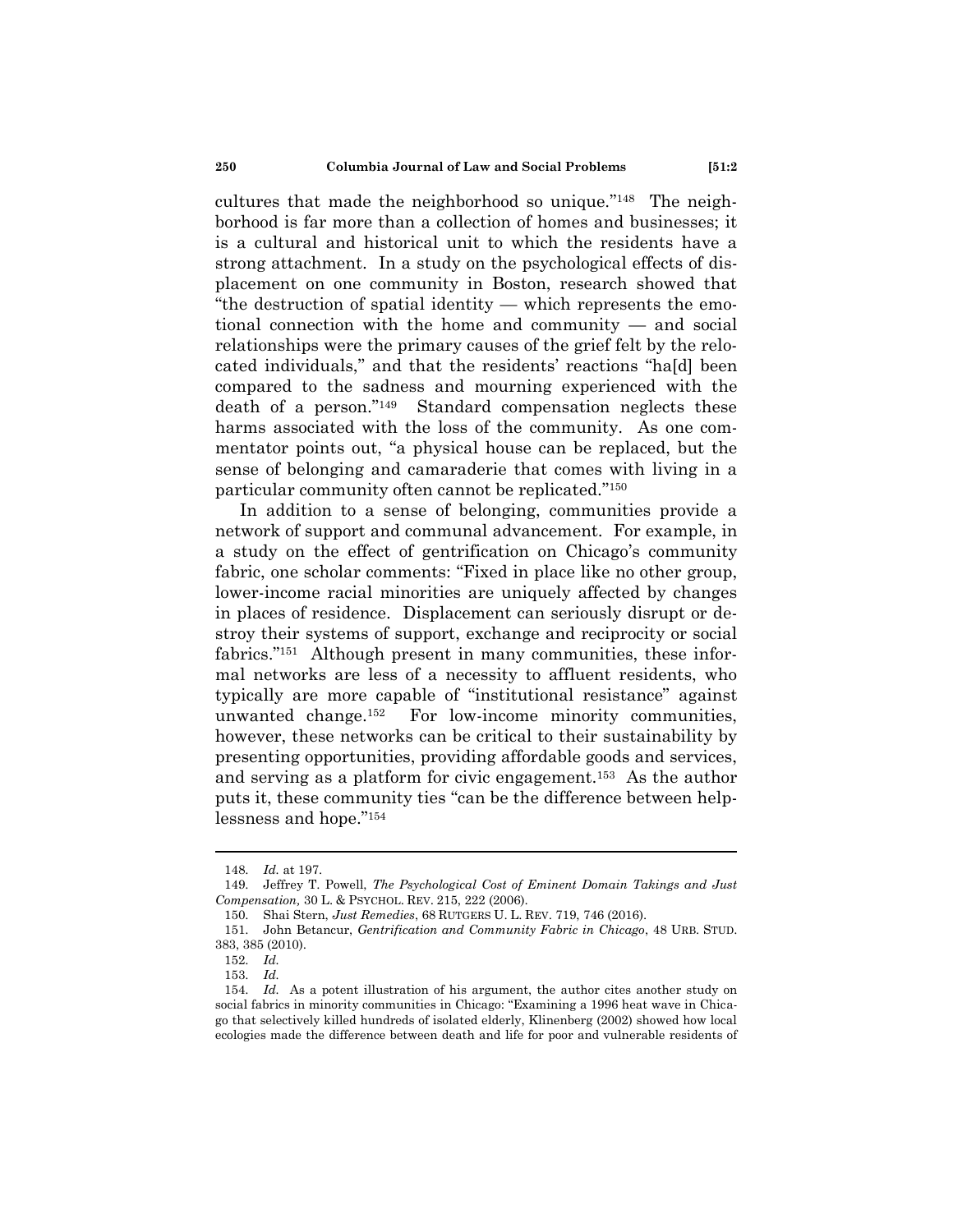There is a growing body of literature recognizing communities as distinct cultural entities deserving political agency. One scholar, in recognizing the need for neighborhoods to have more bargaining power in the face of rampant land condemnation, proposed a system in which property owners can assemble into districts with voting power on whether to maintain or to sell their assembled parcel of land.<sup>155</sup> Another scholar suggested incorporation as a way for predominantly minority communities to achieve economic equality and sovereignty.<sup>156</sup> Although these proposals offer mechanisms to achieve more equitable development, they address a different issue than that in this Note. Namely, they seek to protect communities *from* undesired development, while this Note offers suggestions for protecting communities *undergoing* development. Redevelopment can bring beneficial changes to vulnerable communities when undertaken fairly; accordingly, this Note offers measures which allow the community to share in those benefits, rather than be excluded. The current system of fair market value compensation overlooks Harlem's value as an iconic historical and cultural unit, and the losses incurred by its dissolution.<sup>157</sup>

# C. DIGNITARY HARMS

Just compensation, in its current form, fails to account for the dignitary harm inflicted by forcibly displacing and thereby marginalizing historically dispossessed communities. The taking of private property imposes more than a physical loss, particularly in the context of gentrification. To eject one community with the purpose of welcoming a perceivably more favorable socioeconomic class of residents constitutes the taking of not only original residents' property and community, but also their dignity. This Sec-

low-income neighbourhoods and how social fabrics rescued them in a Latino area when the City failed to help." *Id.* 

<sup>155.</sup> *See* Michael Heller & Rick Hills, *Land Assembly Districts*, 121 HARV. L. REV. 1465 (2008).

<sup>156.</sup> *See* Ankur J. Goel et al., *Black Neighborhoods becoming Black Cities: Group Empowerment, Local Control and the Implications of Being Darker than Brown*, 23 HARV. C.R.-C.L. L. REV. 415, 418 (1988).

<sup>157.</sup> In *Listening to Harlem*, Maurrasse states, "the preservation of Harlem's culture is . . . an essential element in understanding the significance of where the neighborhood is today, and in which direction it may be headed. Approaching the business side without adequately addressing the cultural aspect creates tension and resentment." MARRAUSSE, *supra* note [76,](#page-14-0) at 197.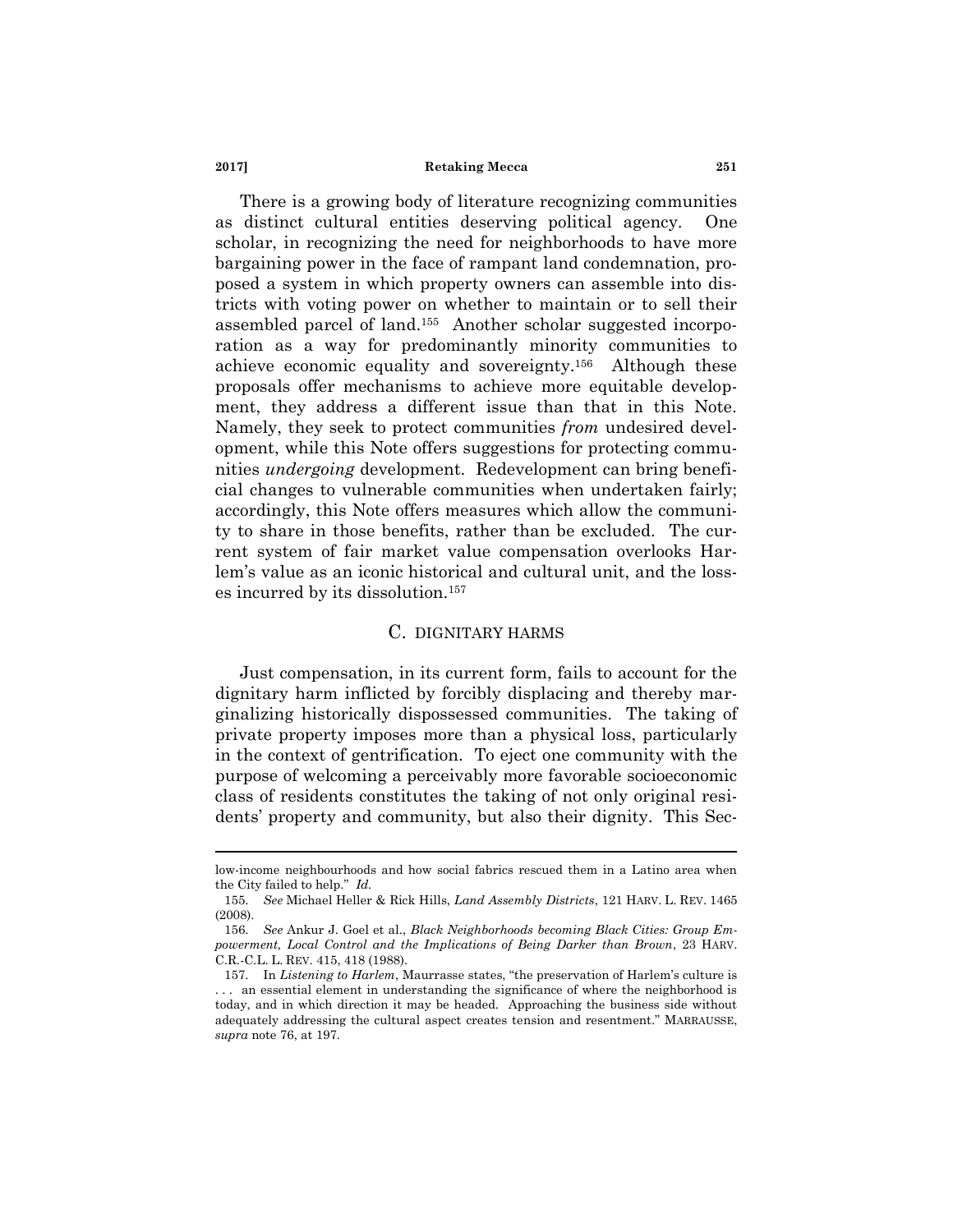tion first recounts literature describing the nature of dignitary harms imposed by property takings. It then describes how takings for the purpose of gentrification engender dignitary harms against low-income communities of color in several ways. First, assessing compensation strictly by fair market value ignores the history of exclusion of these communities. Second, these mass expulsions diminish the personhood of these already marginalized people. The separation of communities based on socioeconomic status — and thus, intrinsically, race — generates feelings of inferiority for the residents being expelled. For these reasons, compensation is incapable of being "just" until it is reformulated to account for the damage to the dignity of these communities.

Several scholars have commented on the dignitary harms resulting from eminent domain seizures. Professor Bernadette Atuahene describes a dignity taking as an act that occurs when ―a state directly or indirectly destroys or confiscates property rights from owners or occupiers and the intentional or unintentional outcome is dehumanization or infantilization."<sup>158</sup> The notion that the taking of property can inflict dignitary harms rests on the premise that the ability to hold and protect property bestows dignity. This dignity is maintained in part through the ability to make autonomous decisions regarding one's own property. Professor Lee Anne Fennel argues that — during eminent domain seizures for private parties — the autonomy to decide whether and when to sell is "confiscated without compensation"<sup>159</sup> and that "money is not an acceptable currency for delivering justice,"<sup>160</sup> particularly when there are questions of whether the tak-

<sup>158.</sup> Bernadette Atuahene, *Dignity Takings and Dignity Restoration: Creating a New Theoretical Framework for Understanding Involuntary Property Loss and the Remedies Required*, 41 L. & SOC. INQUIRY 796, 817 (2016). Originally, Professor Atuahene defined a dignity taking as when "a state directly or indirectly destroys or confiscates property rights from owners or occupiers whom it deems to be sub persons without paying just compensation and without a legitimate public purpose," but later revised this definition. Bernadette Atuahene, *We Want What"s Ours: Learning from South Africa"s Land Restitution Program* 21 (2016). The revision reflected a shift in focus from the states' mental processes to the effects on the owners and occupiers, regardless of intent. This revision supports the assertion that prejudicial intent is not always necessary for a practice to have prejudicial effect. Whether developers knowingly and intentionally subjugate lowincome residents of color through gentrification need not be proven to necessitate compensation reform due to these effects.

<sup>159.</sup> Lee Anne Fennel, *Taking Eminent Domain Apart*, 2004 MICH. ST. L. REV. 957, 966 (2004).

<sup>160.</sup> *Id.* at 961.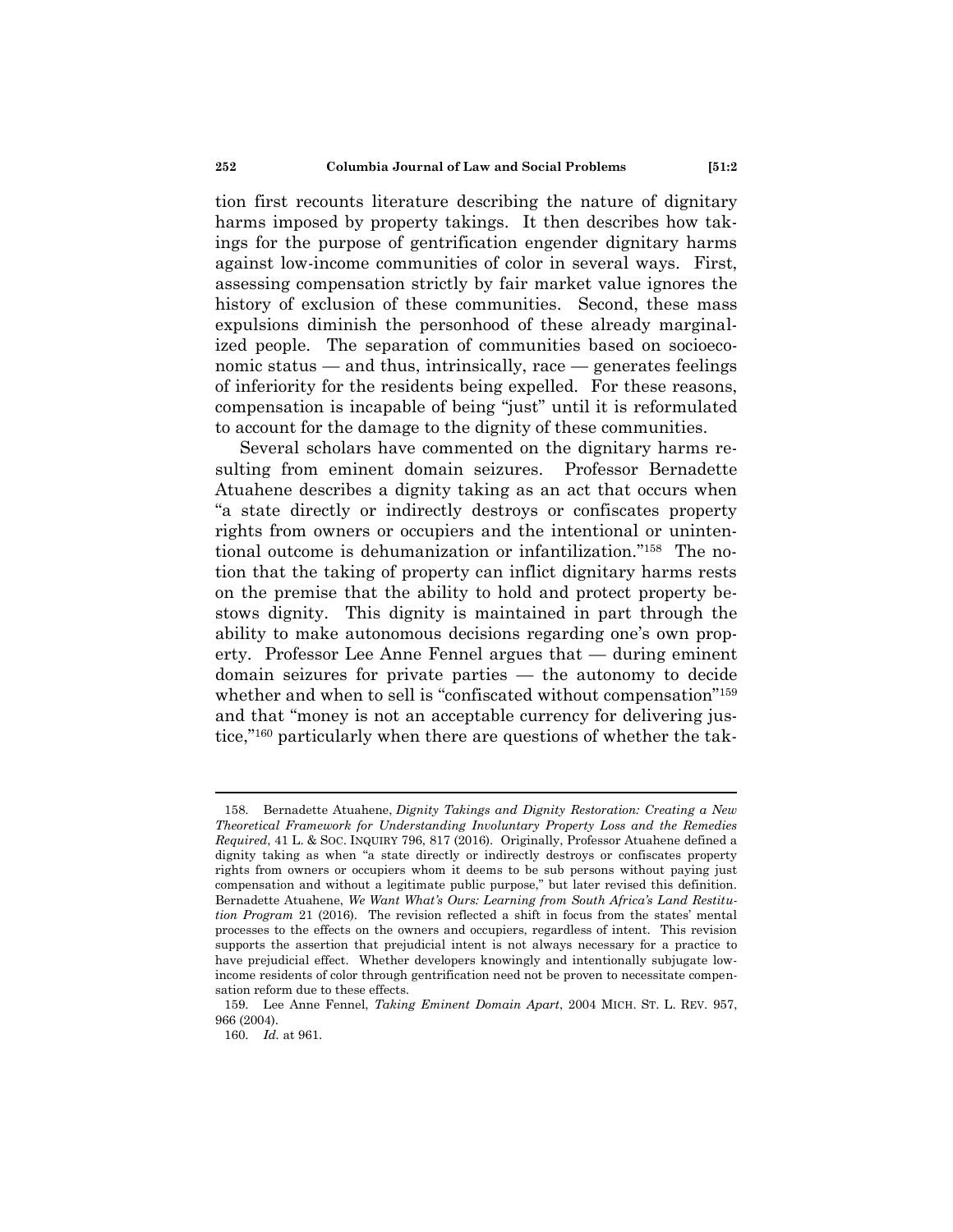ing is truly for public benefit.<sup>161</sup> These dignitary harms, then, result from the nature of the government's action, rather than the property owner's subjective losses.<sup>162</sup> Similarly, Professor Nicole Garnett notes that compulsory takings deprive owners of their "most essential right" to exclude others, and that eminent domain ―eviscerates the physical autonomy guaranteed by the boundaries of private property."<sup>163</sup> Additionally, as Professor Garnett points out, property owners who bear the onus of these projects may be unable to take part in the benefits used to justify the redevelopment project, particularly if they have been displaced as a result.<sup>164</sup> These harms can leave owners feeling "vulnerable" and "unsettled,"<sup>165</sup> and the effect is only multiplied when the displaced community has a history of disenfranchisement.

The history of black subjugation must be considered for compensation to begin to approach sufficiency. The issue is particularly relevant for Harlem, which was predominantly black until at least the early 2000s.<sup>166</sup> Certainly, forced displacement can cause multifold injuries to any affected residents, regardless of race or economic status. However, the practice becomes a unique beast when it mirrors malicious policies of the past. The practice of targeting historically marginalized communities for land condemnation evokes the history of racially discriminatory policies in the United States, and risks becoming an iteration of those policies. Even absent an explicit showing of discriminatory intent, systematically condemning communities of color echoes the historical misperception that these communities have lesser value. Therefore, though any owner may bear losses, the damages are deepened when the practice resembles — or even is a remnant of — policies intended to subordinate a community based on their race.

Developers and their supporters assert that demographic shifts occur due to natural processes primarily related to efficiency and wealth, not race.<sup>167</sup> However, in the words of Michael

<sup>161.</sup> *Id.* at 992.

<sup>162.</sup> *See* Garnett, *supra* not[e 134,](#page-22-0) at 109.

<sup>163.</sup> *Id.*

<sup>164.</sup> *Id.* at 110.

<sup>165.</sup> *Id.* at 109.

<sup>166.</sup> *See* Roberts, *supra* not[e 86.](#page-15-1)

<sup>167.</sup> Kay Hymowitz, Opinion, *The mistaken racial theory of gentrification*, L.A. TIMES (Nov. 13, 2015), http://www.latimes.com/opinion/op-ed/la-oe-1115-hymowitz-gentrification-20151115-story.html [https://perma.cc/A2Q3-HXL4].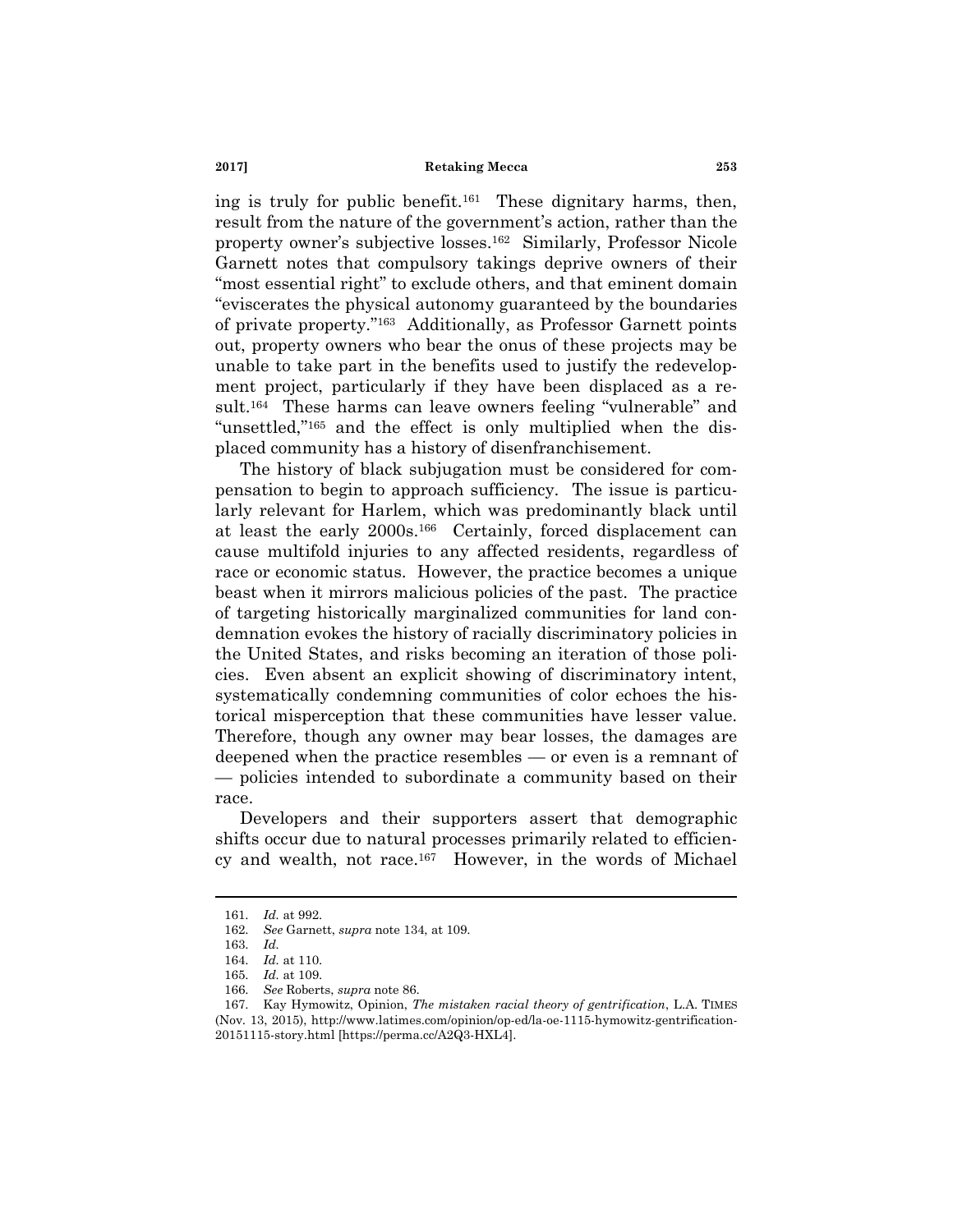Henry Adams, that is but "a distinction without a difference," as blacks still occupy the "lower ranks of America's wealth tables."<sup>168</sup> Bifurcating race and wealth as it relates to gentrification attempts to separate interconnected factors, particularly in light of disproportionate condemnation selections and the history of discrimination against black citizens.<sup>169</sup> Studies have repeatedly shown that race plays a significant factor in property valuations. For example, a 2001 study by the Brookings Institution demonstrated that, "equalizing for income, black homeowners received 18 percent less value for their homes than white homeowners."<sup>170</sup> Another scholar observes, "put simply, the market penalizes integration: The higher the percentage of blacks in the neighborhood, the less the home is worth, even when researchers control for age, social class, household structure, and geography."<sup>171</sup> These differential valuations stem from the history of black Americans being treated as second-class citizens. Gentrification relies on and perpetuates this history by using those prejudicial valuations as a rationale for condemning black communities.<sup>172</sup> Accordingly, the history of exclusion of black Americans is an extremely salient factor in evaluating the degree and nature of the harms of displacement, and in assessing what would be equitable compensation.

In addition to gentrification's historical associations, the practice itself sends a malicious message. Evinced in the successful

<span id="page-29-0"></span>

<sup>168.</sup> Michael Henry Adams, Opinion, *The End of Black Harlem*, N.Y. TIMES (May 27, 2016), https://www.nytimes.com/2016/05/29/opinion/sunday/the-end-of-black-harlem.html [https://perma.cc/FR2G-PW7S].

<sup>169.</sup> *See supra* Parts II.A and III.C.

<sup>170.</sup> DAVID RUSK, BROOKINGS INSTITUTION, THE "SEGREGATION TAX": THE COST OF RACIAL SEGREGATION TO BLACK HOMEOWNERS 1 (2001), https://www.brookings.edu/wpcontent/uploads/2016/06/rusk.pdf [https://perma.cc/C7UC-EE6V].

<sup>171.</sup> Dorothy Brown, Opinion, *How Home Ownership Keeps Blacks Poorer Than Whites*, FORBES (Dec. 10, 2012), https://www.forbes.com/sites/forbesleadershipforum/2012/ 12/10/how-home-ownership-keeps-blacks-poorer-than-whites/#67d5ca514cce [https://per ma.cc/CQN9-RXKF].

<sup>172.</sup> Another type of discrimination is the more recent prejudicial practice of redlining, which occurs when low-income minority communities are systematically denied credit and thus do not have the capital necessary for homeownership and business success. Robert Mark Silverman, *Redlining in a Majority Black City?: Mortgage Lending and the Racial Composition of Detroit Neighborhoods*, 29 WEST. J. BLACK STUD. 531, 531 (2005). The Fair Housing Act outlawed the practice in 1968, but it persists in several different forms. For example, a large bank in Wisconsin recently settled a case brought by HUD for discriminating against black and Hispanic borrowers. Emily Badger, *Redlining: Still a thing*, WASH. POST: WONKBLOG (May 28, 2015), https://www.washingtonpost.com/news/wonk/wp/ 2015/05/28/evidence-that-banks-still-deny-black-borrowers-just-as-they-did-50-years-ago/ ?utm\_term=.a467dd53727d [https://perma.cc/RCV5-MK9R].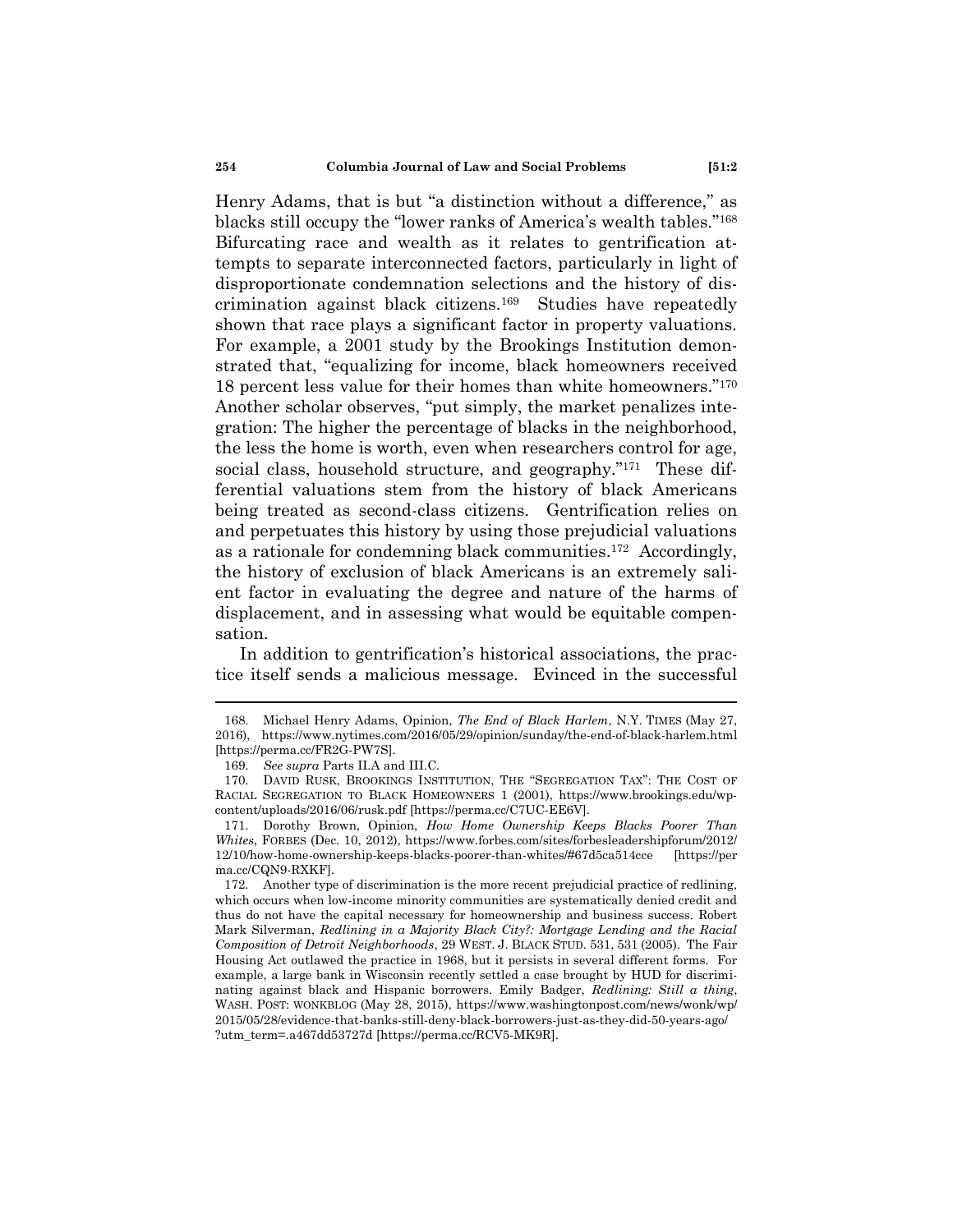arguments for school desegregation in *Brown v. Board of Education*, separating people based on their race generates feelings of inferiority for one of those groups.<sup>173</sup> In gentrification, this group is the population being evicted — often communities of color. Although these communities are not subject to displacement as pervasively as blacks were under segregation, there are analogous repercussions when race seems to be the only common and distinguishing factor in a disproportionate amount of eminent domain selections.<sup>174</sup> Regardless of intent, the practice of uprooting and expelling the majority of Harlem's original community to make room for an influx of predominantly white residents denotes an inferior value of the original black residents. Moreover, the fact that public services noticeably improve only upon the influx of white residents reinforces the message that the black residents matter less.<sup>175</sup> In *Property and Personhood*, Margaret Jane Radin argues that, to retain their personhood, an individual must retain control over certain external resources in the form of property rights.<sup>176</sup> Seizing the homes and the communities of these marginalized people, then, takes not only their land and the life that they know — it diminishes their ability to function as people. Compensation based on market value turns a blind eye to the history of deprivation and forced migration of these individuals, and the uncompensable loss of their personhood.

<sup>173. 347</sup> U.S. 483, 494 (1954) ("To separate [the black students] from others of similar age and qualifications solely because of their race generates a feeling of inferiority as to their status in the community that may affect their hearts and minds in a way unlikely ever to be undone.").

<sup>174.</sup> Nicole Garnett has also noted that owners may be aggrieved by the government's implication that their use of property is "less than socially optimal," and would be put to a more desirable use by another private owner. Garnett, *supra* not[e 134,](#page-22-0) at 110.

<sup>175.</sup> Though some gentrification supporters argue that these developments benefit the community as a whole, they often prove to be "out of reach to all but the well-educated newcomers.‖ Benjamin Grant, *Flag Wars: What is Gentrification?*, PBS (June 17, 2003), http://www.pbs.org/pov/flagwars/what-is-gentrification/ [https://perma.cc/X2GZ-3AR5]. *See*  also Adams, *supra* note [168](#page-29-0) ("It was painful to realize how even a kid could see in every new building, every historic renovation, every boutique clothing shop — indeed in every tree and every flower in every park improvement — not a life-enhancing benefit, but a harbinger of his own displacement.").

<sup>176.</sup> Margaret Jane Radin, *Property and Personhood*, 34 STAN. L. REV. 957, 957 (1982).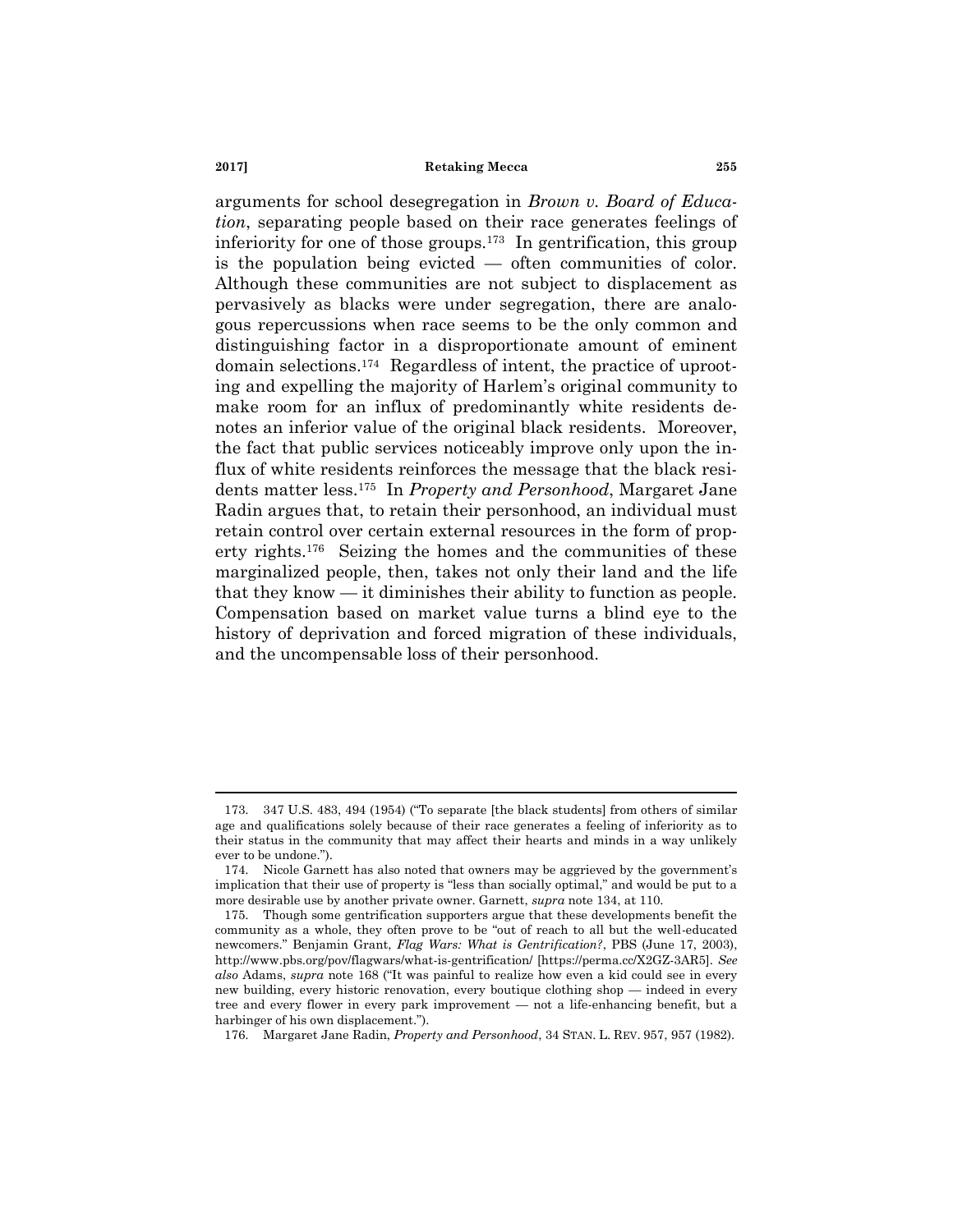# VI. USING COMMUNITY BENEFITS AGREEMENTS TO COMPENSATE HISTORICALLY DISADVANTAGED COMMUNITIES

Gentrification imposes unique harms that go unaddressed in the current compensation scheme. In addition to those injuries, communities are typically given little decision-making power during redevelopment.<sup>177</sup> A more democratic compensation process, created by and for the community, would be a step towards restoring the dignity of historically disadvantaged communities affected by gentrification. Recently, cities across the nation have executed Community Benefits Agreements (CBAs) to integrate communities into the redevelopment process.<sup>178</sup> CBAs are agreements executed between community groups and developers to ensure that redevelopment projects benefit the affected community.<sup>179</sup> If drafted effectively, CBAs can be the vehicle through which Harlem residents can receive meaningful compensation. Through an inclusive negotiation process and benefits which address specific community needs, CBAs can rectify the neglected harms of gentrification by providing compensation which real, equitable and restorative — compensation which is just.

This Part opens with a brief overview of CBAs. It then illustrates generally how CBAs provide a restorative form of compensation to dispossessed communities by providing specialized and enforceable benefits. Finally, it applies the argument to Harlem, using the framework of West Harlem's CBA negotiations to offer recommendations for forming a CBA that could begin to heal the community.

# <span id="page-31-0"></span>A. OVERVIEW OF COMMUNITY BENEFITS AGREEMENTS

A community benefits agreement (CBA) is a legally enforceable contract between developers and community coalitions comprising a range of community benefits to be produced by a development project.<sup>180</sup> CBAs allow community members to shape redevelopment projects affecting their lives by bargaining for bene-

<sup>177.</sup> William Ho, *Community Benefits Agreements: An Evolution in Public Benefits Negotiations Processes*, 17 J. AFFORDABLE HOUSING & COMMUNITY DEV. L. 7, 8 (2007). 178. *Id.*

<sup>179.</sup> *Id.*

<sup>180.</sup> Leland T. Saito, *How Low-Income Residents Can Benefit from Urban Development: The LA Live Community Benefits Agreement*, 11 CITY & COMMUNITY 129, 130 (2012).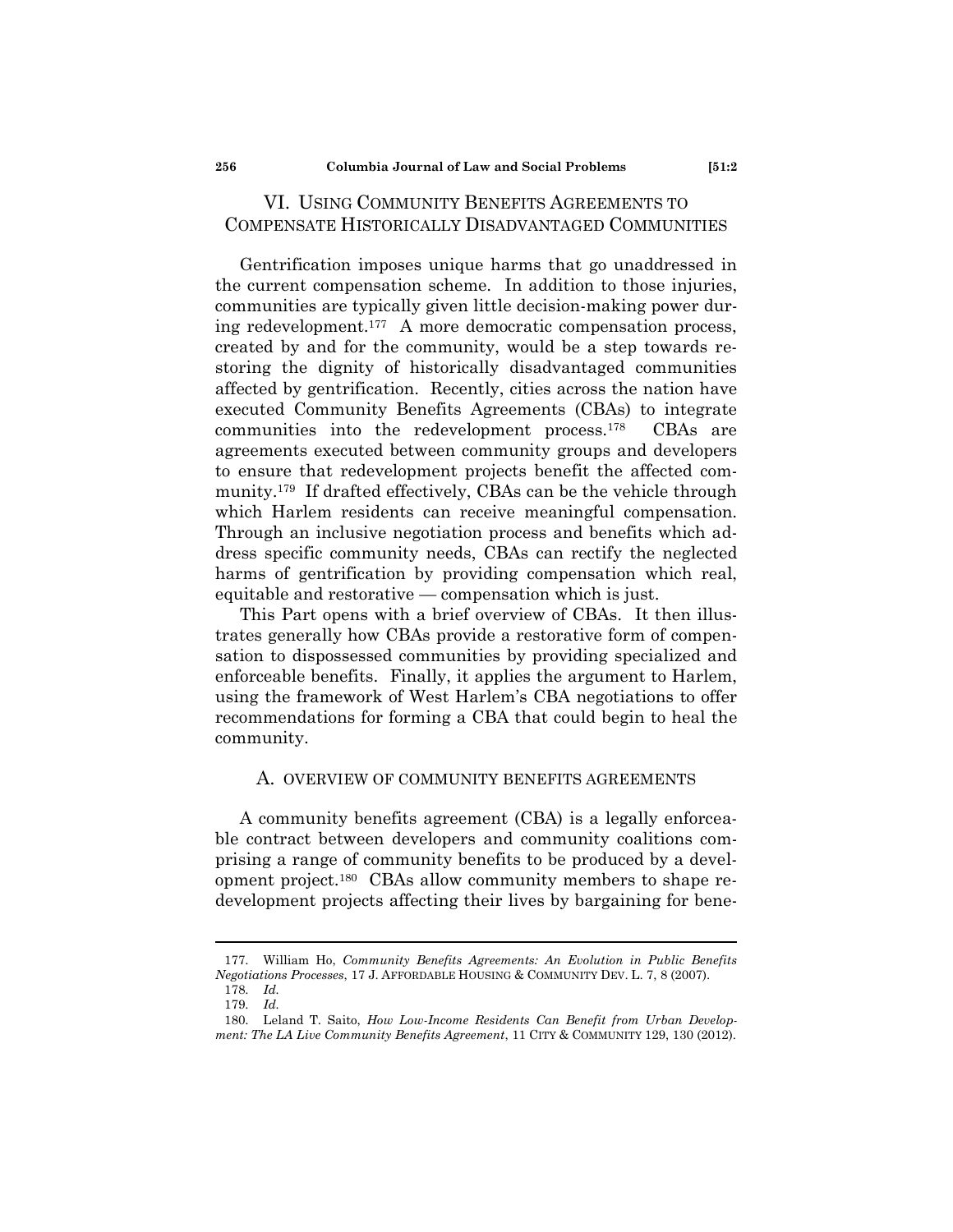<span id="page-32-4"></span><span id="page-32-3"></span><span id="page-32-1"></span><span id="page-32-0"></span>fits that meet the community's specific needs.<sup>181</sup> To that end, CBAs often include affordable housing mandates, local jobrelated benefits and requirements, and environmental improvements.<sup>182</sup> Although the exact terms of the Agreement depend on the particular circumstances of the community and the project,<sup>183</sup> CBAs typically concern a single development project.<sup>184</sup> Developers and community coalitions negotiate the terms of the Agreement, securing critical benefits for the community in exchange for the coalition's support of the project.<sup>185</sup> The coalitions consist of diverse interest groups such as labor unions, faith congregations, community organizing groups and local residents;<sup>186</sup> the more inclusive and representative the coalitions are, the greater the chance that the developers will agree to negotiate.<sup>187</sup>

<span id="page-32-2"></span>Community Benefits Agreements are a relatively recent development in urban land use law. The first major CBA was negotiated in 2001 between a community coalition and a developer seeking to establish a large sports and entertainment district in downtown Los Angeles.<sup>188</sup> Since then, community groups across the nation have begun CBA negotiations with developers.<sup>189</sup> The

<sup>181.</sup> Nathan Markey, *Atlantic Yards Community Benefit Agreement: A Case Study of* 

*Organizing Community Support for Development*, 27 PACE ENVTL. L. REV. 377, 378 (2009). 182. JOHN AHERN ET AL., TASK FORCE ON PUB. BENEFIT AGREEMENTS, RECOMMENDATIONS OF THE TASK FORCE ON PUBLIC BENEFIT AGREEMENTS 18 (Sept. 29, 2010), http://www.goodjobsny.org/sites/default/files/docs/task-force-report-final.pdf [https:// perma.cc/F2QA-P5KQ].

<sup>183.</sup> N.Y.C. BAR, THE ROLE OF COMMUNITY BENEFIT AGREEMENTS IN NEW YORK CITY'S LAND USE PROCESS 2 (Mar. 8, 2010), http://www.nycbar.org/pdf/report/uploads/20071844- TheRoleofCommunityBenefitAgreementsinNYCLandUseProcess.pdf [https://perma.cc/ F2QA-P5KQ].

<sup>184.</sup> *Id. See also* Julian Gross, *Community Benefits Agreements: Definitions, Values, and Legal Enforceability*, 17 J. AFFORDABLE HOUSING & COMMUNITY DEV. L. 35, 39 (2007) (arguing for a stricter construction of the term to only those agreements concerning a single project).

<sup>185.</sup> Markey, *supra* note [181,](#page-32-0) at 378. In some cases, negotiations may include the city government either in addition to or instead of the community coalition. Edward W. De Barbieri, *Do Community Benefits Agreements Benefit Communities*, 37 CARDOZO L. REV. 1773, 1780 (2016). Typically, in New York City, CBAs do not directly involve government agencies or elected officials. N.Y.C. BAR, *supra* not[e 183,](#page-32-1) at 6.

<sup>186.</sup> *See* De Barbieri, *supra* not[e 185,](#page-32-2) at 1785.

<sup>187.</sup> *See* Gross, *supra* note [184,](#page-32-3) at 38.

<sup>188.</sup> Saito, *supra* note [180,](#page-31-0) at 131. Some of the promises that the developers made to the community coalition were that they would commit \$1 million to the community's park and recreation needs; implement a "first source" hiring program, giving preference to lowincome and displaced community members affected by the development; and construct 100 to 160 affordable housing units. N.Y.C. BAR, *supra* not[e 183,](#page-32-1) at 4.

<sup>189.</sup> Coalitions in Atlanta, Denver, Chicago, Milwaukee, Miami, New Orleans, New Haven, Seattle, and Washington D.C. have initiated the CBA negotiation process. N.Y.C. BAR, *supra* not[e 183,](#page-32-1) at 5–6.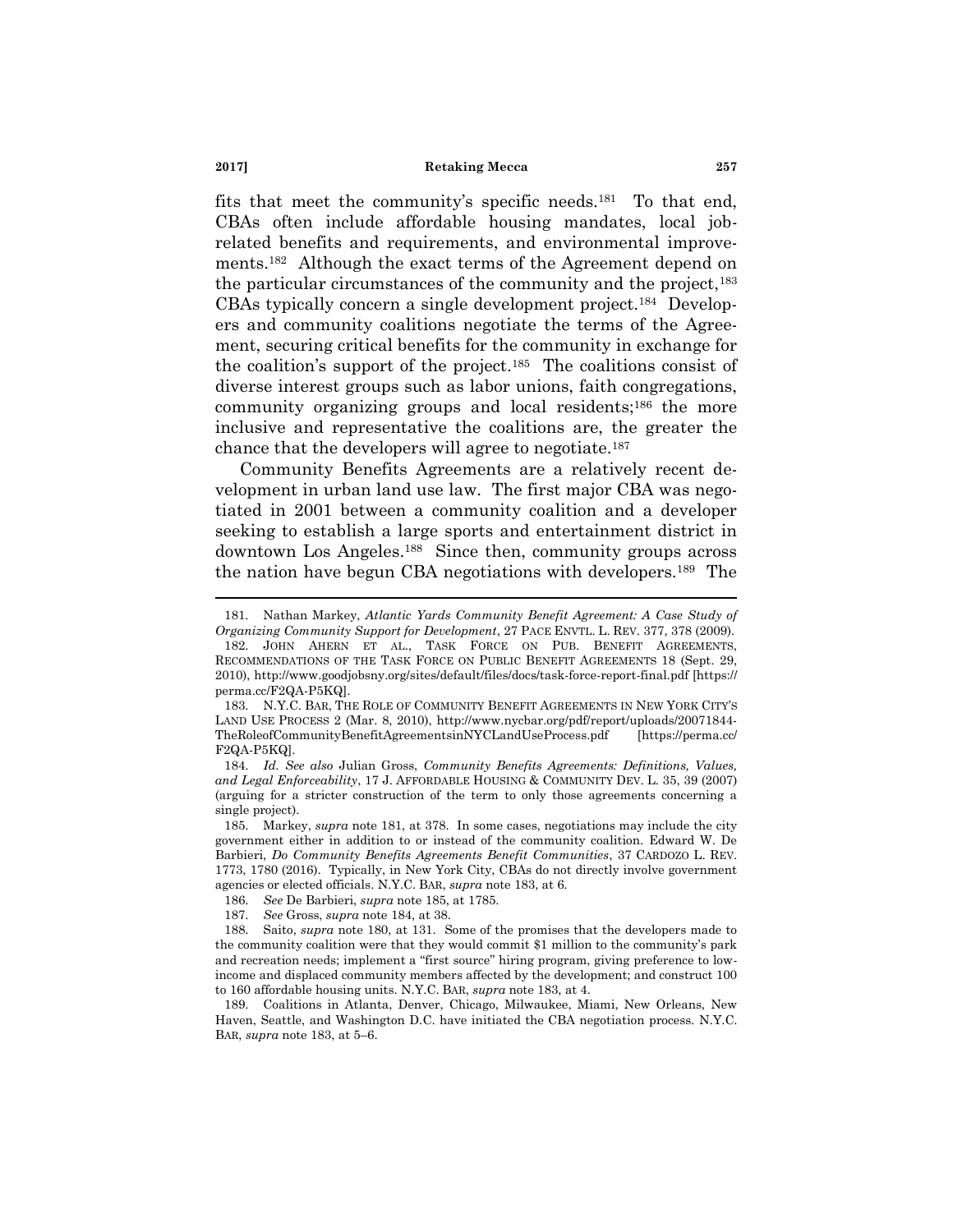first CBA in New York City was achieved in 2005, during a large mixed-use development project in Brooklyn called "Atlantic Yards."<sup>190</sup> Following the Atlantic Yards project, CBAs have been executed in connection with major development projects in New York City, including the development of Yankee Stadium in the Bronx, the Mets stadium development in Queens, and Columbia University's expansion into West Harlem.<sup>191</sup> Although the use of CBAs has not escaped controversy,<sup>192</sup> they have been celebrated as one of the few opportunities for underserved communities to influence development projects affecting their communities and their lives.<sup>193</sup> As one scholar notes, the community benefits movement has led to "significant improvements in the job quality, housing affordability, and environmental effects of hundreds of development projects."<sup>194</sup>

<span id="page-33-0"></span>CBA can be advantageous to developers as well. First, they can lower transaction costs for developers by resolving disputes outside of court, prior to approval. Proceeding with a development project without the community's input may lead to costly and time-consuming court processes by residents and business owners opposing the development.<sup>195</sup> Settling these disagreements pre-litigation reduces the chance that the development will be challenged in court. Similarly, the support of the community increases the chances that the city will approve of the project.<sup>196</sup> Community opposition has the potential to influence whether regulatory bodies approve of the project, and in some cases, whether government agencies will provide funding.<sup>197</sup> CBAs,

<span id="page-33-1"></span><sup>190.</sup> AHERN ET AL., *supra* note [182,](#page-32-4) at 18.

<sup>191.</sup> N.Y.C. BAR, *supra* note [183,](#page-32-1) at 13–16.

<sup>192.</sup> Amanda Fung, *Controversial benefit-agreement report aired*, CRAINS N.Y. BUS. (Sept. 29, 2010), http://www.crainsnewyork.com/article/20100929/REAL\_ESTATE/100929 807/controversial-benefit-agreement-report-aired [https://perma.cc/92L9-H4T9]. For a further discussion of criticisms of CBAs, see *infra* Part VII.

<sup>193.</sup> *See* Madeline Janis, *Community Benefits: New Movement for Equitable Urban*   $Development$ , 15 RACE, POVERTY  $\&$  ENV. 73, 73 (2008) ("These substantial gains for lowand moderate- income households are not the result of a newfound corporate conscience but a product of the growing community benefits movement. . . . [The movement] is rapidly becoming an important force in addressing the needs of the marginalized and the underrepresented.").

<sup>194.</sup> *Id.* at 74.

<sup>195.</sup> *See* De Barbieri, *supra* not[e 185,](#page-32-2) at 1813.

<sup>196.</sup> N.Y.C. BAR, *supra* note [183,](#page-32-1) at 35.

<sup>197.</sup> Vicki Been, *Community Benefits Agreements: A New Local Government Tool or Another Variation on the Exactions Theme?*, 77 U. CHI. L. REV. 5, 7 (2010).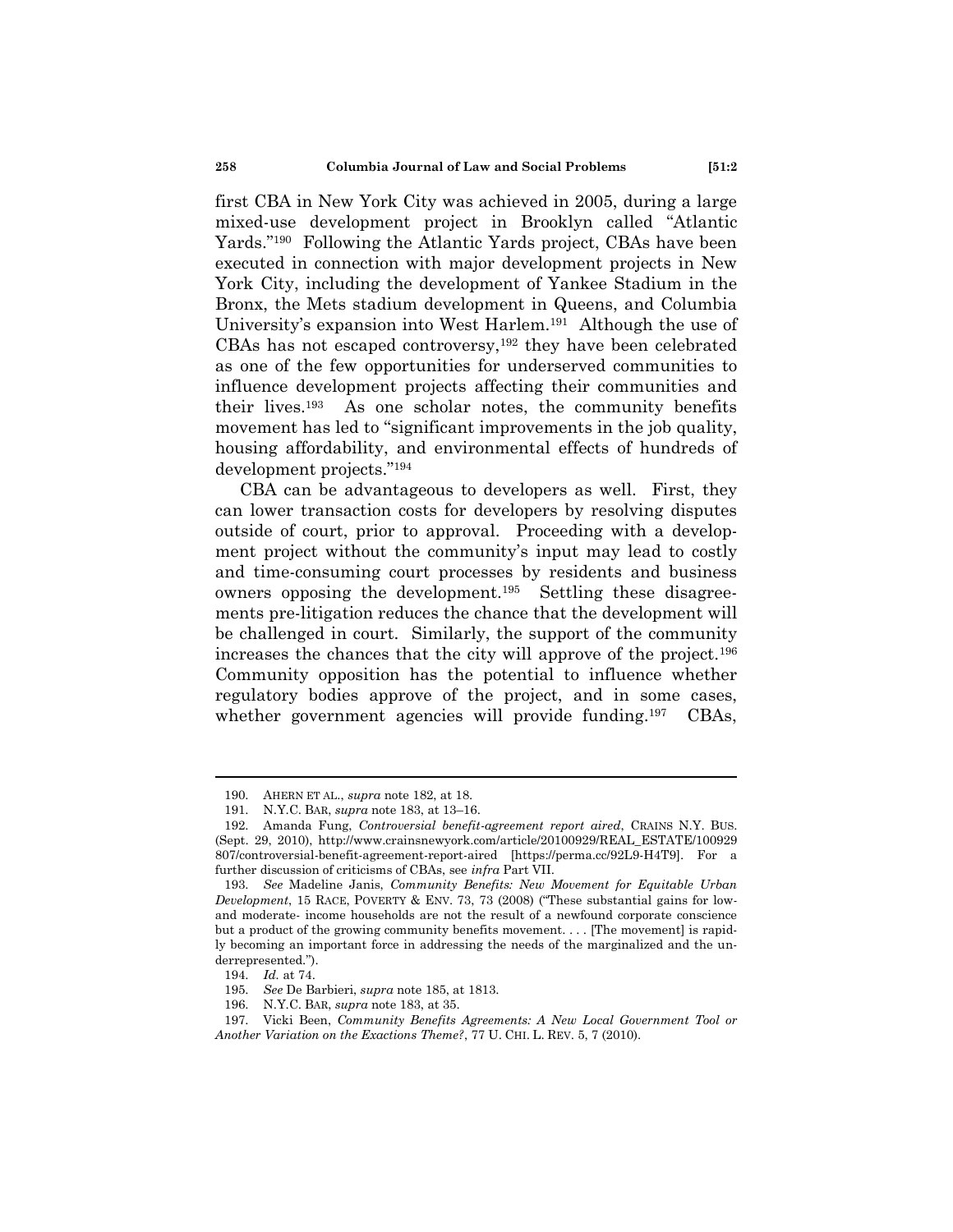therefore, can be a cost-effective measure, saving both time and money during the approval and building processes.

# B. CBAS CAN PROVIDE RESTORATIVE COMPENSATION TO DISPOSSESSED COMMUNITIES

CBAs can remedy many of gentrification's unique harms by including a wider array of benefits, decided by and disseminated to the affected community. Through this process, CBAs provide restorative compensation, defined here as compensation that redresses the communal and dignitary harms suffered by displaced communities. Specifically, CBAs allow for restorative compensation through three key attributes: varied and customized terms; specified beneficiaries; and enforceable promises.

# 1. *Flexibility of Terms Allows for Compensation That Redresses the Specific Harms of Gentrification*

As discussed, the current compensation scheme fails to consider the dignitary harm inflicted by forced displacement, the value of the community as a whole, or vulnerable residents left uncompensated.<sup>198</sup> Remedies, then, must recognize and respond to these specific injuries to adequately compensate the community. CBAs contain benefits addressing a range of community interests.<sup>199</sup> In fact, some scholars have suggested that such an agreement must be multi-issue and broad-based to be considered a CBA.<sup>200</sup> Proposed by community members, these benefits are tailored to respond to the specific needs of the community. For example, when the city of Los Angeles released plans to expand Los Angeles International Airport in 2002, a coalition of residents from the surrounding communities demanded that the schools and homes in the affected area be soundproofed, and that residents be trained for aviation and airport-related jobs.<sup>201</sup>

For projects affecting low-income communities of color, benefits such as affordable housing units, relocation assistance, local

<span id="page-34-0"></span><sup>198.</sup> *See supra* Parts V.B–C.

<sup>199.</sup> *See* N.Y.C. BAR, *supra* not[e 183,](#page-32-1) at 2.

<sup>200.</sup> *See* Gross, *supra* note [184](#page-32-3), at 40 ("To be termed a CBA, an agreement should address a range of issues of concern to the community.... [S]ingle-issue commitments ... share little in common politically or practically with multi-issue, broad-based CBAs.").

<sup>201.</sup> Murtaza H. Baxamusa, *Empowering Communities through Deliberation: The Model of Community Benefits Agreements*, 27 J. PLANNING EDU. RES. 261, 265 (2008).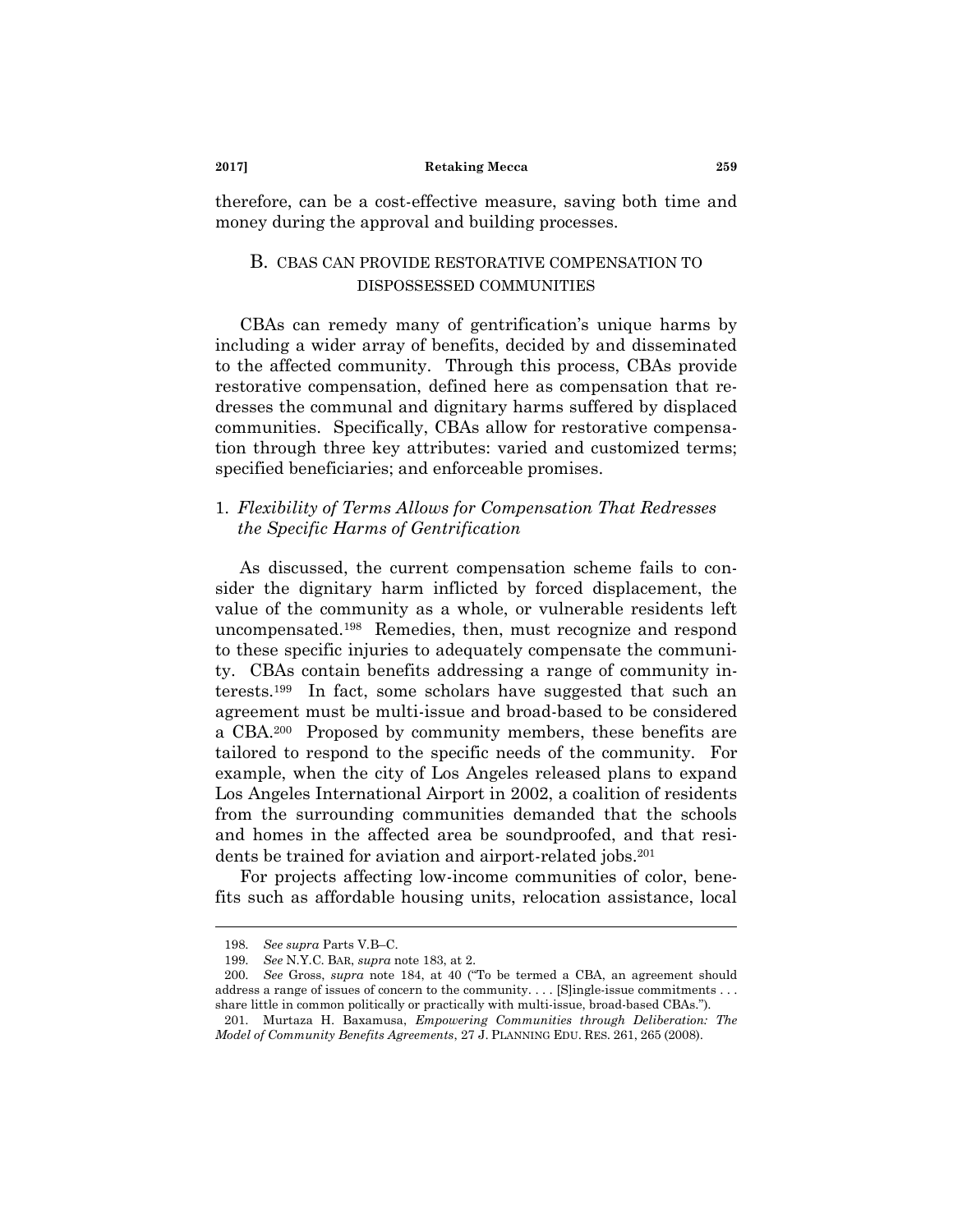hiring and job training programs are forms of restitution that would begin to reinstate the personhood of displaced community members. Similarly, maintaining art and cultural centers and retaining minority-owned local businesses would be measures to acknowledge and protect the integrity of the community as a unit. The availability of varied forms of remedy which respond to the particular needs of the community encourages equitable development and allows the residents to receive meaningful compensation.

### 2. *CBAs Concentrate Benefits Where They Are Needed*

The "back to the city" movement of the last two decades has brought an influx of middle-and upper-income groups into metropolitan areas.<sup>202</sup> To attract and retain these groups, cities work with developers to construct large entertainment arenas, retail supercenters and luxury residential units.<sup>203</sup> These developments are not always accessible or affordable to the existing, lowerincome community — and in some cases, can lead to their displacement.<sup>204</sup> Traditional zoning policies, such as inclusionary zoning, help mitigate this risk by requiring developers to build affordable housing units or contribute to an affordable housing fund.<sup>205</sup> However, there is no guarantee that these policies will benefit the affected communities; the "affordable" housing may not actually be affordable to residents in the affected area,<sup>206</sup> and the funding could go to building housing elsewhere in the city.<sup>207</sup> CBAs, however, formulate benefits specifically intended for the

<sup>202.</sup> *See* Janis, *supra* note [193,](#page-33-0) at 73.

<sup>203.</sup> *Id.*

<sup>204.</sup> *Id.*

<sup>205.</sup> *Inclusionary Zoning and Mixed-Income Communities*, OFFICE OF POLICY DEV. AND RESEARCH, U.S. DEP'T OF HOUSING AND URB. DEV. (2013), https://www.huduser.gov/portal/ periodicals/em/spring13/highlight3.html [https://perma.cc/NG4B-GH2U].

<sup>206.</sup> Currently, affordability is calculated by the area median income (AMI) of the city. *What Is Affordable Housing?*, N.Y.C. HOUSING PRESERVATION & DEV., http://www1.nyc.gov/site/hpd/renters/what-is-affordable-housing.page [https://perma.cc/ WEZ5-XGGZ]. This skews the calculations so that neighborhoods like Harlem, which has a significantly lower median income than the city as a whole, find even the purportedly ―affordable‖ housing options to be infeasible. *See Providing Affordable Housing and Cultural Assets in Harlem*, PD&R EDGE, https://www.huduser.gov/portal/pdredge/ pdr\_edge\_inpractice\_060115.html [https://perma.cc/CWG5-4NAH]. ("Although this trend has affected neighborhoods throughout the city, residents of Harlem are particularly susceptible to price increases because median household incomes in Harlem are significantly lower than in the rest of Manhattan.").

<sup>207.</sup> *See* Saito, *supra* note [180,](#page-31-0) at 131.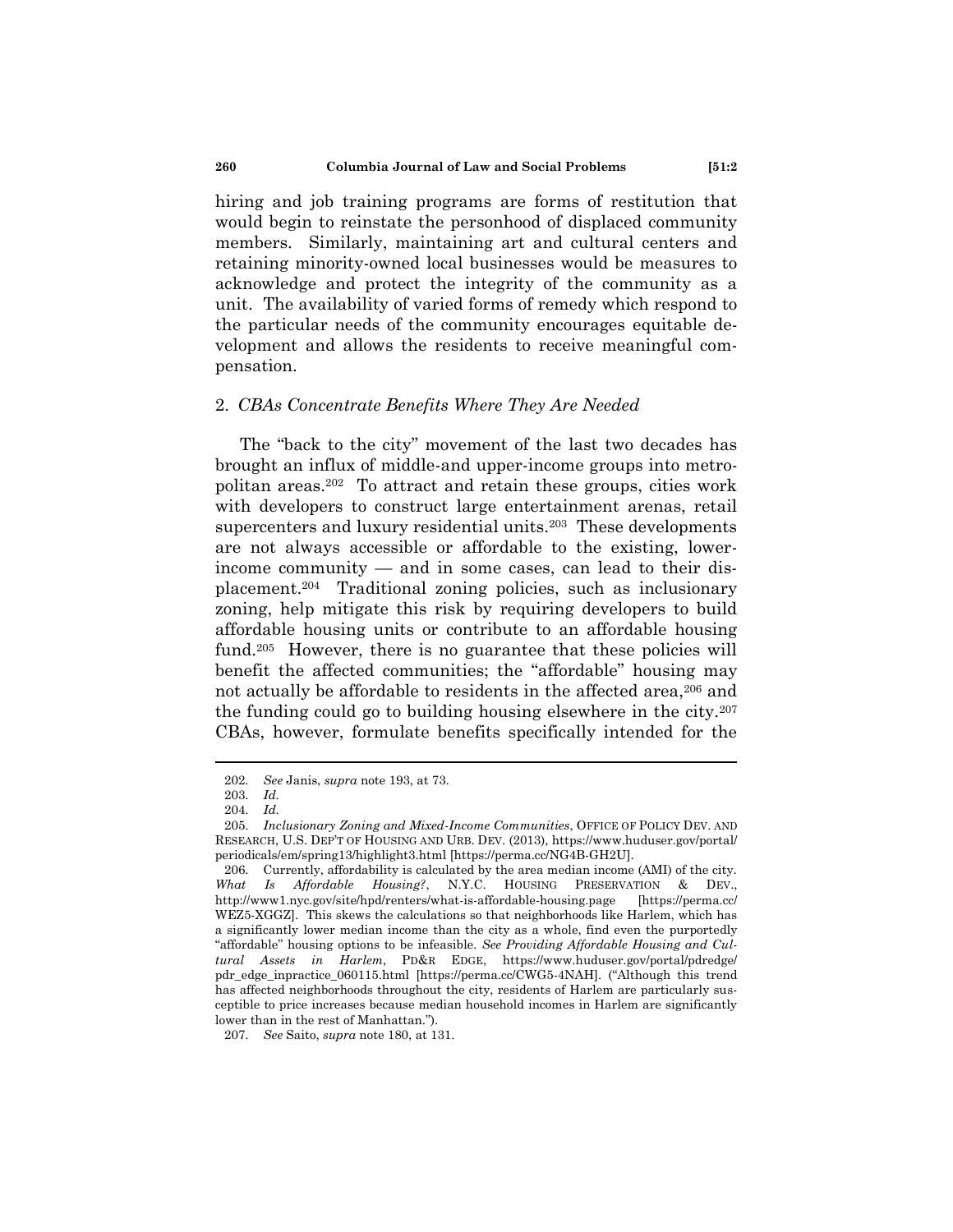local community. Rather than being excluded by the development projects, CBAs allow for the fruits of the city's evolution to be enjoyed by the population that is already there. As one scholar noted, "CBAs give a role in the process to community residents, and help ensure that the people who remained loyal to the cities during the darkest years share in the benefits as urban areas are rediscovered."208

Additionally, to the extent that these neighborhoods are the site of publicly-funded programs to develop affordable housing, there already exists a commitment to supporting these communities. In Harlem, for example, there have been efforts to counteract widespread rent increases with the construction of affordable housing units.<sup>209</sup> CBAs maintain this commitment by allowing these same populations to also benefit from development projects. These Agreements allow local harms to be remedied by local goods, instating a sense of fairness in the compensation process.

# 3. *CBAs Empower the Community Through Enforceable Promises and an Inclusive Process*

CBAs restore the autonomy of affected communities by providing them with a legal mechanism to ensure that they receive actual compensation. Enforceability is a key (and necessary) attribute for effective CBAs.<sup>210</sup> Through enforceability, the community is able to hold developers accountable for their promises rather than remain vulnerable to many possible detrimental effects of the development. CBAs give communities the authority to shape the development project and the ability to compel specific performance if the promises are not upheld.<sup>211</sup> This authority mitigates the power imbalance between developers and communities surrounding development decisions.<sup>212</sup> The shift in power dynamics and the legal right to receive benefits, especially for

<sup>208.</sup> JULIAN GROSS ET AL., GOOD JOBS FIRST, COMMUNITY BENEFITS AGREEMENTS: MAKING DEVELOPMENT PROJECTS ACCOUNTABLE, (2002), https://community-wealth.org/sit es/clone.community-wealth.org/files/downloads/report-gross.pdf [perma.cc/M92L-4NYB].

<sup>209.</sup> *City Officials Join Radson Development and Partners to Celebrate Completion of Construction of 54-units of Affordable Housing in the Central Harlem Neighborhood of Manhattan*, N.Y.C. HOUSING DEV. CORP. (July 31, 2017), http://www.nychdc.com/pr\_07-31- 2017 [https://perma.cc/4QY3-ADCQ].

<sup>210.</sup> *See* De Barbieri, *supra* not[e 185,](#page-32-2) at 1788.

<sup>211.</sup> *Id.* at 1808 n.210.

<sup>212.</sup> Gross, *supra* not[e 184,](#page-32-3) at 52.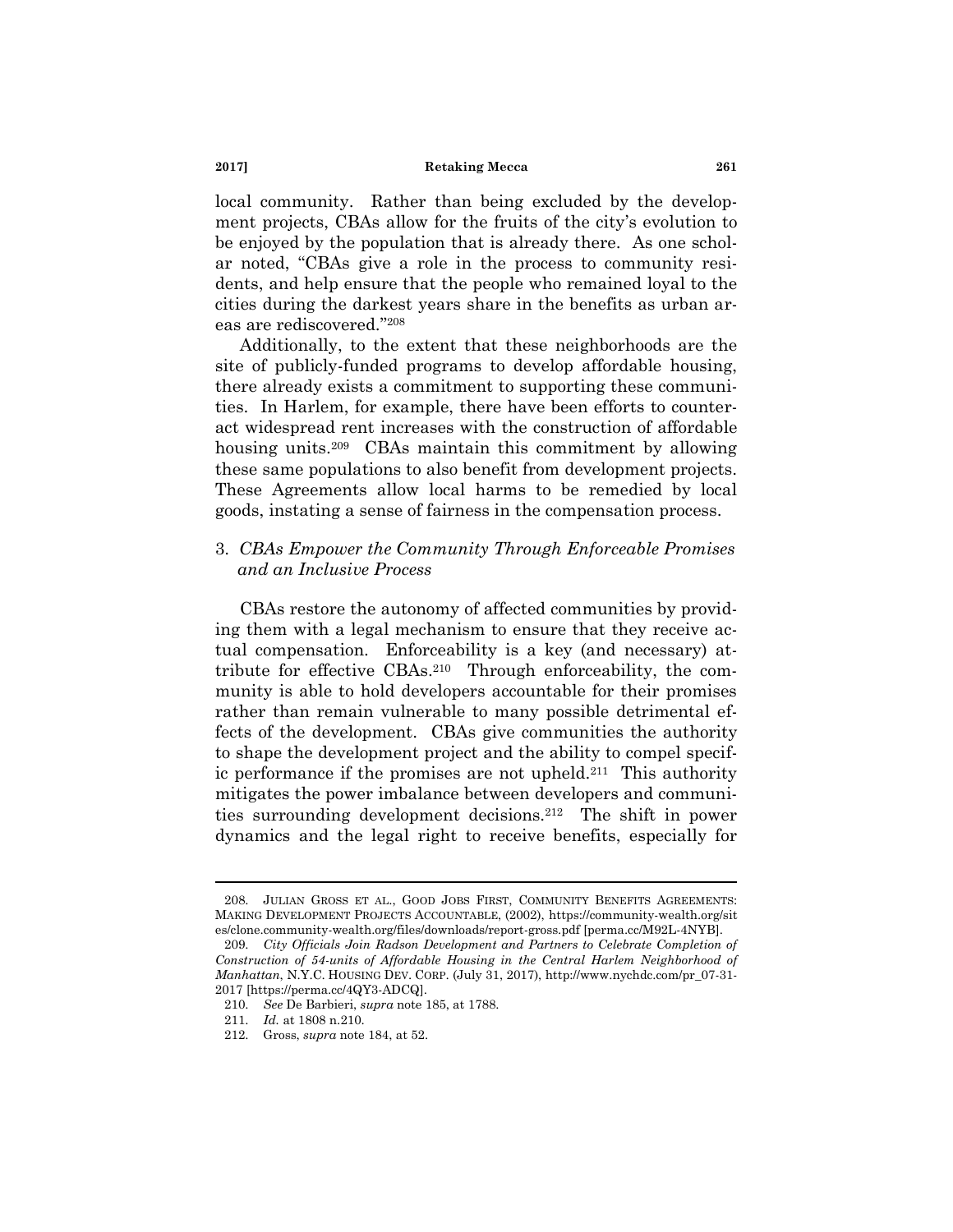those not entitled to any under the current compensation scheme, allay the structural inequity present in development projects.

In addition to offering enforceable benefits, CBAs are also empowering because of their inclusive nature. In the field of community psychology, empowerment is described as being "about self-determination and democratic participation of individuals in the life of their community."<sup>213</sup> Through participation in democratic deliberations, the process of inclusion reinforces the agency of the residents. Behavioral science studies have shown that even when the outcome of decisions are unfavorable, individuals tend to react positively to the decision if they felt that it was procedurally fair — that is, that they were included in the decisionmaking process.<sup>214</sup> Similarly, exclusion from a process creates feelings that the outcome was unreasonable or that people were not treated fairly, and people so excluded are more likely to oppose the decision.<sup>215</sup> Extending this principle to the forced expropriation of communities, Professor Bernadette Atuahene conducted a study on the communication process in South Africa's land restitution program, which sought to provide equitable restitution to those dispossessed by racially discriminatory practices during the apartheid state.<sup>216</sup> Professor Atuahene found that it was not only inclusion, but also sustained conversation that was key in making respondents feel that the restitution process was fair.<sup>217</sup> Therefore, inclusivity and a sufficient oversight and feedback system can instill a sense of justice in the process of compensation. Admittedly, CBAs cannot resolve all issues stemming from gentrification and displacement, and their relative newness raises questions about how these agreements would fare in court. Nonetheless, Community Benefits Agreements compensate the community in ways that monetary valuations alone cannot.

<sup>213.</sup> Baxamusa, *supra* not[e 201,](#page-34-0) at 262.

<sup>214.</sup> Joel Brockner & Batia M. Wisenfeld, *An Integrative Framework for Explaining Reactions to Decisions: Interactive Effects of Outcomes and Procedures*, 120 PSYCHOL. BULL. 189 (1996).

<sup>215.</sup> Markey, *supra* note [181,](#page-32-0) at 379.

<sup>216.</sup> Restitution of Land Rights Act 22 of 1994 (S. Afr.). *See also* S. AFR. CONST., 1996, § 25(7) ("[A] person or community dispossessed of property after 19 June 1913 as a result of past racially discriminatory laws or practices is entitled, to the extent provided by an Act of Parliament, either to restitution of that property, or to equitable redress.").

<sup>217.</sup> Bernadette Atuahene, *The Importance of Conversation in Transitional Justice: A Study of Land Restitution in South Africa*, 39 L. SOC. INQUIRY 902, 934 (2014).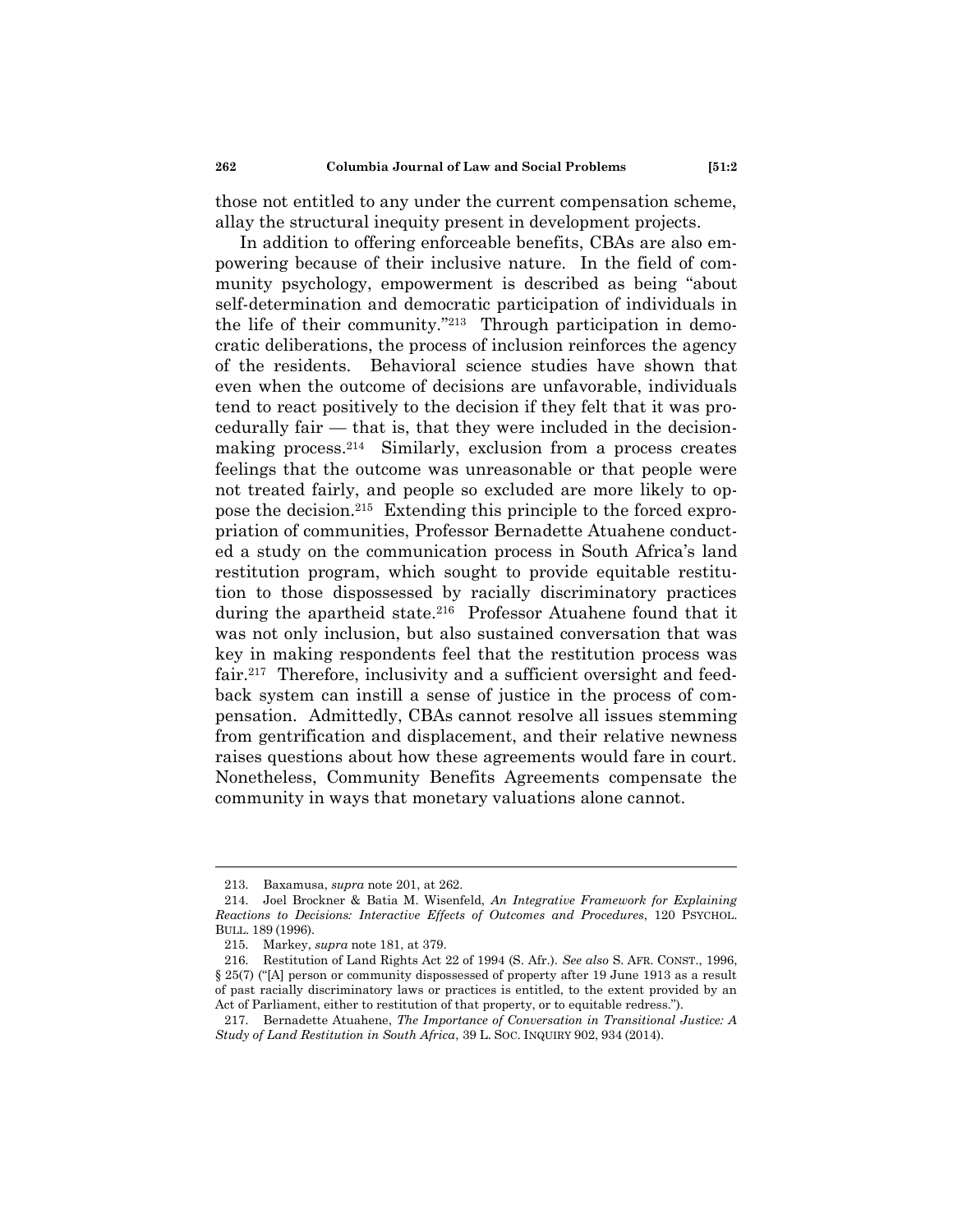# C. BRINGING IT ALL HOME: CREATING AN EFFECTIVE CBA IN HARLEM

Columbia University announced its plans to expand into West Harlem in 2003,<sup>218</sup> hoping to construct a series of buildings dedicated to the arts, science, and business.<sup>219</sup> Amid growing opposition from the community,<sup>220</sup> the University negotiated what was described as a "CBA" with community representatives and city officials.<sup>221</sup> Though the West Harlem CBA laid the groundwork for an Agreement that could alleviate the harms of gentrification, it was not without its flaws: unenforceability, insufficient community involvement and vague terms were among the Agreement's most prominent shortcomings. By including a sufficiently democratic process and comprehensive and enforceable terms, the Community Benefits Agreement can be the vehicle through which Harlem can receive compensation which is truly just. This Section will open with a brief review of the West Harlem CBA. It will then offer several revisions for drafting a CBA that would more adequately serve the community.

<span id="page-38-0"></span>Once Columbia won the right to seize private properties for expansion,<sup>222</sup> the West Harlem Local Development Corporation (WHLDC) was established in 2006 to negotiate a CBA with the University.<sup>223</sup> Following several years of negotiations, the CBA was signed by the president of the WHLDC and University President Lee Bollinger in May of 2009.<sup>224</sup> The Agreement stated that its goal was to provide the local community with benefits relating to housing, employment and economic development, education, arts and culture, and community facilities, among other areas.<sup>225</sup>

<span id="page-38-1"></span><sup>218.</sup> *See* Charles V. Bagli, *Columbia, in a Growth Spurt, Is Buying a Swath of Harlem*, N.Y. TIMES (July 30, 2003), http://www.nytimes.com/2003/07/30/nyregion/columbia-in-agrowth-spurt-is-buying-a-swath-of-harlem.html [https://perma.cc/4VWU-KGRG].

<sup>219.</sup> *See* Charles V. Bagli, *Court Upholds Columbia"s Campus Expansion Plan*, N.Y. TIMES (June 24, 2010), http://www.nytimes.com/2010/06/25/nyregion/25columbia.html [https://perma.cc/ND2G-ZAF3].

<sup>220.</sup> *Id.*

<sup>221.</sup> N.Y.C. BAR, *supra* note [183,](#page-32-1) at 19–21.

<sup>222.</sup> *See supra* Part IV.A.

<sup>223.</sup> N.Y.C. BAR, *supra* note [183,](#page-32-1) at 19.

<sup>224.</sup> Aaron Fisher et. al, *Ties That Bind: Checking on the Manhattanville Community Benefits Agreement, six years later*, COLUMBIA SPECTATOR (Mar. 25, 2015), http://features.columbiaspectator.com/eye/2015/03/25/ties-that-bind/ [https://perma.cc/ 7F44-QAJ5].

<sup>225.</sup> COLUMBIA UNIV. OFFICE OF GOV'T AND CMTY. AFFAIRS, WEST HARLEM COMMUNITY BENEFITS AGREEMENT 12 (May 18, 2009), https://gca.columbia.edu/sites/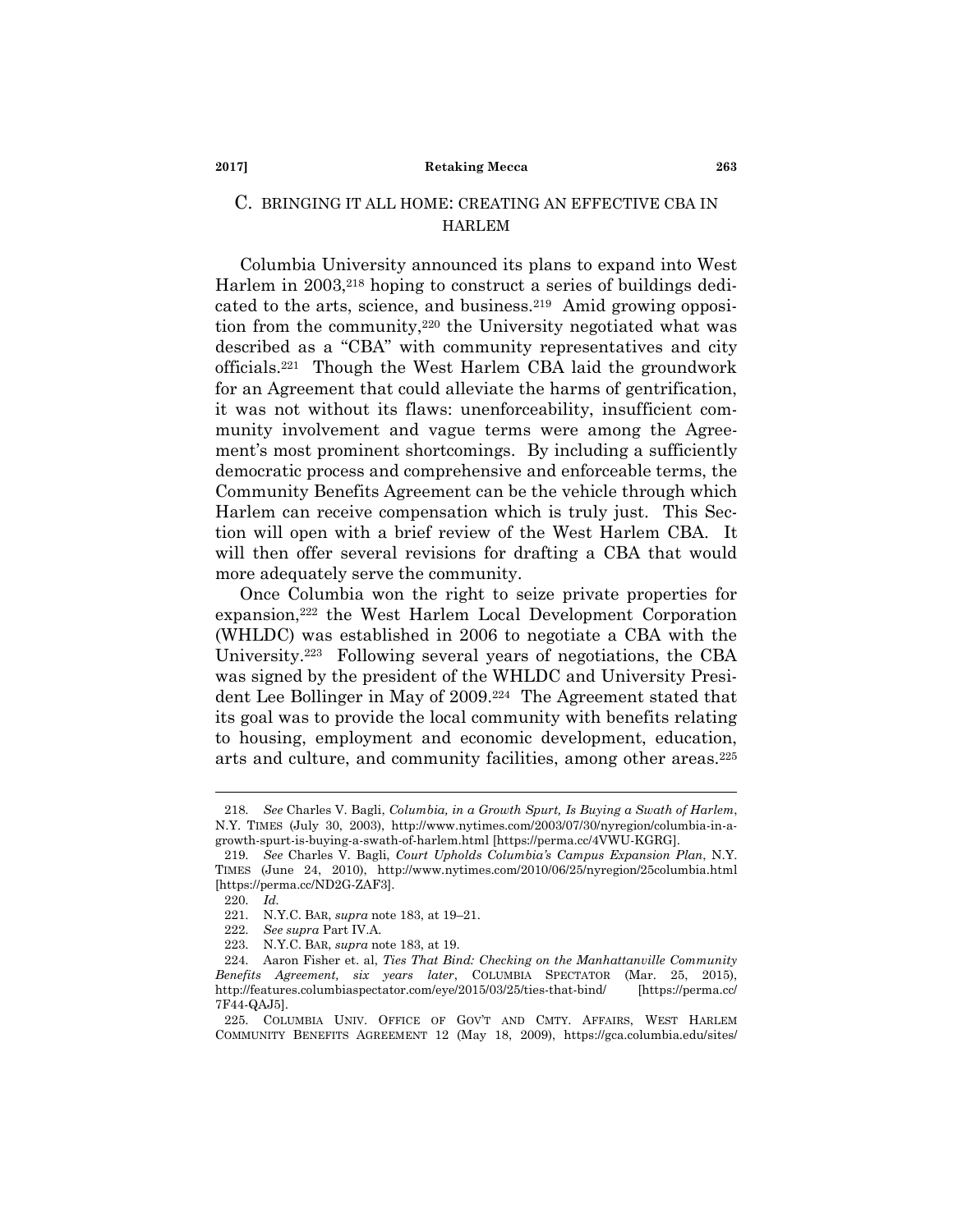Columbia aimed to provide \$76 million towards a Benefits Fund, \$20 million for an Affordable Housing Fund, and \$20 million in access to Columbia University facilities.<sup>226</sup> The Benefits Fund would go toward improvements to two public housing projects, <sup>227</sup> traffic-related improvements,<sup>228</sup> art and cultural programs,<sup>229</sup> and a resource center for the community.<sup>230</sup> The Affordable Housing Fund was to go towards the development and preservation of affordable housing.<sup>231</sup> Additionally, the Agreement stipulated that Columbia aimed to hire 40 % minority-, women-, and/or locallyowned construction companies.<sup>232</sup> A recent assessment of how the West Harlem CBA is faring cites both support and criticism of the implementation of the CBA from local residents and business owners, with most waiting to see whether Columbia will continue to honor its commitments.<sup>233</sup>

### 1. *Enforceable Benefits*

The West Harlem CBA was a respectable effort at integrating the community into the development process, but both the process and the Agreement were flawed. Most significantly, the terms provided limited enforceability options. The agreement which Columbia signed prior to the project's City Council approval in 2007 was actually a memorandum of understanding  $(MOU)$ ,<sup>234</sup> which typically are not intended to be binding.<sup>235</sup> The actual CBA was signed two years later, just before the project

default/files/2016-11/CBAAgreement.pdf [https://perma.cc/VGT8-FU5K] [hereinafter WEST HARLEM CBA].

<sup>226.</sup> *Id.* at 8.

<sup>227.</sup> *Id.* at 17.

<sup>228.</sup> *Id.* at 35.

<sup>229.</sup> *Id.* at 36.

<sup>230.</sup> *Id.* at 18. The Benefits Fund would be held by a mutually agreed upon "Fiscal Sponsor," with community requests for expenditures to be reviewed by the WHLDC at least once a year. *Id.* at 9.

<sup>231.</sup> *Id.* at 16.

<sup>232.</sup> *Id.* at 18.

<sup>233.</sup> Fisher et. al, *supra* note [224](#page-38-0) (For example, one resident reported that Columbia had been "very, very good" at hiring minority and female construction workers, while a local nonprofit commented on being unable to sustain grants from the Benefits Fund).

<sup>234.</sup> Daniel Amzallag, *Community Benefits Specifics Remain Up in the Air*, COLUMBIA SPECTATOR (Jan. 22, 2008), http://spc.columbiaspectator.com/2008/01/22/communitybenefits-specifics-remain-air [https://perma.cc/82EP-CUG4].

<sup>235. &</sup>quot;A letter of intent is not meant to be binding...." LETTER OF INTENT, Black's Law Dictionary (10th ed. 2014). An MOU is synonymous with a letter of intent. *Id.*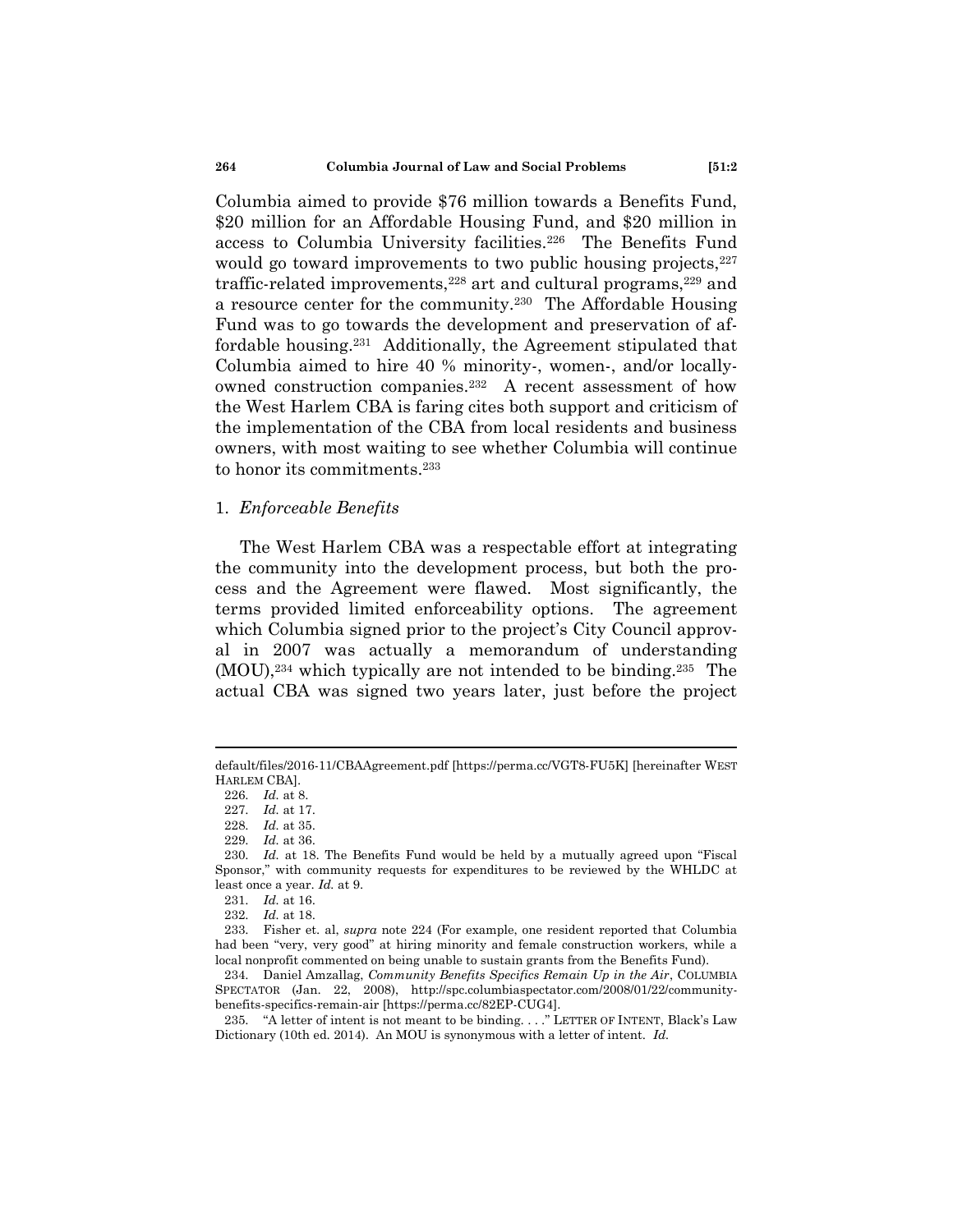was approved by the State Public Authorities Control Board.<sup>236</sup> Although this CBA was binding, the enforceable terms were limited to three provisions: the obligation to make payments to the Benefits Fund,<sup>237</sup> the obligation to make payments for the establishment of a neighborhood public school,<sup>238</sup> and the obligation to provide access to in-kind benefits.<sup>239</sup> Only the payments to the Benefits Fund and the establishment of the public school were enforceable in court; disputes over the in-kind benefits were to be resolved by a "Dispute Resolution Team" composed of members of the university and the WHLDC.<sup>240</sup> Though these terms may be reasonable, it diminishes the community's ability to enforce promises regarding the maintenance of affordable housing, employment opportunities, or the preservation of cultural spaces. Ostensibly, the Benefits Fund could be used for these causes; however, since the CBA states that the specific enumerated uses for the Benefits Fund are non-binding,<sup>241</sup> there is no guarantee that those needs will be met. This guaranty is an integral part of an effective CBA. Additionally, some of the terms in the Agreement are enforceable solely by state and/or local governmental officials, further reducing the opportunity for community members to find relief.<sup>242</sup>

To remedy this, all of the key terms should be enforceable by members of the community coalition. The mechanisms through which this can occur, including who may have standing to enforce the promises, is further discussed in the next Part.<sup>243</sup> Though it is ultimately up to the community to designate which terms are most pressing, terms that should be mandatory in Harlem are the construction and maintenance of affordable housing, detailed anti-displacement measures, hiring local minority workers and retaining at least a portion of those who are already present, and

<sup>236.</sup> Keith H. Hirokawa & Patricia Salkin, *Can Urban University Expansion and Sustainable Development Co-Exist?: A Case Study in Progress on Columbia University*, 37 FORDHAM URB. L.J. 637, 683 (2010).

<sup>237.</sup> WEST HARLEM CBA, *supra* not[e 225,](#page-38-1) at 42.

<sup>238.</sup> *Id.* at 43.

<sup>239.</sup> *Id.* at 42–43.

<sup>240.</sup> *Id.*

<sup>241.</sup> *Id.* at 13. The provision provided an exception for programs and capital improvements for the two public housing complexes.

<sup>242.</sup> *Id.* at 12–13 ("[A]ll Community Benefits included in this CBA that are provided for in the Governing Documents shall be . . . enforceable solely by State and/or local governmental authorities in accordance with their terms.").

<sup>243.</sup> *See infra* Part VII.A.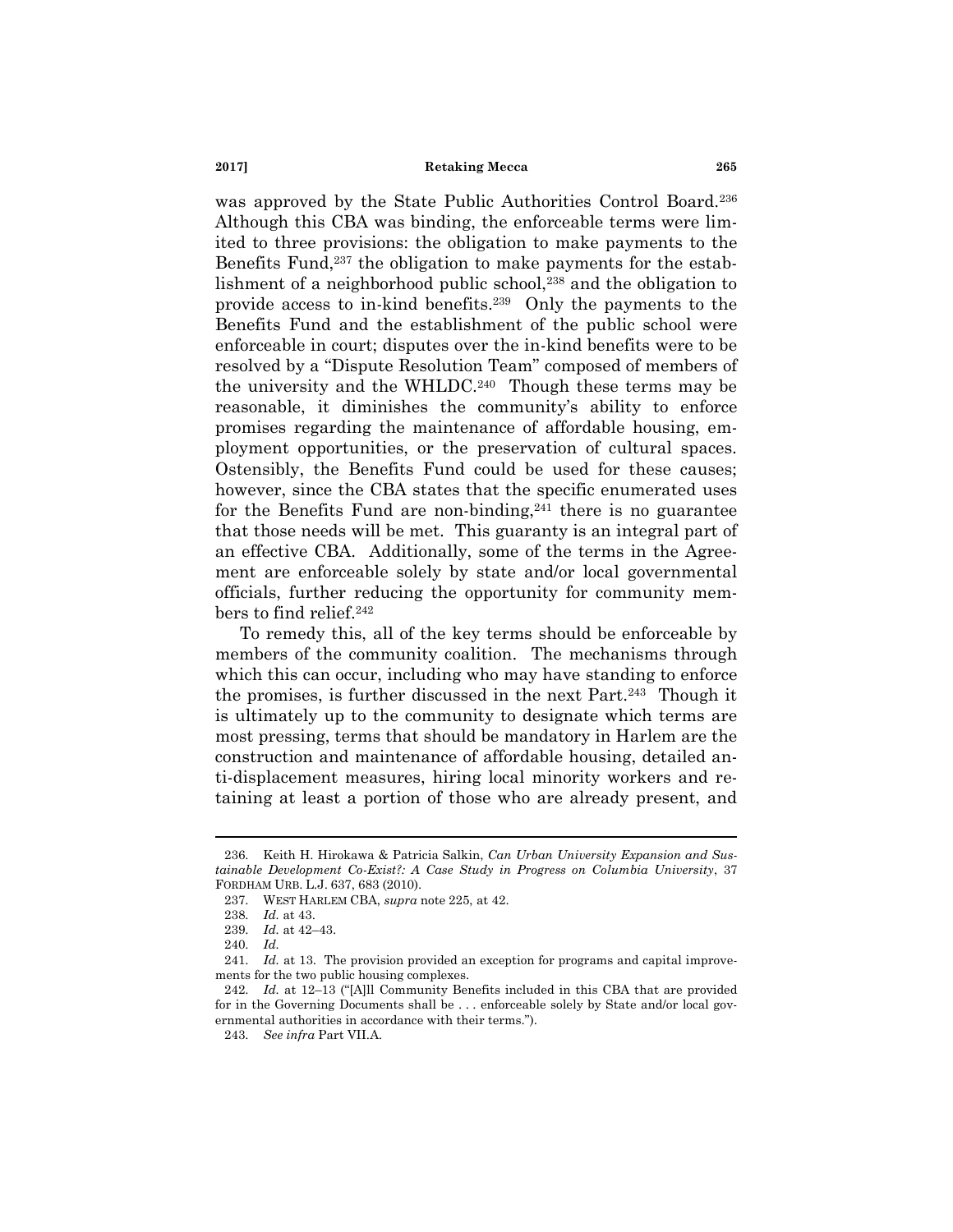preserving art and cultural spaces. Making those terms enforceable would ensure that critical benefits are actually provided where they are needed.

### 2. *Community-Led Negotiations*

<span id="page-41-1"></span><span id="page-41-0"></span>Further, the WHLDC may not have had adequate community representation due to the involvement of elected officials. Although the local community board had not intended the WHLDC to include elected officials when they authorized its formation, several elected officials or their representatives joined the board.<sup>244</sup> Community members argued that they had been "shut out" of negotiations once the officials joined the board,<sup>245</sup> and several board members resigned due to concerns about the WHLDC's ―alleged disconnectedness with the community and lack of transparency."<sup>246</sup> In fact, West Harlem's Community Board, CB9, did not support the final CBA and voted unanimously that its members on the WHLDC reject it.<sup>247</sup> One scholar notes that the structure of the WHLDC may have also further excluded community representatives.<sup>248</sup> The WHLDC was formed as a nonprofit entity, which in New York is controlled by its board of directors;<sup>249</sup> since nine of those seats were reserved for elected officials,<sup>250</sup>

<span id="page-41-2"></span><sup>244.</sup> *See* Patricia E. Salkin & Amy Lavine, *Negotiating for Social Justice and the Promise of Community Benefits Agreements: Case Studies of Current and Developing Agreements*, 17 J. AFFORDABLE HOUSING 113, 124 (2008) [hereinafter ―Salkin & Lavine, *Negotiating for Social Justice*‖]. Originally, the WHLDC comprised representatives of a range of community organizations, local businesses, public housing organizations, and faith communities. *See* Erin Durkin, *Community-Benefits Agreement Talks on Horizon*, COLUMBIA SPECTATOR (Mar. 27, 2013), http://columbiaspectator.com/2006/06/20/ community-benefits-agreement-talks-horizon/ [https://perma.cc/J2L2-J3WK].

<sup>245.</sup> *See* Maggie Astor & Betsy Morais, *Community Board 9 opposes Columbia"s community benefits agreement*, COLUMBIA SPECTATOR (May 4, 2009), http://spc.columbiaspecta tor.com/2009/05/04/community-board-9-opposes-columbias-community-benefits-agreement [https://perma.cc/C8C8-S8WN].

<sup>246.</sup> Gross, *supra* not[e 184,](#page-32-3) at 43. After the resignation of these members, seven out of the fifteen remaining board members were elected officials, which critics argued was not enough to adequately represent community interests. *See* Maggie Astor, *Where Have All the Benefits Gone?*, COLUMBIA SPECTATOR (Feb. 17, 2011), http://spc.columbiaspectat or.com/eye/2011/02/17/where-have-all-benefits-gone [https://perma.cc/V38P-XASQ] ("[A] common allegation has been a lack of transparency throughout the process.").

<sup>247.</sup> Astor & Morais, *supra* note [245.](#page-41-0)

<sup>248.</sup> *See* Gross, *supra* note [184,](#page-32-3) at 43.

<sup>249.</sup> *See* N.Y. Nonprofit Corp. Law § 701(a) ("[A] corporation shall be managed by its board of directors.").

<sup>250.</sup> *See* Gross, *supra* not[e 184,](#page-32-3) at 43. The by-laws have been amended since the publication of Gross' article. The current by-laws reserve three seats for designees of local officials, and have reduced the maximum number of board members from 28 to 19. *See*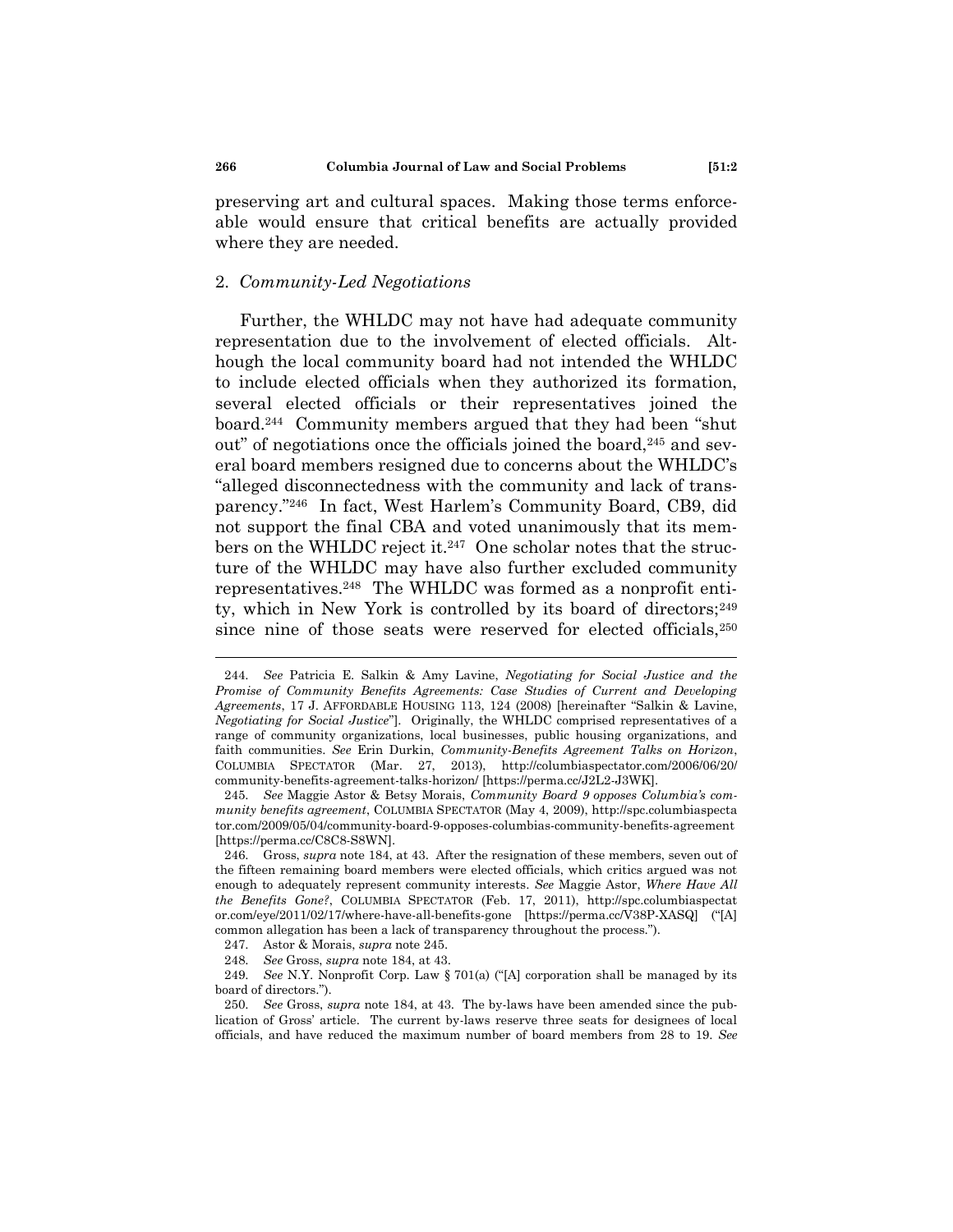there may not have been sufficient opportunity for community  $involvement.<sup>251</sup>$  Including the elected officials became "detrimental" due to the increasing criticism that they exerted undue influence on the negotiations, diminishing the opportunity for engagement by neighborhood residents.<sup>252</sup>

<span id="page-42-0"></span>Harlem should execute a private CBA to increase inclusivity and representation. Private CBAs are solely between the developer and community.<sup>253</sup> Although they may provide authority and experience that can be helpful to community members, government involvement may also serve as a hindrance. First, as signatories, the community representatives can enforce the promises directly rather than having to appeal to some government representative, which could be time-consuming or unsuccessful. Additionally, the absence of government actors allows for the negotiation of a wider array of benefits. According to the Supreme Court, conditions that the government places on development projects must meet specific requirements.<sup>254</sup> If the conditions do not meet these standards, they may be considered an unconstitutional exaction.<sup>255</sup> Private CBAs are free of these restrictions, allowing for more comprehensive terms, and ultimately stronger protections for the community. It is worth noting that the absence of government actors may reduce the incentive for developers to enter into CBAs in the first place, and this may be the cost of receiving the stronger community protections available in private agreements. However, as discussed above, developers may still choose to enter into private CBAs with the community to earn their support, increasing the chance that their project will be approved and successful.<sup>256</sup> A private CBA is thus more likely to better serve Harlem by including benefits tailored to the community's specific needs.

West Harlem Local Development Corporation Bylaws, "Qualifications and Requirements of Director," art. III §§ 2, 5.

<sup>251.</sup> *See* Gross, *supra* note [184,](#page-32-3) at 43.

<sup>252.</sup> Salkin & Lavine, *Negotiating for Social Justice*, *supra* note [244,](#page-41-1) at 124.

<sup>253.</sup> *See* Gross, *supra* note [184,](#page-32-3) at 46. This is in contrast to public CBAs, which involve governmental entities. *Id.* at 47.

<sup>254.</sup> The conditions must have an "essential nexus" to a legitimate state interest under *Nollan v. California Coastal Commission*, 483 U.S. 825, 837 (1987). They must also be ―roughly proportional‖ to the impact of the proposed development. *Dolan v. City of Tigard*, 512 U.S. 374, 391 (1994).

<sup>255.</sup> *See* De Barbieri, *supra* not[e 185,](#page-32-2) at 1820.

<sup>256.</sup> *See* Gross, *supra* note [184,](#page-32-3) at 46.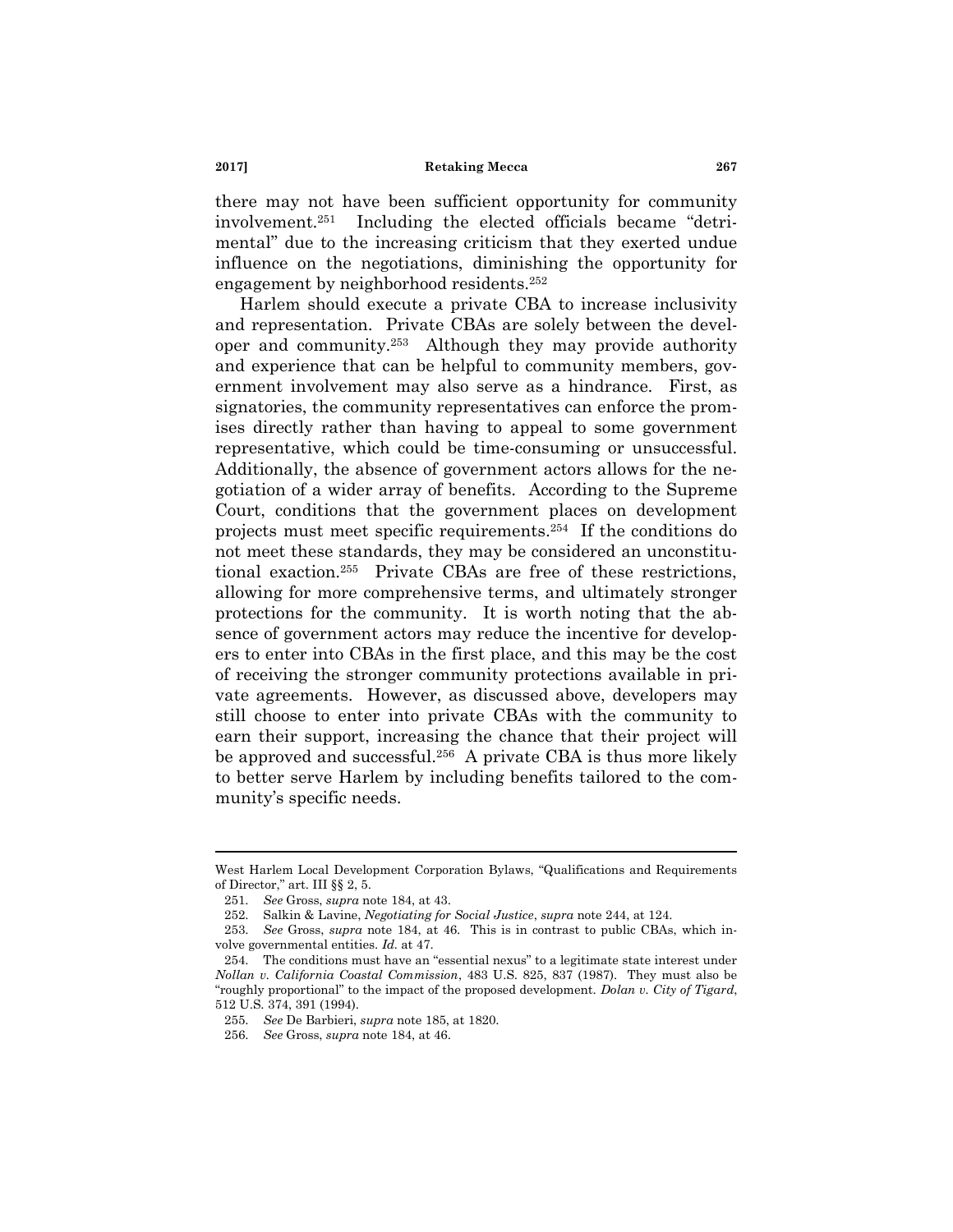# 3. *Clear and Detailed Terms*

Finally, key terms of the West Harlem CBA lacked sufficient detail. For example, the organizations and programs to receive funding from the Benefits Fund and Affordable Housing Fund were left undetermined.<sup>257</sup> The types of access to Columbia facilities — and which facilities would be accessible — were also left without specification.<sup>258</sup> In rejecting the Agreement, CB9 members expressed discomfort with the open-ended allocation of funding, which could be spent however the WHLDC saw fit.<sup>259</sup> One member felt that framing of the CBA made it a "loose [and] bad agreement," and essentially a "fight over \$76 million," suggesting the inclusion of more details regarding how the money should be prioritized and spent.<sup>260</sup> Residents criticized the WHLDC for rushing the negotiation process and "punting the specifics of the agreement to a later date."<sup>261</sup> The CBA also may have lacked an adequate oversight structure. Although the Agreement charged an "Independent Monitor" with overseeing and reporting on Columbia's commitments, there remained criticisms that Columbia was not upholding key promises.<sup>262</sup> For example, despite the commitment to hiring minority workers, an organization of black architects in Harlem claimed that the University had excluded them from major projects.<sup>263</sup> A more detailed enforcement structure would be more effective at ensuring that promises are upheld.

Harlem should ensure that the CBA is precise and wellwritten for it to be effective and upheld in court. Specifying which programs and initiatives will receive funding — while leav-

<sup>257.</sup> Aside from some passing references to permissible projects, the exact programs or causes to be sponsored by the Benefits Fund were unspecified. *See* WEST HARLEM CBA, *supra* note [225,](#page-38-1) at 8–9. Similarly, the Affordable Housing Fund did not clarify which organizations or programs would receive funding to encourage the creation and preservation of affordable housing.  $Id$ . at  $9-10$  ("CU shall work with the appropriate government agencies and not-for-profit entities, as well as tenants, to provide for the lawful relocation of Residential Tenants to equal or better apartment units . . . .").

<sup>258.</sup> *Id.* at 11–12.

<sup>259.</sup> Astor & Morais, *supra* note [247.](#page-41-2)

<sup>260.</sup> *Id.*

<sup>261.</sup> Salkin & Lavine, *Negotiating for Social Justice*, *supra* note [244,](#page-41-1) at 124.

<sup>262.</sup> WEST HARLEM CBA, *supra* not[e 225,](#page-38-1) at 43.

<sup>263.</sup> Jeff Mays, *Black Architects Say Columbia Shut Them Out of \$6.3 Billion Harlem Campus*, DNA INFO (Dec. 18, 2012), https://www.dnainfo.com/new-york/20121218/westharlem/black-architects-say-columbia-shut-them-out-of-63-billion-harlem-campus [https://perma.cc/TW63-U2NL].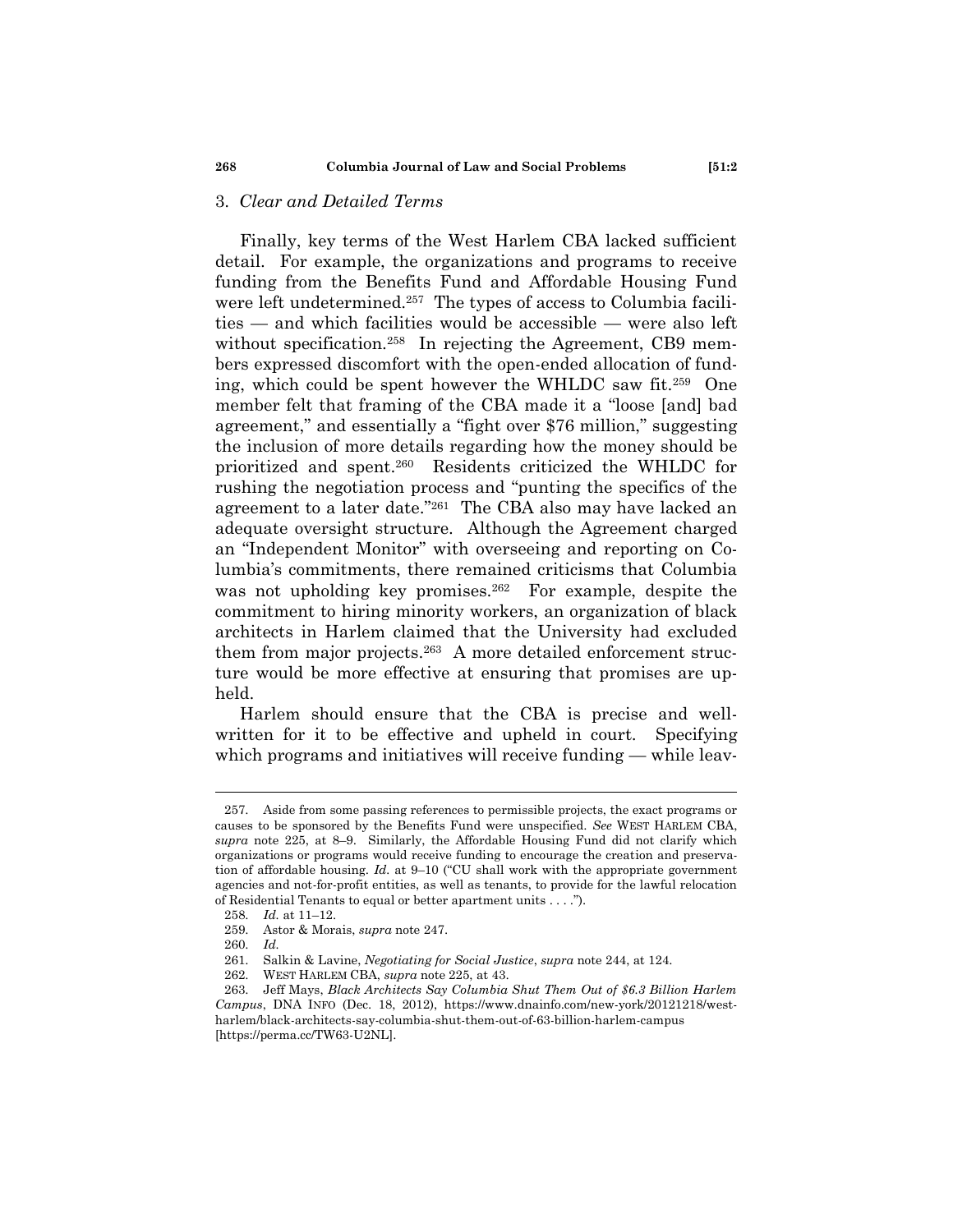ing flexibility for other requests — would have strengthened the CBA and better represented their interests. Provisions delineating an oversight and enforcement structure and permitting courts to award specific performance in the event of a breach would also protect against unheeded commitments. The assistance of legal counsel may be necessary in drafting such clear and precise terms, particularly if the coalition members are inexperienced. Negotiating explicit and comprehensive terms would boost the efficacy of the CBA.

Despite its shortcomings, the West Harlem CBA was a major step towards protecting the interests of a community affected by redevelopment. An enforceable and comprehensive CBA, negotiated by the community, can be an effective means of providing necessary compensation to displaced and affected Harlemites.

## VII. CHALLENGES AND CRITICISMS OF CBAS

Though supporters have lauded CBAs as a major step towards balancing the scales of power in redevelopment projects, some critics have expressed concerns about their use. This Part reviews several arguments highlighting the drawbacks of CBAs.

### <span id="page-44-1"></span><span id="page-44-0"></span>A. QUESTIONS OF ENFORCEABILITY

Critics have questioned the legal enforceability of CBAs, particularly since courts have not yet evaluated their validity as private contracts.<sup>264</sup> First, scholars have explored whether CBAs implicate the exactions jurisprudence of *Nollan* and *Dolan*. 265 This may occur if the promises in the CBA are considered exactions — conditions which a municipality places upon development approval.<sup>266</sup> Under *Nollan* and *Dolan*, if the promises constitute government-imposed exactions, they must meet certain requirements: the conditions must have a nexus to a legitimate state interest, and be roughly proportional to the project's impacts.<sup>267</sup> If the conditions do not meet these standards, they may consti-

<sup>264.</sup> *See* Alejandro E. Camacho, *Community Benefit Agreements: A Symptom, Not the Antidote, of Bilateral Land Use Regulation*, 78 BROOK. L. REV. 355, 372 (2013).

<sup>265.</sup> *See generally* Michael L. Nadler, *The Constitutionality of Community Benefits Agreements: Addressing the Exactions Problem*, 43 URB. LAWYER 587 (2011).

<sup>266.</sup> *See* Jane C. Needleman, *Exactions: Exploring Exactly When* Nollan *and* Dolan *Should Be Triggered*, 28 CARDOZO L. REV. 1563, 1563–1564 (2006).

<sup>267.</sup> *See supra* not[e 254](#page-42-0) and accompanying text.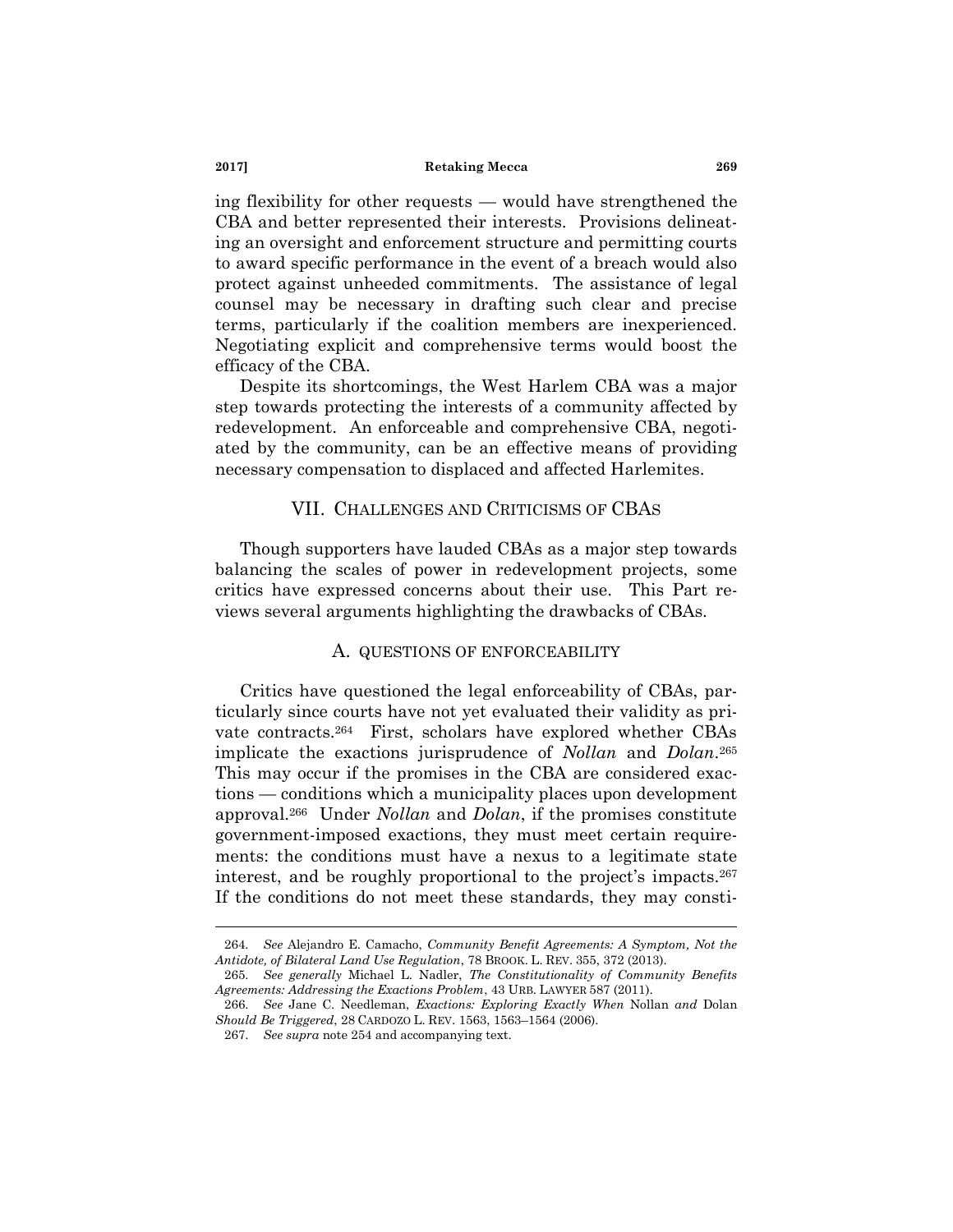tute an uncompensated taking and be unconstitutional. However, these limitations only apply when the negotiations can be ―fairly attributed‖ to the state and the government was found to have been substantially involved in the negotiations. If the Agreement is negotiated between a developer and a private entity, *Nollan* and *Dolan* do not apply.<sup>268</sup> Therefore, to avoid triggering limitations under *Nollan* and *Dolan*, communities can execute private CBAs without involvement from the government.

Critics also argue that CBAs lack the consideration necessary to be an enforceable contract.<sup>269</sup> Though community coalitions typically exchange their support for development in exchange for promised benefits, some have questioned whether this is sufficient when compared to the benefits that the developers provide.<sup>270</sup> However, courts generally do not question the adequacy of consideration in examining an agreement's validity.<sup>271</sup> Further, parties "need not be equally bound, or bound to the same extent" for consideration to be sufficient.<sup>272</sup> Additionally, when communities agree in the CBA to forbear from pursuing legal claims to block developments, there is a strong chance that the forbearance will constitute sufficient consideration.<sup>273</sup>

Some have also questioned who would have standing to enforce a CBA's provisions. Contract law generally permits only signatories to enforce the terms of the contract, which can become complicated when the coalition disbands, or community members not in the coalition seek to enforce the terms.<sup>274</sup> To increase the prospects of enforceability, CBA supporters recommend that each community organization sign the CBA so they can each enforce the provisions.<sup>275</sup> It is unclear whether community members would be considered third-party beneficiaries who can also en-

<sup>268.</sup> Nadler, *supra* note [265,](#page-44-0) at 605.

<sup>269.</sup> Patricia Salkin, *Community Benefits Agreements: Opportunities and Traps for Developers, Municipalities, and Community Organizations*, 59 PLANNING & ENV. L. 3, 7 (2007).

<sup>270.</sup> *Id.*

<sup>271.</sup> *See* Stephanie M. Gurgol, *Won"t You Be My Neighbor? Ensuring Productive Land Use through Enforceable Community Benefits Agreements*, 46 U. TOL. L. REV. 473, 493 (2015).

<sup>272.</sup> 17A Am. Jur. 2d Contracts § 124.

<sup>273.</sup> Patricia E. Salkin & Amy Lavine, *Understanding Community Benefits Agreements: Equitable Development, Social Justice and Other Considerations for Developers, Municipalities and Community Organizations*, 26 UCLA J. ENVTL. L. & POL'Y 291, 325 (2008).

<sup>274.</sup> *Id.*

<sup>275.</sup> *Id.*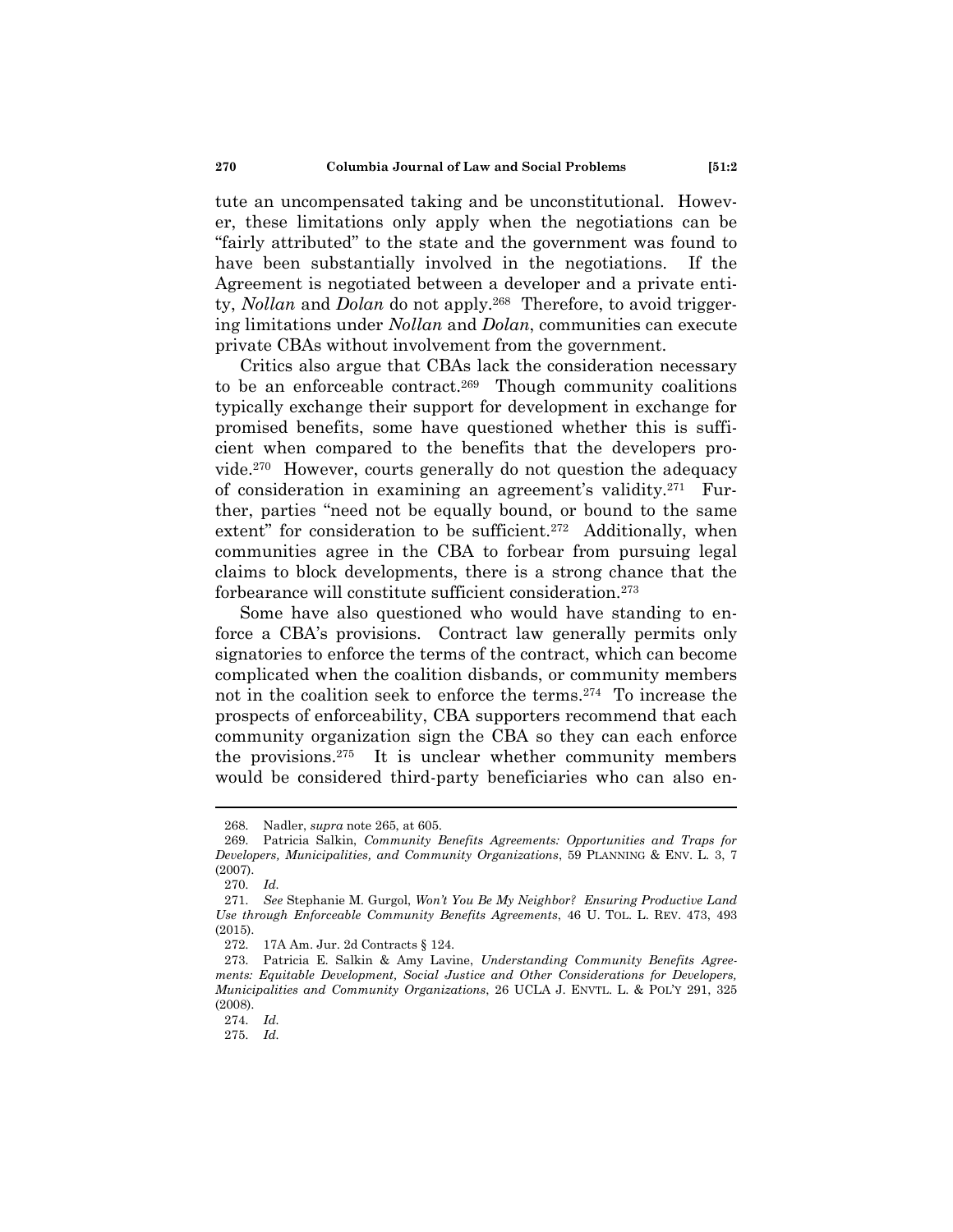force the provisions, but relevant case law in New York suggests that they may not be.<sup>276</sup> Until the issue is examined by a court, community members should maintain communication with coalition members and keep them informed of the developer's commitments, so that they may pursue legal action if necessary.

### B. QUESTIONS OF EFFICIENCY AND FAIRNESS

Critics also question whether CBA negotiations are fair to community members, and in some cases, developers. Michael Bloomberg, the former mayor of New York, described CBAs as "a small group of people ... extort [ing] money from the developer."<sup>277</sup> Some also raise concerns about potential government pressure on developers to enter into CBAs.<sup>278</sup> However, these arguments that CBAs are unfair to developers often minimize the immense value of the development. Assembling several parcels of land into a single parcel significantly increases the total value of the property; in other words, the value of an aggregate parcel of land is greater than the sum of its parts.<sup>279</sup> Since property owners eligible for compensation only receive the fair market value of their single parcel of land, developers often receive a windfall of profits compared to the property owners forced to give up their homes.<sup>280</sup> Accordingly, providing mechanisms through which the community can share in these benefits should be considered equity, rather than extortion. Another scholar has argued that the structures of CBAs are inefficient and increase the cost of public goods.<sup>281</sup> Similarly, observers state that the process of forming a representative community organization can be costly and time consuming.<sup>282</sup> However, as discussed above, negotiating

<sup>276.</sup> AHERN ET AL., *supra* note [182,](#page-32-4) at 22.

<sup>277.</sup> Mike McLaughlin, *Bloomy still wants Gehry — plus other tidbits from the mayor in our endorsement sit-down*, BROOKLYN NEWS (Aug. 25, 2009), https://www.brooklyn paper.com/stories/32/34/32\_34\_mm\_bloomberg\_in\_our\_office.html [https:/perma.cc/3SRF-LK9Z].

<sup>278.</sup> Camacho, *supra* not[e 264,](#page-44-1) at 369.

<sup>279.</sup> *See* John T. Goodwin, Note, *Justice and the just Compensation Clause: A New Approach to Economic Development Takings*, 24 NOTRE DAME J.L. ETHICS & PUB. POL'Y 219, 231–233 (2011).

<sup>280.</sup> *Id.* at 233.

<sup>281.</sup> *See generally* Steven M. Seigel, *Community Benefits Agreements in a Union City: How the Structure of CBAs May Result in Inefficient, Unfair Land Use Decisions*, 46 URB. LAW. 419 (2014).

<sup>282.</sup> AHERN ET AL., *supra* note [182,](#page-32-4) at 21.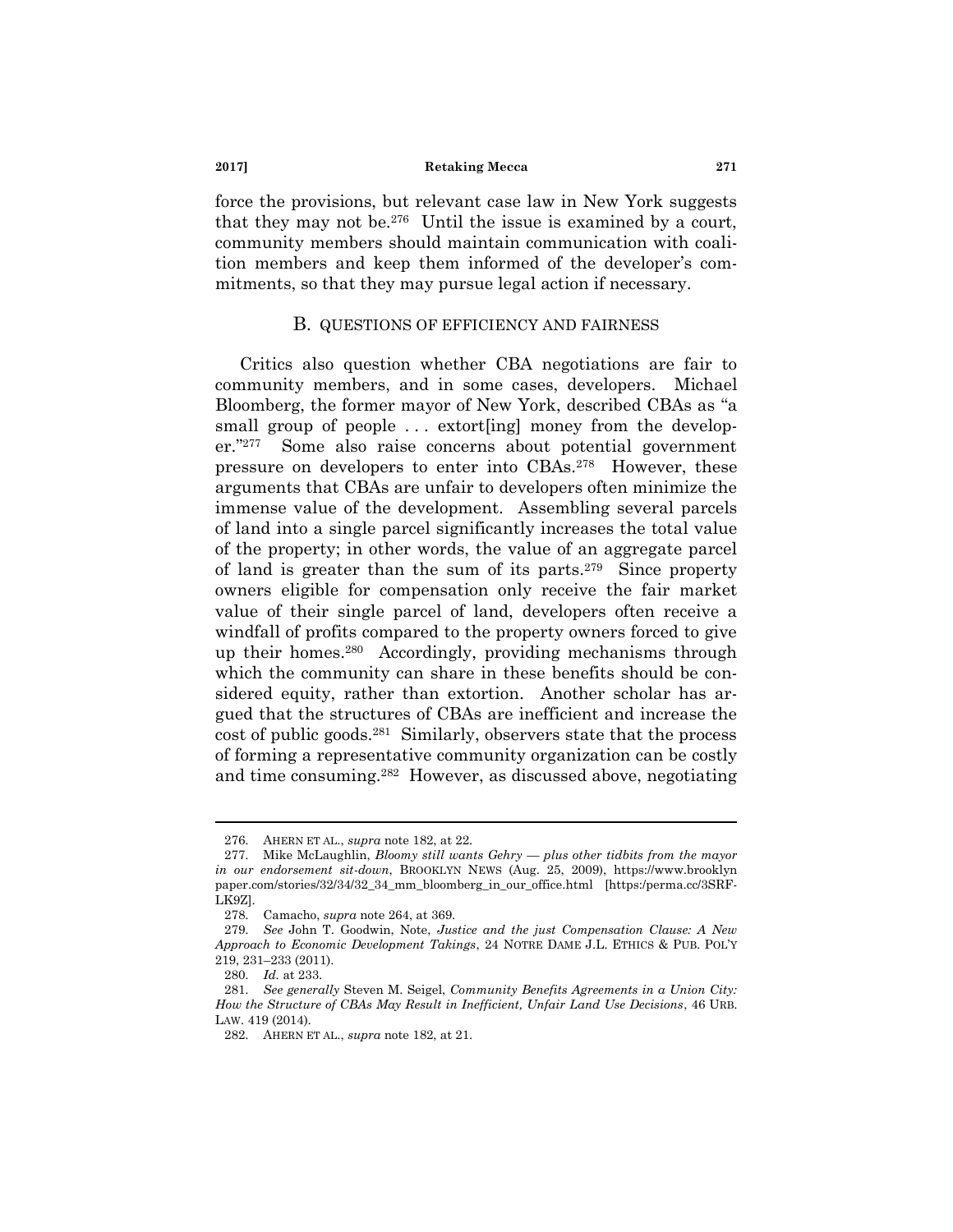a CBA may still be preferable because they avoid costs and delays from litigation by resolving these disputes in advance.<sup>283</sup>

Critics have also inquired whether CBAs are equitable to communities. Some worry that the increased use of CBA negotiations will result in opaque decision-making processes inaccessible to much of the public.<sup>284</sup> Others have pointed out that negotiations may not be fair when the community coalitions, with no assistance from experts, are "not well matched" with large development teams, which can include lawyers and consultants with greater expertise.<sup>285</sup> Critics have also questioned whether community coalitions are adequately representative of the stakeholder interests and the community as a whole.<sup>286</sup> Achieving adequate sophistication and representativeness may be challenging, particularly given the novelty of CBAs. However, since the current government approval processes "neglect large swaths of stakeholders," CBAs remain the preferable option because they allow for a level of civic engagement not possible under the current land use approval process.<sup>287</sup> Additionally, transparent and well-publicized negotiations will attract a diverse set of community members before the formation of the coalition, increasing the representativeness and sophistication of the coalition.<sup>288</sup>

### C. QUESTIONS OF UTILITY

A number of scholars have argued that coalition members lack the resources necessary to incorporate community interests and to monitor and ensure developer performance.<sup>289</sup> Without a system for monitoring performance and incorporating community input, the CBAs may not guarantee that the community receives benefits, eliminating their utility. Such a system could be written into the Agreement in a way that encourages accountability and efficacy. Another scholar suggested that CBAs may be a neighborhood solution to a citywide problem, arguing that a jurisdiction-wide approach would be more effective at channeling

<sup>283.</sup> *See* De Barbieri, *supra* not[e 185,](#page-32-2) at 1813.

<sup>284.</sup> Camacho, *supra* not[e 264,](#page-44-1) at 369.

<sup>285.</sup> AHERN ET AL., *supra* note [182,](#page-32-4) at 21.

<sup>286.</sup> Camacho, *supra* not[e 264,](#page-44-1) at 370.

<sup>287.</sup> *See* De Barbieri, *supra* not[e 185,](#page-32-2) at 1815.

<sup>288.</sup> *Id.* at 1816.

<sup>289.</sup> *Id.* at 371–72.